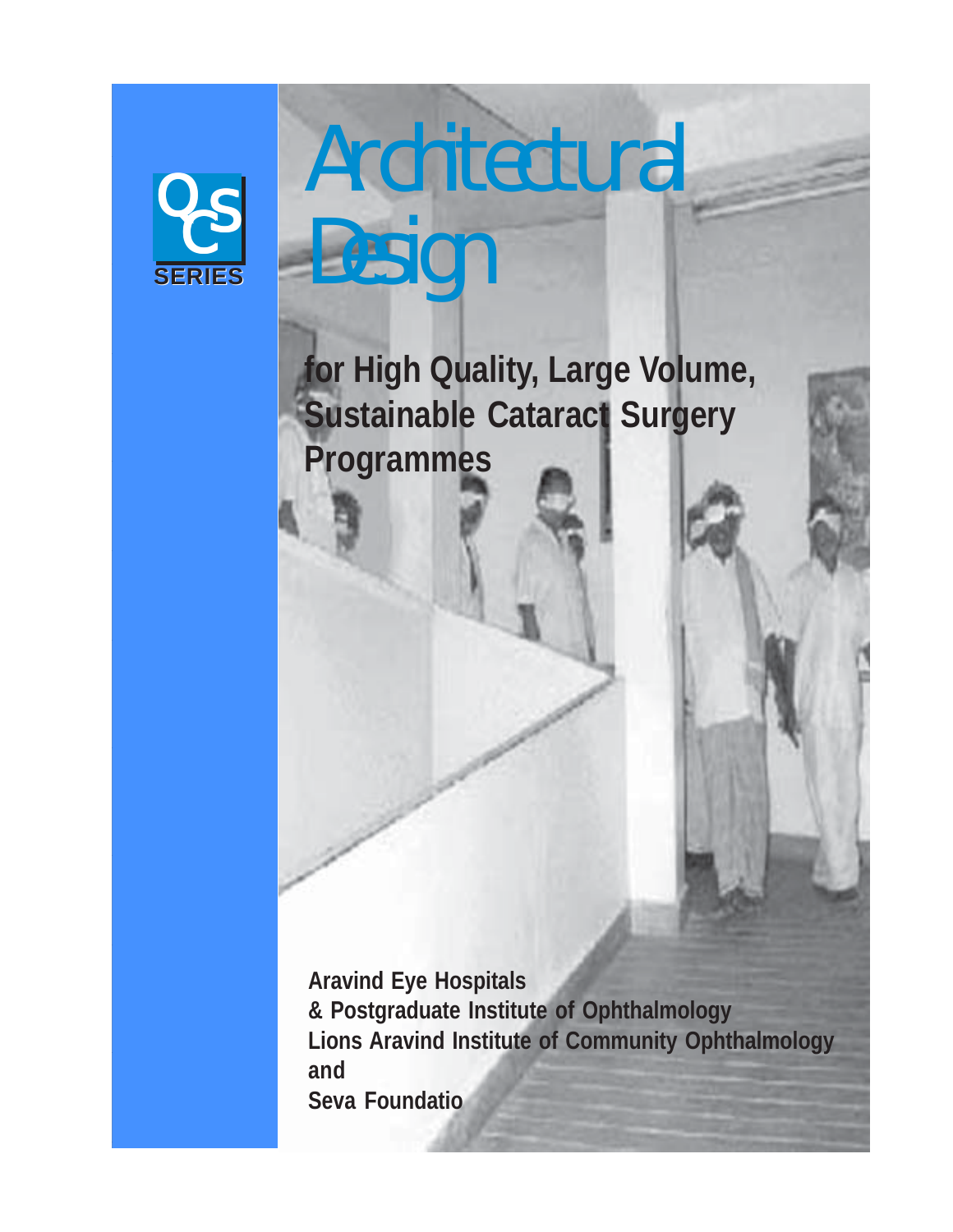

# **Architectural Design**

**for High Quality, Large Volume, Sustainable Cataract Surgery Programmes**

The Quality Cataract Surgery Series is a set of modules explaining principles and techniques for developing high quality, large volume, sustainable cataract surgery programmes, especially in settings where cataract causes much needless blindness. Each module is based on the practices of Aravind Eye Hospitals in South India, with input from other successful programmes.

The set includes the following modules:

- Introduction
- Clinical Strategies
- Paramedical Contributions
- Management Principles and Practices
- Community Outreach Initiatives
- Financial Sustainability
- Architectural Design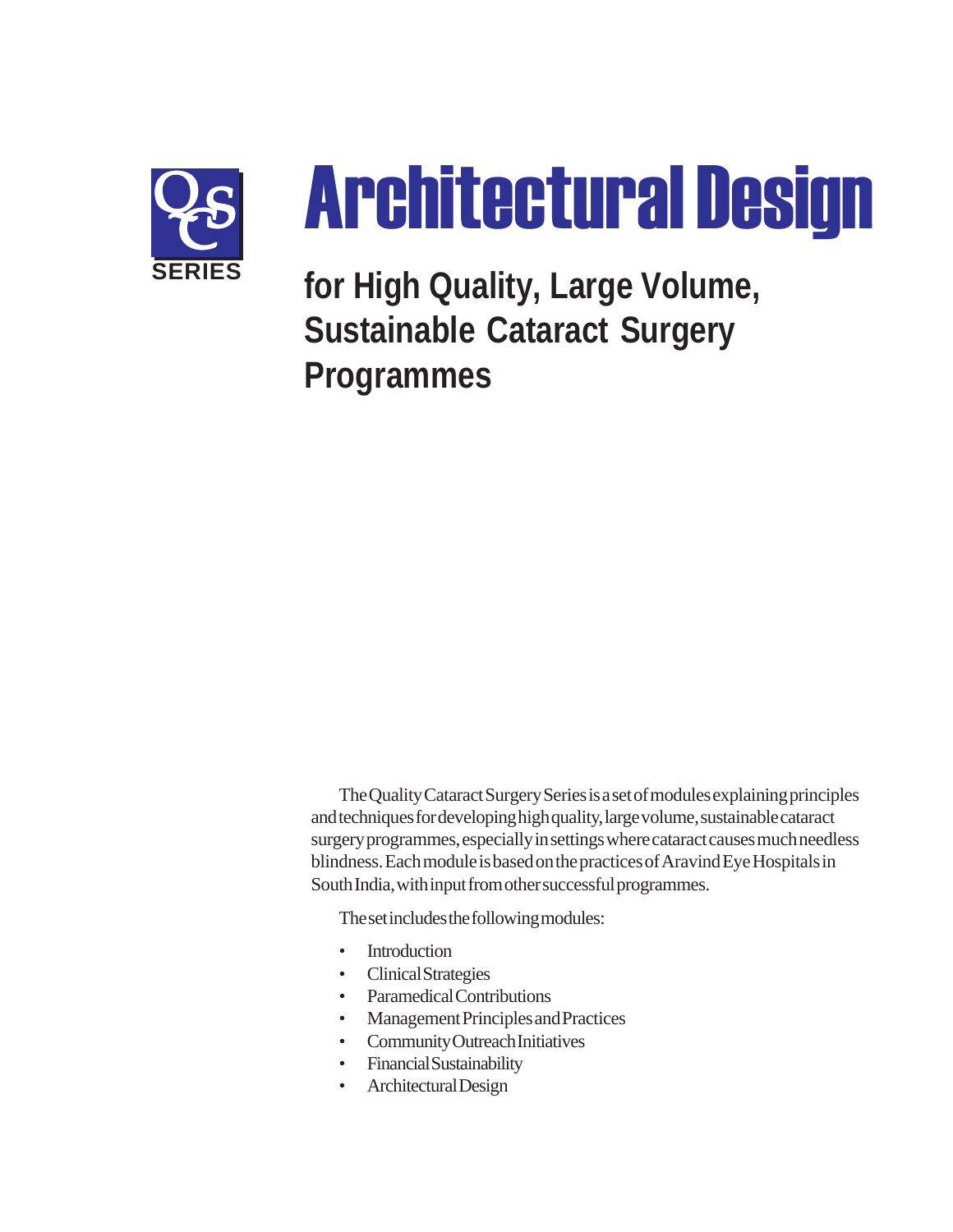Aravind Eye Hospitals provides this material, in collaboration with Seva Foundation (USA), for educational and illustrative purposes only. It is not intended to represent the only or best method or procedure in every case, nor to replace the judgement of local professionals. It is the responsibility of the physician, manager, architect or other professional to determine applicable federal status of each drug, device, material or process he or she wishes to use, and to use them in compliance with applicable law(s).

Aravind Eye Hospitals and Seva Foundation have made their best efforts to provide accurate information at the time of printing. Aravind Eye Hospitals and Seva Foundation, the series editors, contributors and publisher disclaim all responsibility and liability for any and all adverse medical or legal effects, including personal, bodily, property, or business injury, and for damages or loss of any kind whatsoever, resulting directly or indirectly, whether from negligence or otherwise, from the use of the recommendations or other information in this series of modules, from any undetected printing errors or recommendation errors, from textual misunderstandings by the reader, or in the light of future discoveries in this field.

Reference to certain drugs, instruments, and other products in this publication is made for illustrative purposes only and is not intended to constitute an endorsement.

**Published by**

Aravind Eye Hospitals & Postgraduate Institute of Ophthalmology, India

Lions Aravind Institute of Community Ophthalmology, India

Seva Foundation, USA

**Printed at** Graphico, Madurai

#### **February 2001**

Aravind Eye Hospitals and Seva Foundation own the QCS Series copyright and encourage others to copy, reproduce, translate, or adapt to meet local needs, any or all parts of this series, including the illustrations, without permission from the author or publisher, provided the parts reproduced are distributed for free or at cost – not for profit. Please acknowledge Aravind Eye Hospitals and Seva Foundation as the source when using or adapting this document.

This series of modules can be improved with your help. If you have ideas or suggestions for ways the QCS series could better meet your needs, please write to the QCS Series Editor c/o Aravind Eye Hospitals. We welcome your comments and experiences. Thank you for your help.

Quality Cataract Surgery Series Aravind Communications / LAICO 72, Kuruvikaran Salai, Gandhinagar, Madurai 625 020, Tamil Nadu, India

Phone : 452-537580 Fax : 452-530984 Email : communications@aravind.org

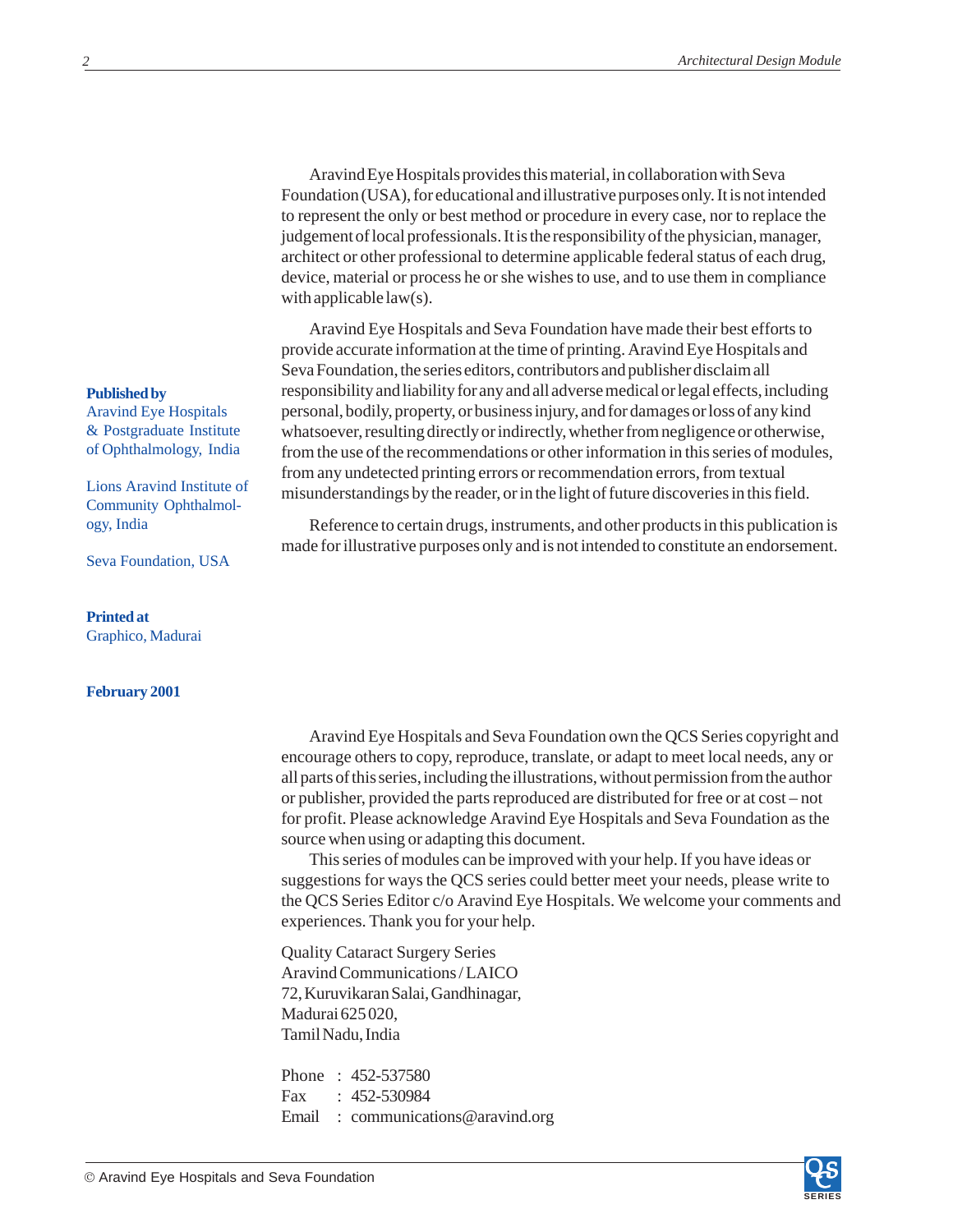# **Contents**

| <b>About the Author</b> |                                                    |    |  |
|-------------------------|----------------------------------------------------|----|--|
| <b>Acknowledgements</b> |                                                    |    |  |
|                         | <b>Introduction</b>                                | 9  |  |
|                         | Rationale                                          |    |  |
|                         | Objectives of the architectural design module      |    |  |
|                         | Examples and models                                |    |  |
|                         | <b>Design Principles</b>                           | 11 |  |
|                         | 1. Hygiene                                         | 13 |  |
|                         | a) Limit dust and mould                            |    |  |
|                         | b) Hand washing everywhere                         |    |  |
|                         | c) Asepsis                                         |    |  |
|                         | 2. Appropriate and sustainable technology          | 19 |  |
|                         | a) Flexibility and change                          |    |  |
|                         | b) Medical technology and technical supports       |    |  |
|                         | c) Sustainability                                  |    |  |
|                         | 3. Function                                        | 26 |  |
|                         | a) Form follows function                           |    |  |
|                         | b) Make a clear functional layout                  |    |  |
|                         | c) Functional requirements and design criteria     |    |  |
|                         | d) Waiting is part of the process                  |    |  |
|                         | 4. Response to social context and community design | 33 |  |
|                         | a) Support local patterns of life                  |    |  |
|                         | b) Community and privacy                           |    |  |
|                         | c) Care-by-kin                                     |    |  |
|                         | 5. Beauty                                          | 38 |  |
|                         | a) Celebrate eyesight                              |    |  |
|                         | b) Site repair                                     |    |  |
|                         | 6. Economic issues                                 | 40 |  |
|                         | a) Hotel care and medical care                     |    |  |
|                         | b) Outpatient care                                 |    |  |
|                         | c) Finances                                        |    |  |
| 7.                      | The facilities development process                 | 45 |  |
|                         | <b>Conclusion</b>                                  |    |  |
| <b>Appendices</b>       |                                                    | 53 |  |

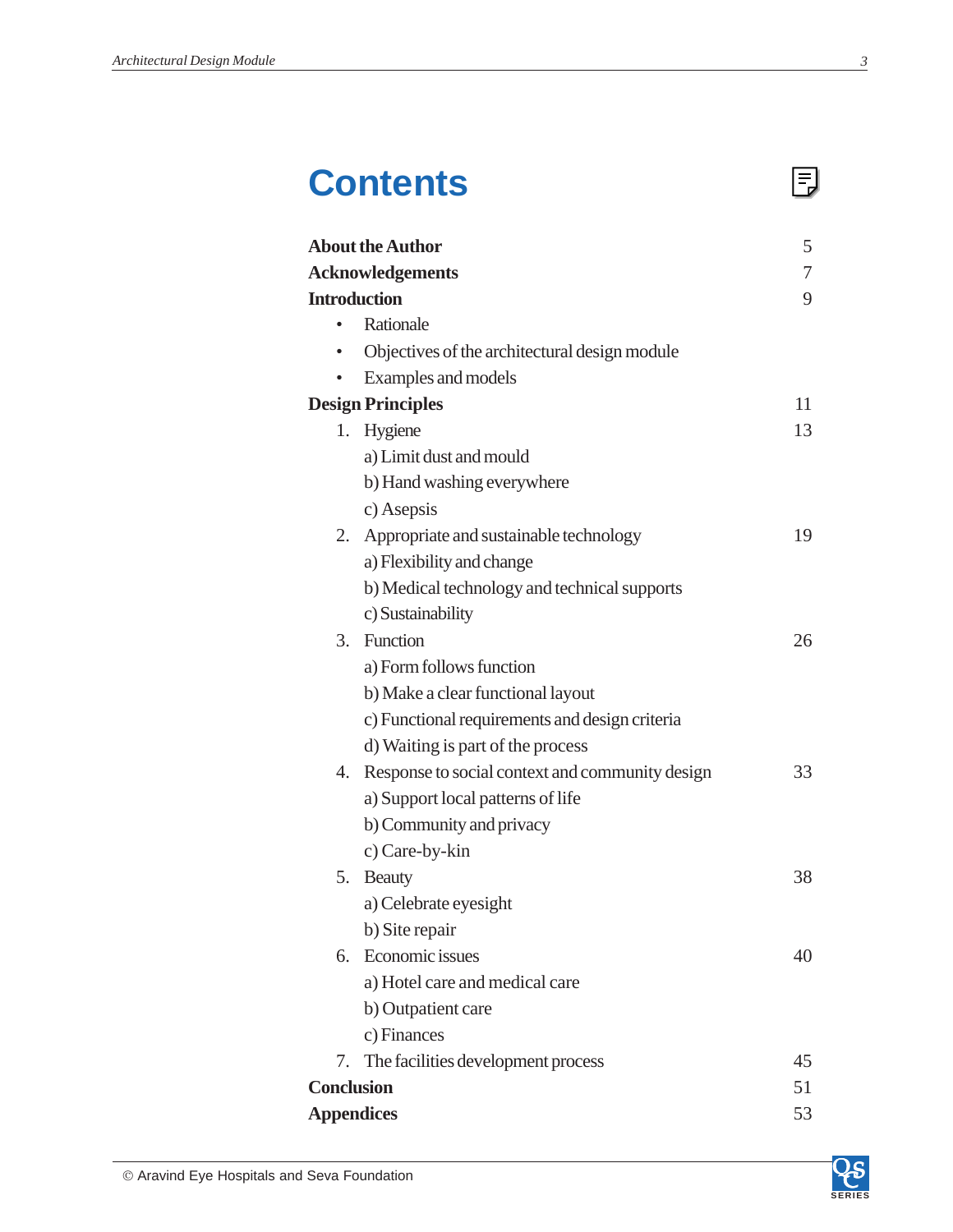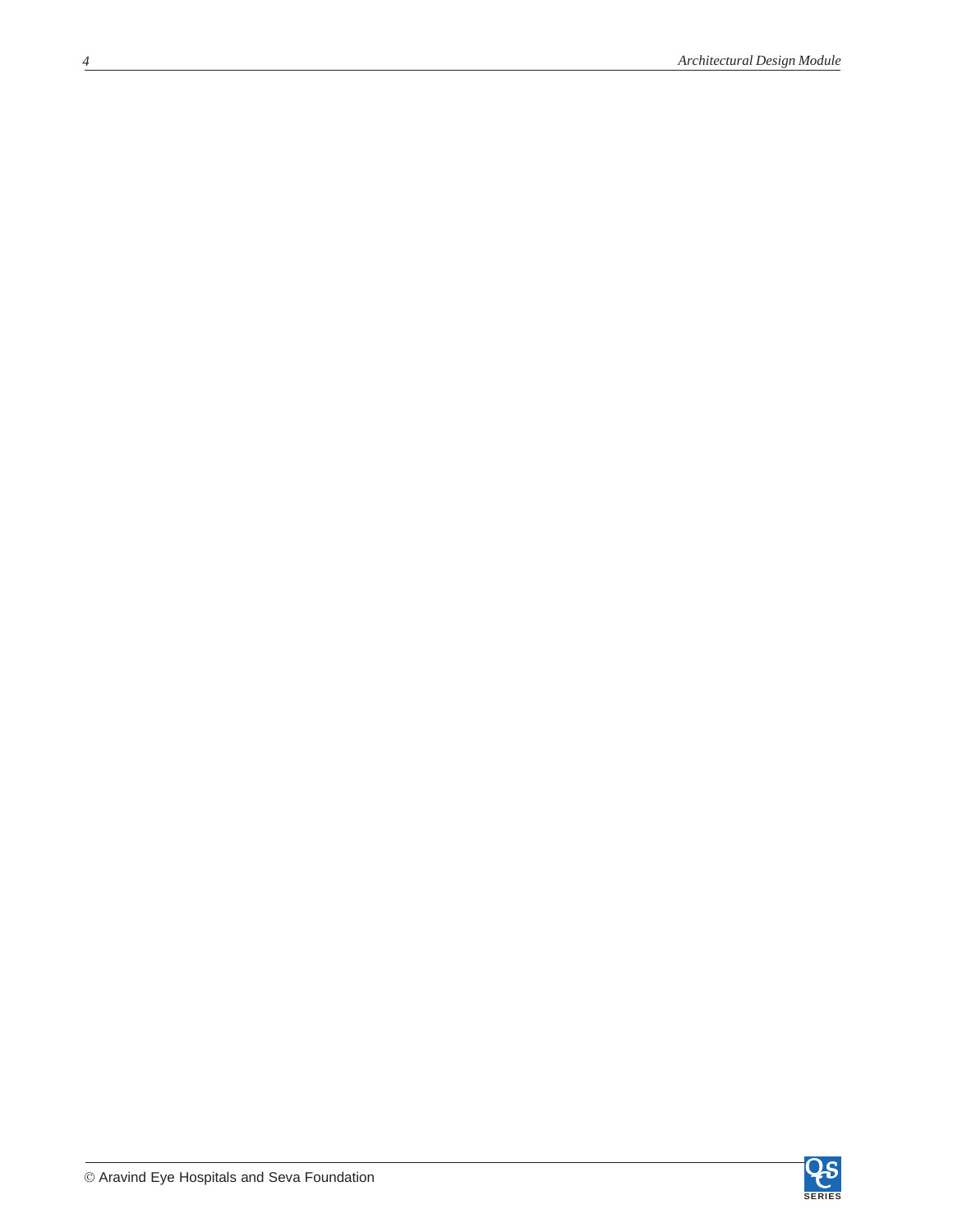## <span id="page-5-0"></span>**About the Author**

Christie Johnson Coffin, M. Arch., NCARB, practises architecture with The Design Partnership in San Francisco, California, U.S.A. She emphasises making graceful, friendly places for people and designing sustainably with future generations in mind. She enjoys finding the right physical form to fit a social need, but stresses that some flexibility may be important in order to accommodate change over time.

Christie consulted during the design phase of the Lumbini Eye Hospital in Nepal for Seva Foundation, encouraging attention to patient, family and staff needs, principles of efficient patient flow, design with climate, and anticipating future needs. She has worked on ophthalmic facilities for Kaiser Health Plan and the US. Air Force. Other completed health care projects include: California Medical Center in Los Angeles, University of California Irvine Neuro-Psychiatric Institute, Kaiser Mosswood Building, North Richmond Center for Health, and recently, the programme and conceptual plan for National Taiwan Children's Hospital, Taipei.

Other completed buildings include major university research facilities at the Universities of Oregon and California, as well as schools, offices and housing. She has taught architecture at the University of Oregon, the Massachusetts Institute of Technology, the University of California Berkeley and California Polytechnic State University, San Luis Obispo. She is co-author with Roslyn Lindheim and Helen Glaser of *Changing Hospital Environments for Children.*

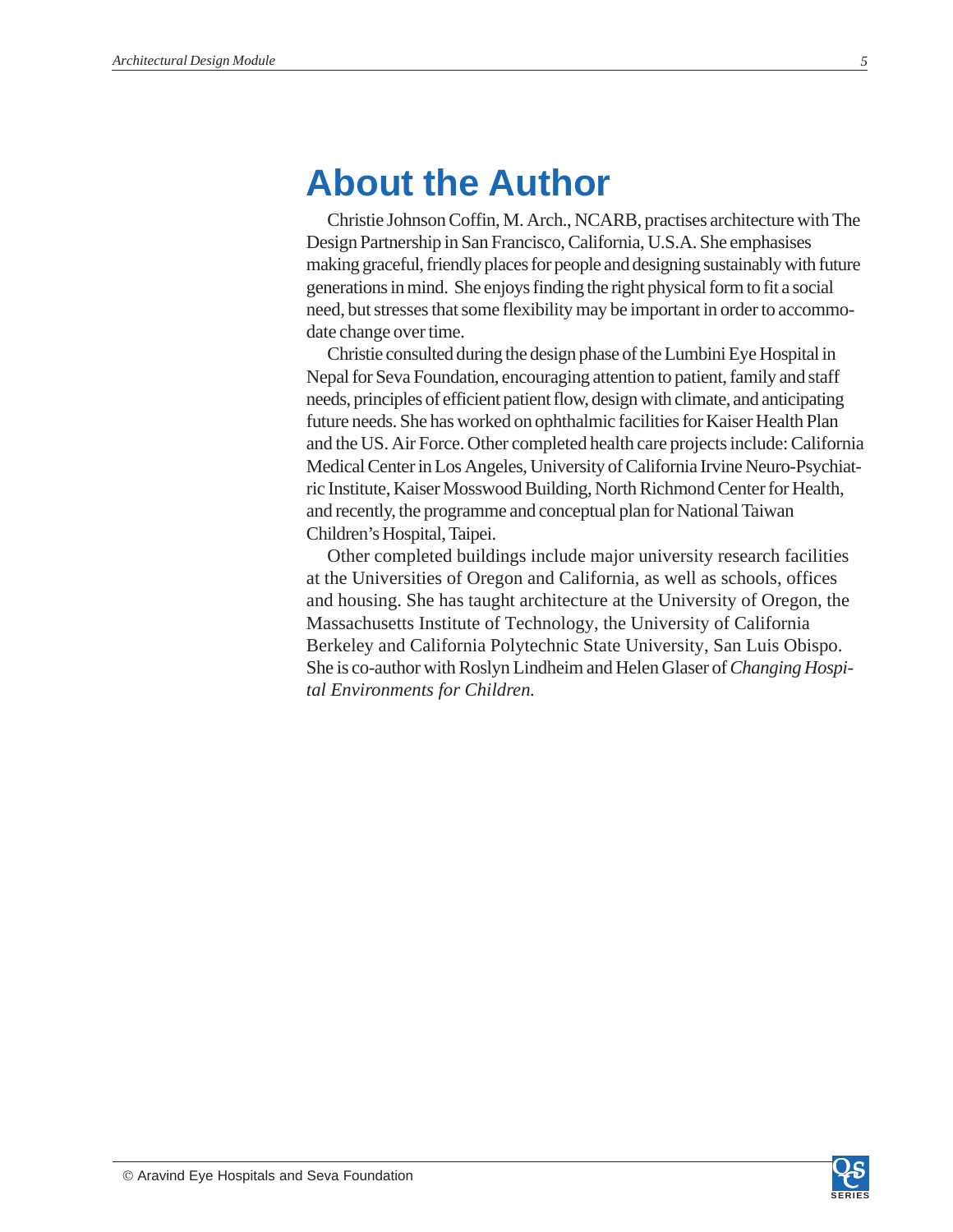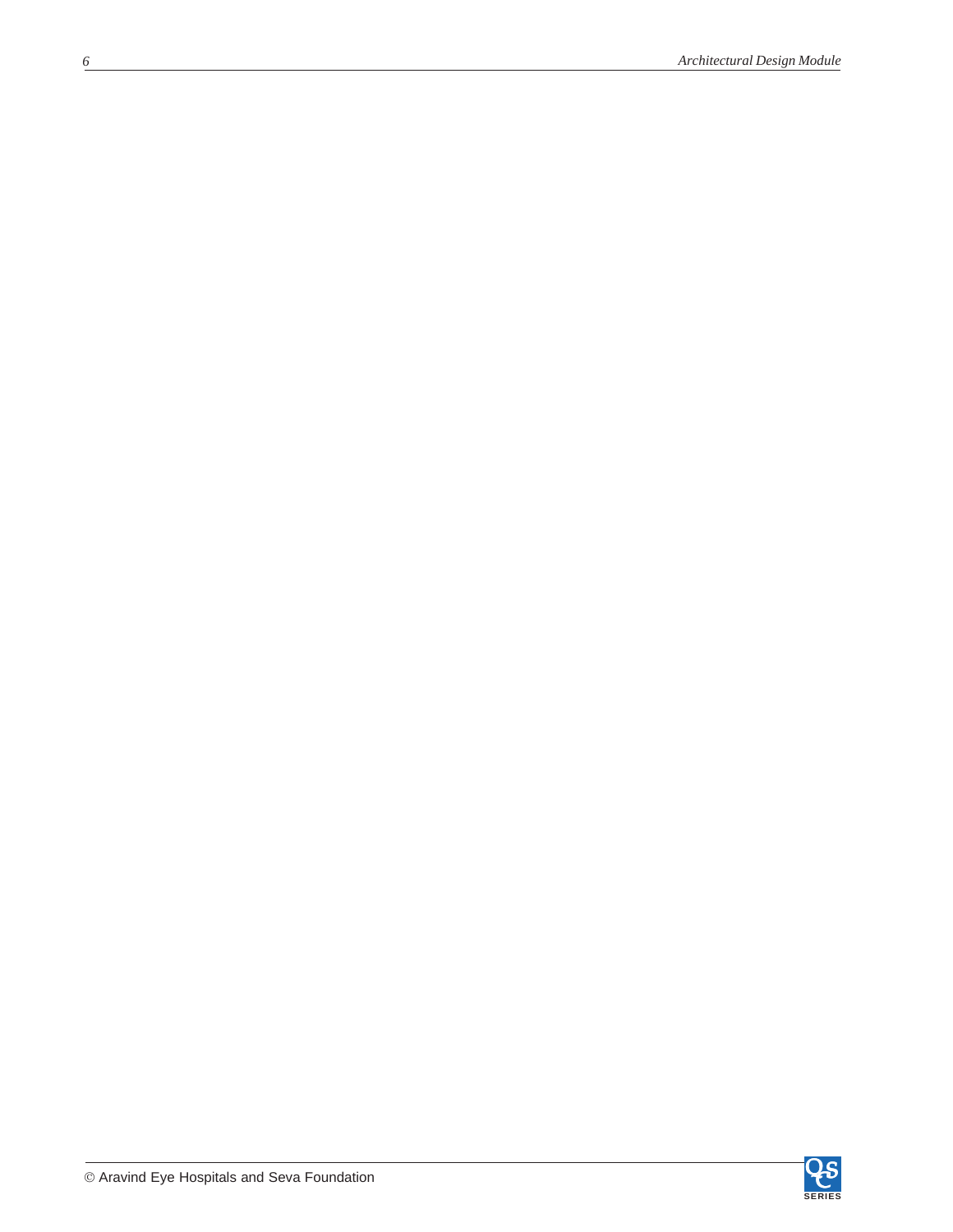### <span id="page-7-0"></span>**Acknowledgments**

My very special thanks go to Mr. G. Srinivasan, Secretary of Aravind Eye Hospital and one of its trustees. His expertise and experience in the design and building of Aravind's eye care facilities have contributed enormously to this module.

This module could not have been written without critical conversations with Mr. Israel Gnanaraj, Dr. G. Natchiar, Dr. G. Venkataswamy, Ms Julie Johnston, Mr. R.D. Thulasiraj, Mr. Sy Husain, Mr. Brad Neal, and Dr. Suzanne Gilbert.

As well as conversations over the years with Mr. Stephen Coffin, Mr. Fred Tepfer, Prof. John K.C. Liu, Ms Yung-ling Chen, Prof. Polly Cooper, Prof. Ken Haggard, Prof. Jenny Young, Mr. Mike Pease, Prof. Ray Lifchez, Prof. Sara Ishikawa, Prof. Christopher Alexander, Ms Lin Dillingham, Ms Margot Throne, R.N., Prof. Margot MacDonald, Mr. John Boerger, Prof. Clare Cooper Marcus, Mr. David Rowe, Prof. Roslyn Lindheim, Mr. Sam Yamauchi, Mr. Bogen, Ms Ann West, Mr. Tony Liu, Mr. Yuan-liang Tsai, Mr. Jerry Mastora, Mr. George Agron, Prof. Rory Fonseca, Jim Holland of Restoration Consultants, and many others.

*- Christie Johnson Coffin*

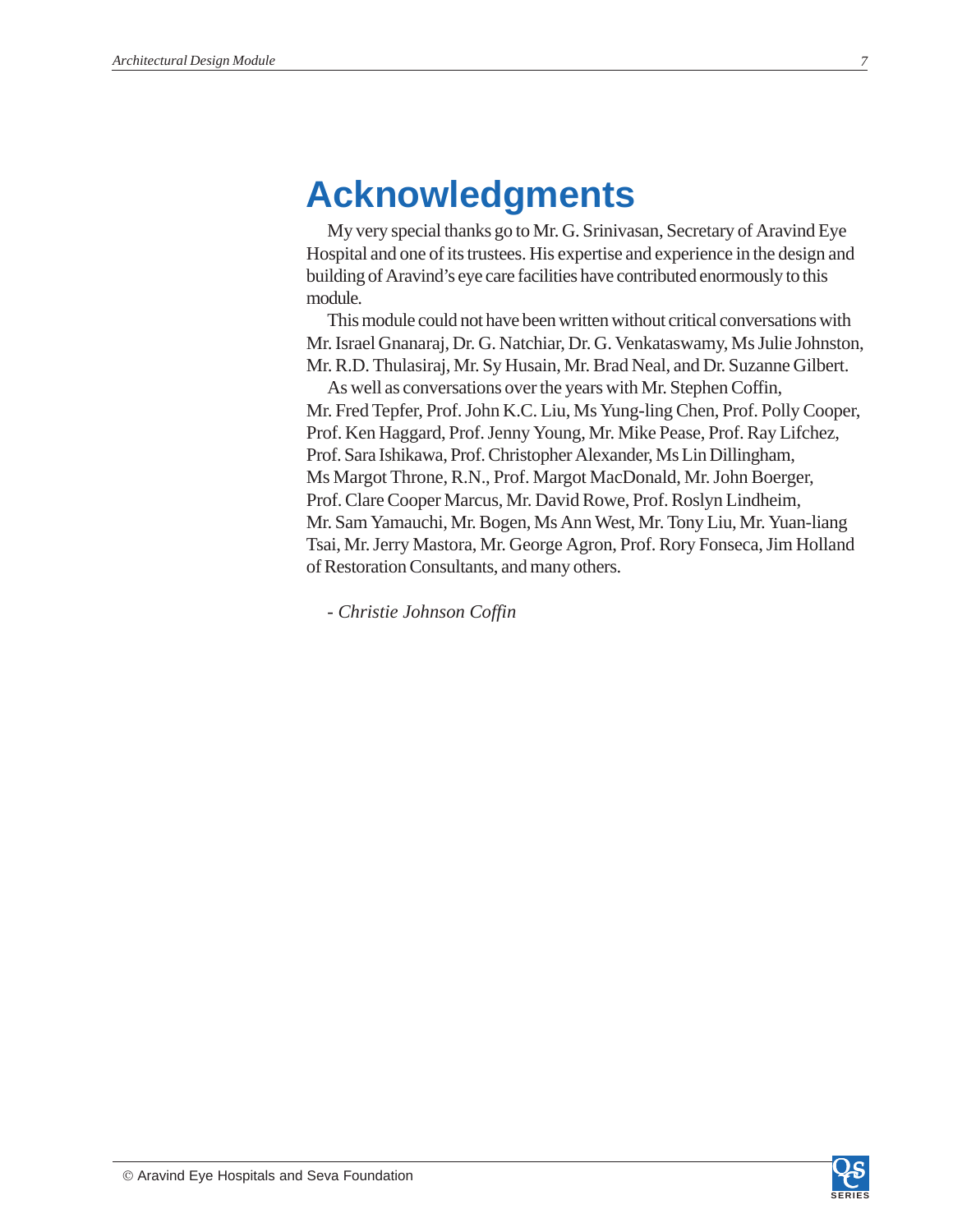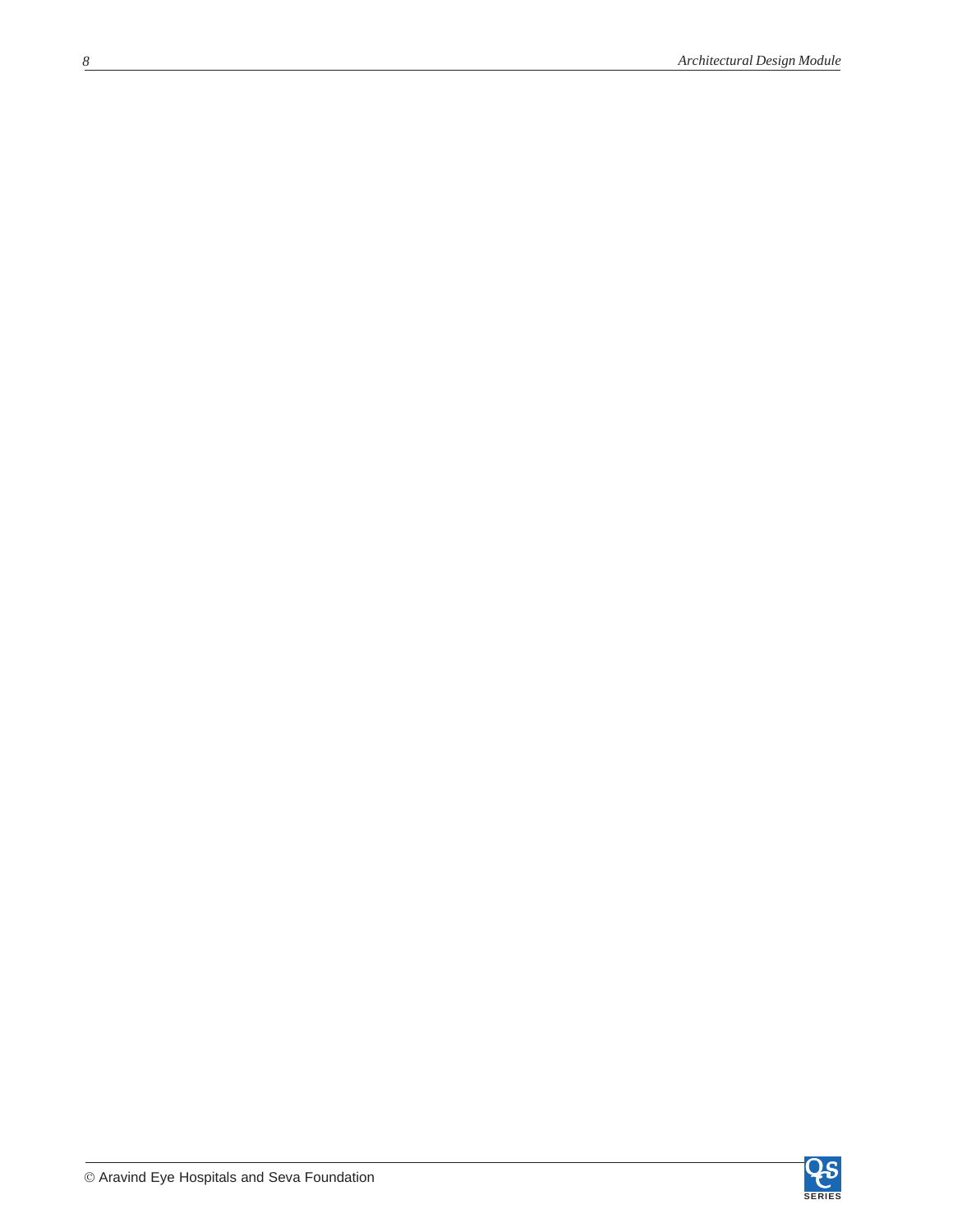# <span id="page-9-0"></span>**Introduction**

We have the obligation to understand our past, to respect and preserve it, and to learn to recognise the appropriateness of architectural innovations we introduce into it.

- The Aga Khan, Beijing, October 1981

#### **Rationale**

Creative health care professionals can function well in poor surroundings. But if your goal is a high quality, large volume, sustainable cataract surgery programme, your health care professionals should not be forced to overcome unnecessary obstacles. Architectural layout and building qualities can support (as well as limit) productivity, quality of care, and cost effectiveness.

#### **Objectives of the architectural design module**

- To record lessons learned in the design, construction (or renovation), and use of successful eye care facilities.
- To show ways that architectural layout and features can more effectively support high quality, large volume, sustainable cataract surgery programmes.
- To describe ideal characteristics to consider in adapting a present facility, buying an existing building with the option of renovating, or starting construction of a new building from the beginning.
- To remind those responsible for architectural decisions to ask the right questions to the right people at the right time in the planning process.

#### **Examples and models**

Design considerations suggested in this module are drawn from a variety of sources. The most commonly used sources include:

- Aravind Eye Hospitals at Madurai, Theni, Tirunelveli and Coimbatore, in Tamil Nadu, India
- Lumbini Eye Hospital, Nepal
- L.V. Prasad Eye Institute, Hyderabad, India
- Kaiser Foundation Hospitals, primarily California, U.S.A. locations These facilities have differing professional practices, differing community

contexts, and differing usage of space. Not every idea will be appropriate to replicate in your context. However, lessons learned in the design, construction or renovation, and use of the above health care facilities will show design features and considerations that promote high quality, large volume, sustainable cataract care.

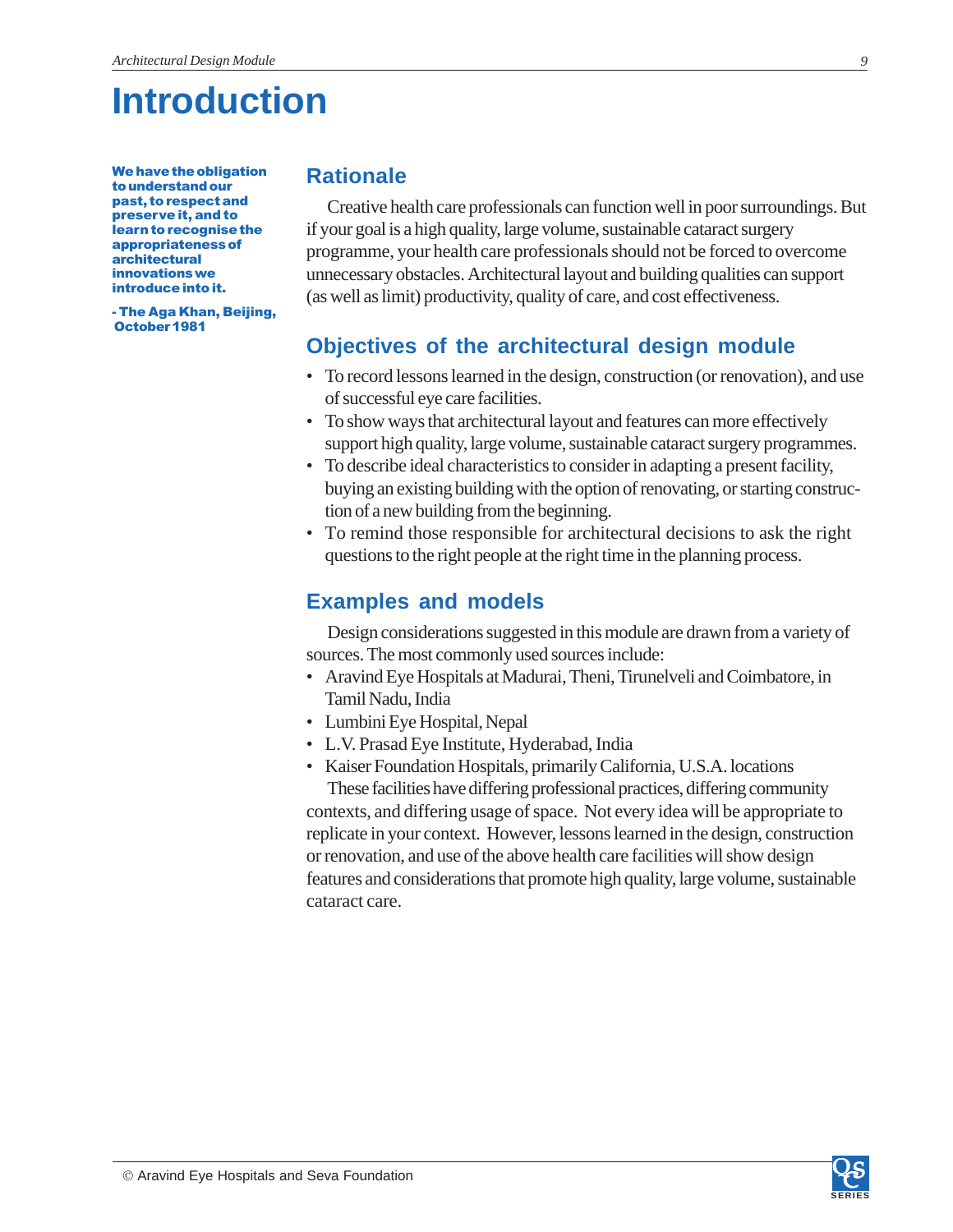

*Aravind Eye Hospital, Madurai, India*



*Lumbini Eye Hospital, Nepal*



*L. V. Prasad Eye Institute, Hyderabad, India*



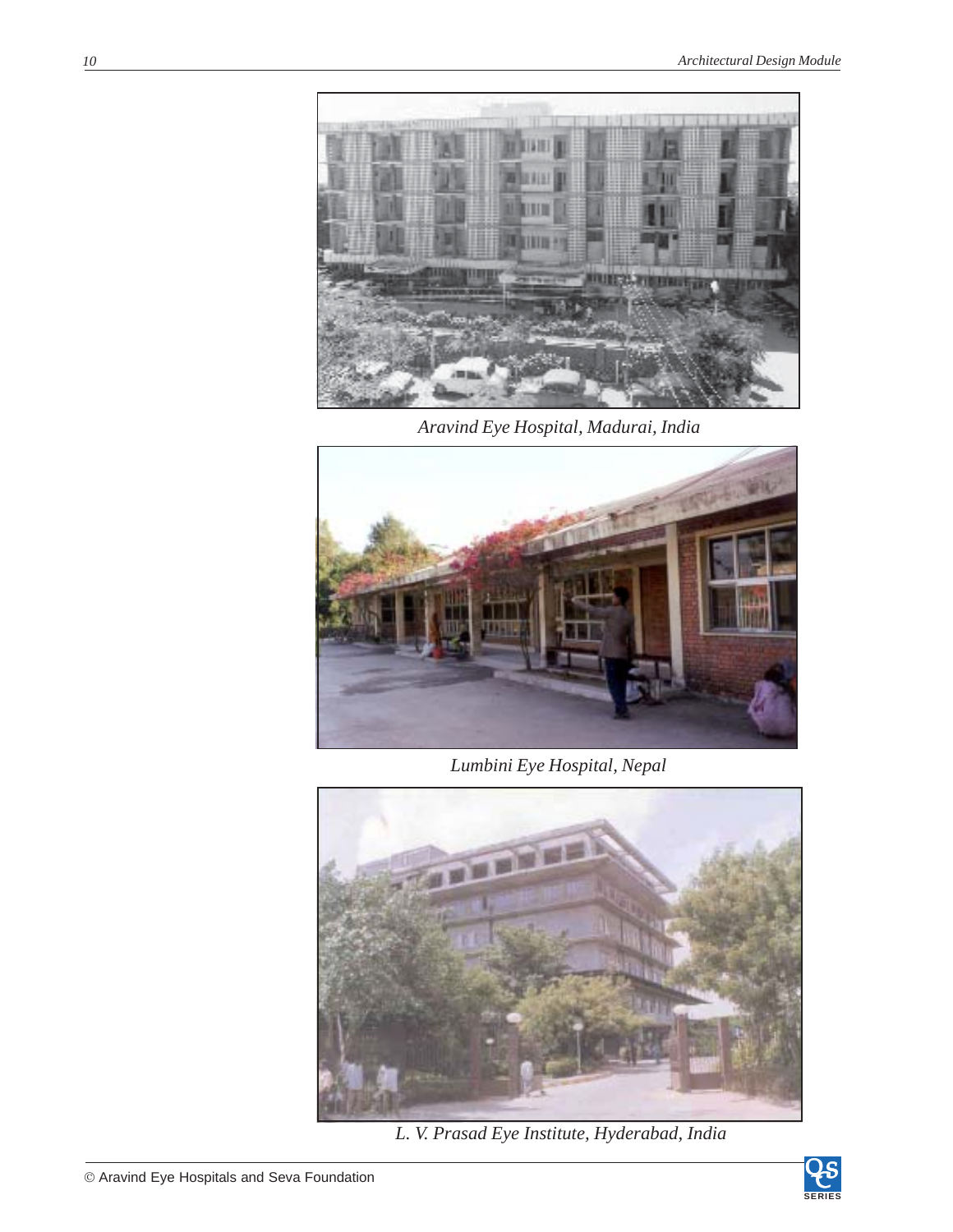# <span id="page-11-0"></span>**Design Principles**

This module is divided into seven design principles:

- 1. Hygiene
- 2. Appropriate and sustainable technology
- 3. Function
- 4. Response to social context / community design
- 5. Beauty
- 6. Economic issues
- 7. Facilities development process

The goal of this module, then, is not to predetermine a design for your eye care facility, but to outline its most significant qualities and requirements, and to provide conceptual diagrams. Remember that your design will differ significantly based on local conditions, resources readily available, the cultural context, and the site.

#### **Renovation versus new construction**

Old buildings, like old forests, are appraised as intergenerational equity.

- Stewart Brand

Please note that architectural design principles and considerations are not just for the construction of a new building. If an appropriate facility already exists, it is often not necessary to construct a new building. Since the differences between new construction and renovation of older buildings are few, this module will be helpful for several different architectural projects:

- Building a new facility on a new site
- Adding another building to the current site
- Acquiring an existing building and renovating it
- Renting an existing building and negotiating with the landlord to make changes to it (sometimes called leasehold or tenant improvements)
- Redesigning and renovating the current building.

**Design considerations specifically for renovation are \*\*\*highlighted\*\*\* throughout this module (marked with\*\*\*), especially in section 7, The facilities development process.**

#### **Space categories**

This module will concentrate on the overall qualities desired in a new or renovated eye care facility, with a special focus on:

- Surgical spaces for cataract and other eye surgery
- Diagnostic and treatment spaces for outpatient care
- Patient bedroom spaces for inpatient care

At the end of the module are room data sheets for these three spaces, and one blank template. Room data sheets help to organise key information on requirements for each space.

Don't forget that you will also want to decide on important design features for other spaces in your eye care facility, such as entrance and reception areas,

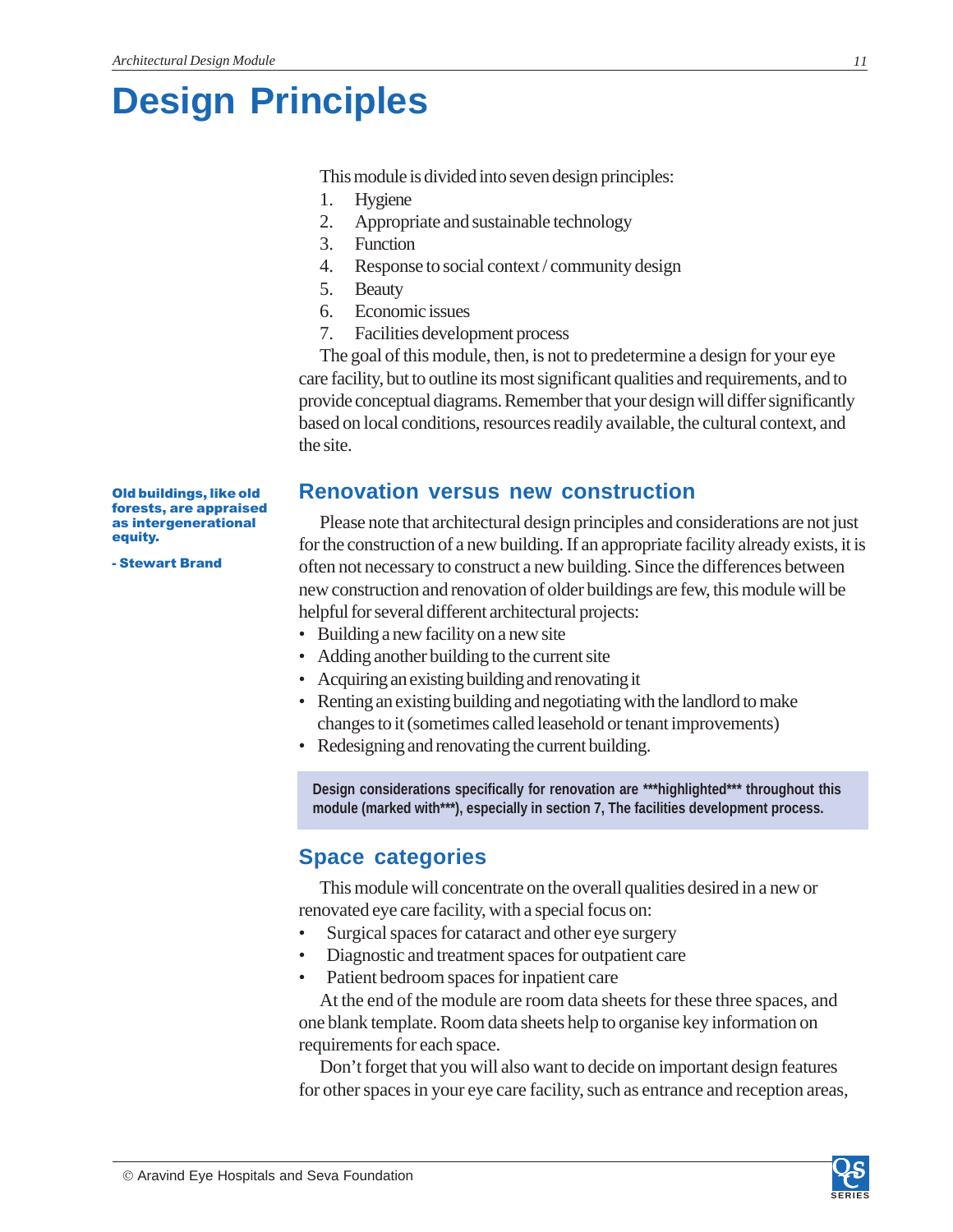administrative offices, conference halls or classrooms, library, medical records system, meditation rooms/lounges, canteens or dining halls, etc.

#### **Prioritising design principles**

The order in which you consider the seven design principles might change when you consider different spaces within your eye care facility. While hygiene must always be the priority in a health care facility, beauty as well as response to social context and community design, for example, will probably be more important considerations in patient bedroom spaces than in surgical spaces. Your prioritisation of the design principles depends on your situation.

**A note about terminology:**

**What we are calling 'surgical spaces' are called many things in different countries: operating rooms, operating theatres, surgical theatres, surgical suites. 'Diagnostic and treatment spaces' are sometimes called outpatient departments,**

**ambulatory care divisions, primary health clinics.**

**'Patient bedroom spaces' are sometimes called wards, patient accommodation, patient rooms, beds, inpatient division.**

**We are using the term "spaces" to avoid confusion, but some of these other terms will be seen in quotes and examples found in this module.**

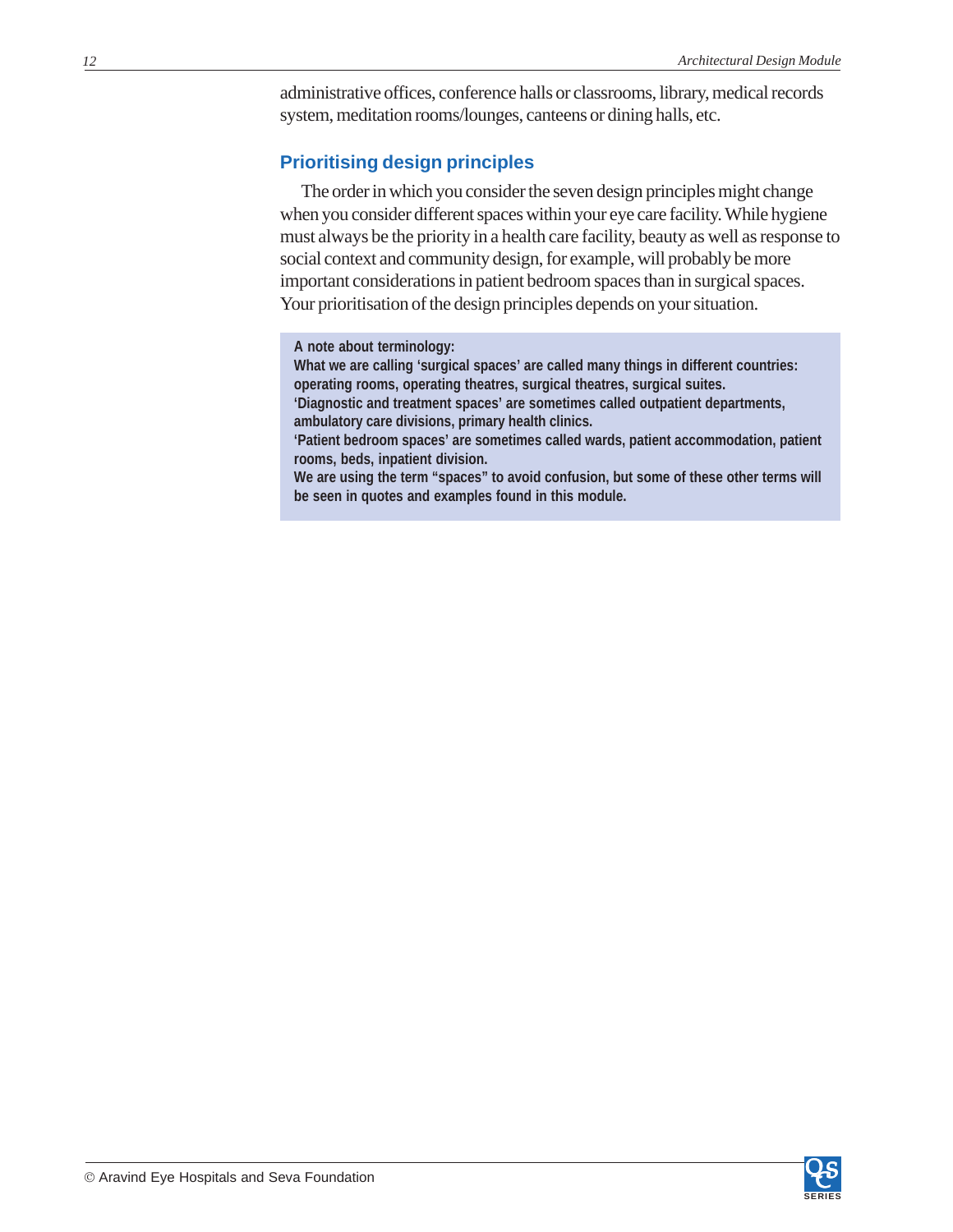# <span id="page-13-0"></span>**1. Hygiene**

The all-time bes<mark>t</mark> models of superb maintenance, in terms of both design and administration, are hospitals and naval ships. For them, maintenance issues are "life-critical", and it shows. Inspection is routine and exhaustive. <u>Maintenance tasks are</u> divided into "preventive" and "corrective." In-house maintenance staff are on call 24 hours a day, and all working equipment is kept in good-as-new condition.

- Stewart Brand

<u>Mould contamination</u> has been identified as a major contributor to building-related illness and poor indoor air quality. [. . .] Some moulds are known to be allergenic, pathogenic or toxigenic.

- Jim Holland, <u>Restoration Consultant</u>

Hygiene, the science of establishing and maintaining conditions or practices (such as cleanliness) conducive to health, is named after Hygieia, the goddess of health in Greek mythology. With our modern understanding of the causes of infection, we believe hygiene (in its narrower definition of cleanliness) should be the first design principle considered in a hospital design or renovation.

Although a lot of the responsibility for hygienic practices rests on hospital staff (practical infection control is discussed in the Clinical Module), the following architectural design features can make hygienic conditions in your hospital much easier to ensure.

#### **a. Limit dust and mould**

- Are we going to have a dust problem?
- When? During which season(s)?
- At what time of day?
- What is the direction of prevailing winds?
- How is the dust going to get in?
- Are we going to have a mould problem?
- Where will it come from?
- How will our design prevent and mitigate these problems?

Dust makes it difficult to provide excellent eye care. Dust can irritate an already sensitive eye. Dust can carry infection. Yet in communities with long dry seasons, dust is everywhere. It may be increased by the presence of unpaved roads. Water may be expensive, limiting both road sprinkling and gardening. The potential for contamination of dust with animal and vegetable wastes increases the need to control dust in the medical environment.

Mould can be even more critical and difficult to deal with than dust, especially in humid environments. Mould spores are everywhere. As mould growth becomes extensive, it can cause adverse reactions and infections. Mould can also cause structural damage to buildings. If you see or smell mould growth, look for the water or moisture source and try to stop or prevent it. The necessary moisture for mould growth can simply come from prolonged high humidity, or from more catastrophic events such as floods, sewer backflows, leaky roofs or plumbing leaks. By preventing an accumulation of moisture or water, you prevent mould growth. But sometimes the source is hidden.

These problems do not always have easy solutions. One ward we visited at a neighbouring hospital is located beside a well-used road. To cut down on dust and resulting potential for infection, windows are closed, even on very hot days. The lack of fresh air is stifling and significantly detracts from human comfort in the ward.

High quality air conditioning can be used to manage dust and reduce particulates to an acceptable level, but both 'first costs' (the costs of purchasing an air

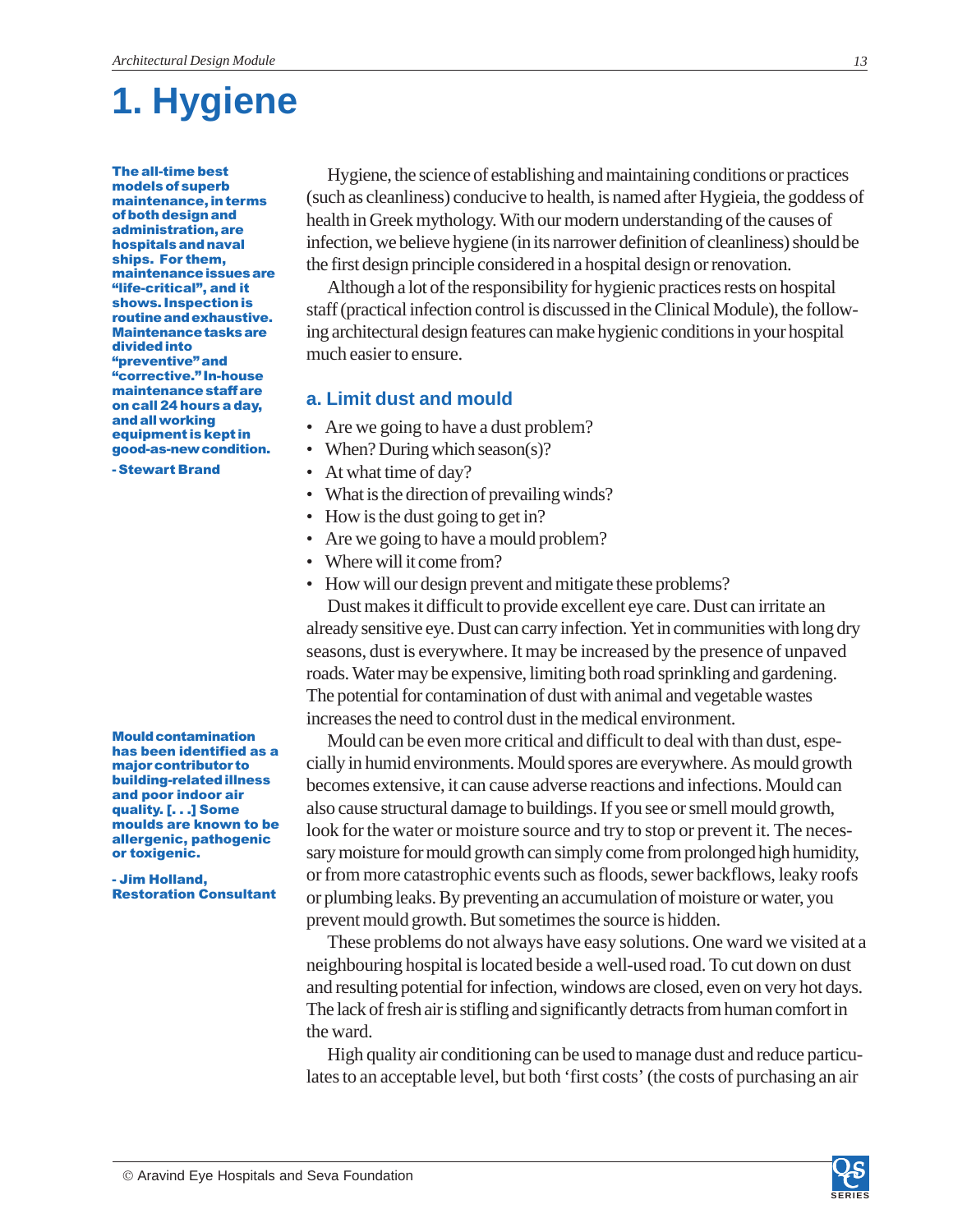<span id="page-14-0"></span>conditioning system) and operating costs are very high. Power outages may limit effectiveness. Lack of access to trained air conditioning repair crews and suitable replacement parts may further limit reliability. And, of course, air conditioning systems might contribute viruses, bacteria, moulds and other contaminants to the air.

Even in situations where full air conditioning is practical, a logical first step can be to minimise dust and dirt, thus contributing to air conditioning efficiency and improving air quality during system failures. Only with measures such as the following in place can one expect the filters on the air conditioning system to function efficiently.

**At Aravind Eye Hospital in Madurai, India:**

- **Most sensitive activities are located above the ground floor. Surgery is up one level. Upper levels tend to be less dusty. Activities closest to the main entries and to adjacent streets will tend to receive the most dust.**
- **Most sensitive activities are located in the inner part of the facility, where better control of dust can be achieved. Surgery is not located on the street side of the hospital.**
- **The medical facility is entered through a heavily planted garden. Leaves are periodically hosed off as they gather dust. Unfortunately, water limitations do not make this practical throughout the facility.**
- **Sprinkler trucks patrol the hospital neighbourhood to lay the dust.**
- **Some nearby streets have been oiled or paved.**
- **Street cleaning is on-going.**
- **Mopping and cleaning within the hospital facility occurs three times daily.**

#### **b. Hand washing everywhere**

- Who must wash their hands? Why? When? How often? Where?
- What might be their reasons for not washing their hands?
- Do they understand why it is important?
- How will we design the facility so it is convenient for them to wash their hands often?
- What cultural and environmental issues must we consider?

Without question one of the best ways to limit infection is to make hand washing natural and easy at all times within the hospital. Hand washing sinks can be shared between work stations to avoid expense, but should always be in view. Repeated studies indicate that the slightest inconvenience (requiring extra steps or time) will result in even trained medical personnel taking shortcuts. Consideration of local practices and customs with respect to cleanliness should be incorporated into the planning and design of hand washing sinks.

- **At Aravind Eye Hospital, because plumbing is expensive, hand washing is often shared amongst several work stations, so that it is not necessary to put a wash basin in every room.**
- **In one American clinic, a decorative hand washing sink is the centrepiece of a cluster of diagnostic and treatment rooms.**
- **In the C.K. Choi Building, at the University of British Columbia, Vancouver, Canada, sink faucets are spring loaded to shut off automatically, reducing the amount of water wasted in handwashing.**

Preventing infection is more cost effective than curing it. And infection can turn curable blindness into incurable blindness.

- M.B. Raveendran, L.V. Prasad Eye Institute

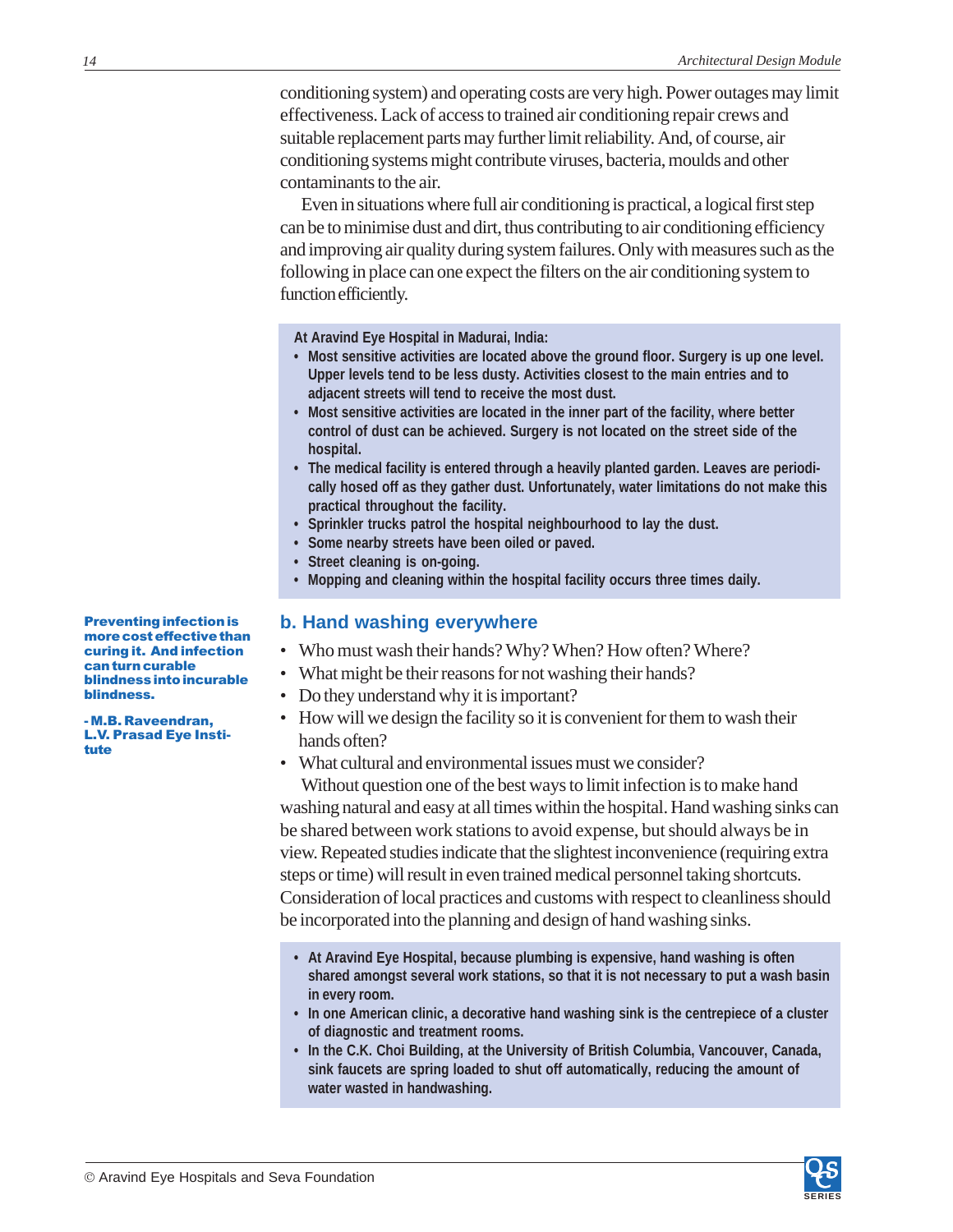Scrub areas are, of course, an essential part of surgical spaces and are best located immediately outside each operation theatre or surgical suite. Due to the fine aerosol mist that is given off in the scrubbing process, these areas should be separated from any clean areas, such as surgical spaces, clean sterile work rooms, or substerile rooms.

**c. Asepsis**

- What is our current infection rate?
- What methods do we use now to control infection?
- Where are the infections coming from?
- Does the design of our current surgical spaces contribute to sepsis? How?
- How will the design of our new surgical spaces contribute to asepsis?
- How can we design for maximum capacity without compromising our infection control?

Asepsis is the condition of being free from pathogenic microorganisms, and the methods for preventing infection. Sepsis is a toxic condition resulting from the spread of bacteria or their products, from a focus or starting point of infection.

Studies have shown that most infection originates intraoperatively (during) or immediately after surgery. ENSURE THAT YOUR SURGICAL SPACES ARE YOUR TOP PRIORITY. A surgical space is shut down as soon as an infection trend is noticed. For this reason alone, it is important to have more than one surgical space.

- **Aravind Eye Hospital in Madurai, has nine major operating theatres, each with three operating tables, plus one minor operating theatre specifically for septic care.**
- **At L.V. Prasad Eye Institute, a sterile corridor for delivery of sterile supplies surrounds their surgical spaces and acts as second barrier to infection. They believe this design feature has significantly contributed to a low infection rate.**

Try to use a coved base for flooring to eliminate cracks between floors and walls, particularly in the cleanest areas such as surgical spaces and sterile storage, and in the hardest to clean, and often dirtiest, areas such as toilets and trash/garbage rooms.

#### **d) Central sterile supply**

- How can we design our central sterile supply to be effective as well as efficient?
- How can we ensure consistent accessibility to sterilised materials without compromising surgical efficiency?

An area of particular interest in architectural planning and design is providing spaces to clean and sterilise medical supplies and instruments, especially recycled materials. With ever increasing levels of HIV infection, this already important goal cannot be over-emphasised. The protocols for handling soiled materials, washing and decontaminating them, and packaging them for terminal sterilisation and reuse are critical and have been well established. No facility can afford to use all disposable instruments, yet using contaminated instruments can cause serious secondary disease in staff and patients.

<span id="page-15-0"></span>Infection control practices are stringent at LVPEI because we have determined that it costs us 4-6 times more to keep infected patients in our hospital than to be extremely careful in all our infection control practices.

- M.B. Raveendran



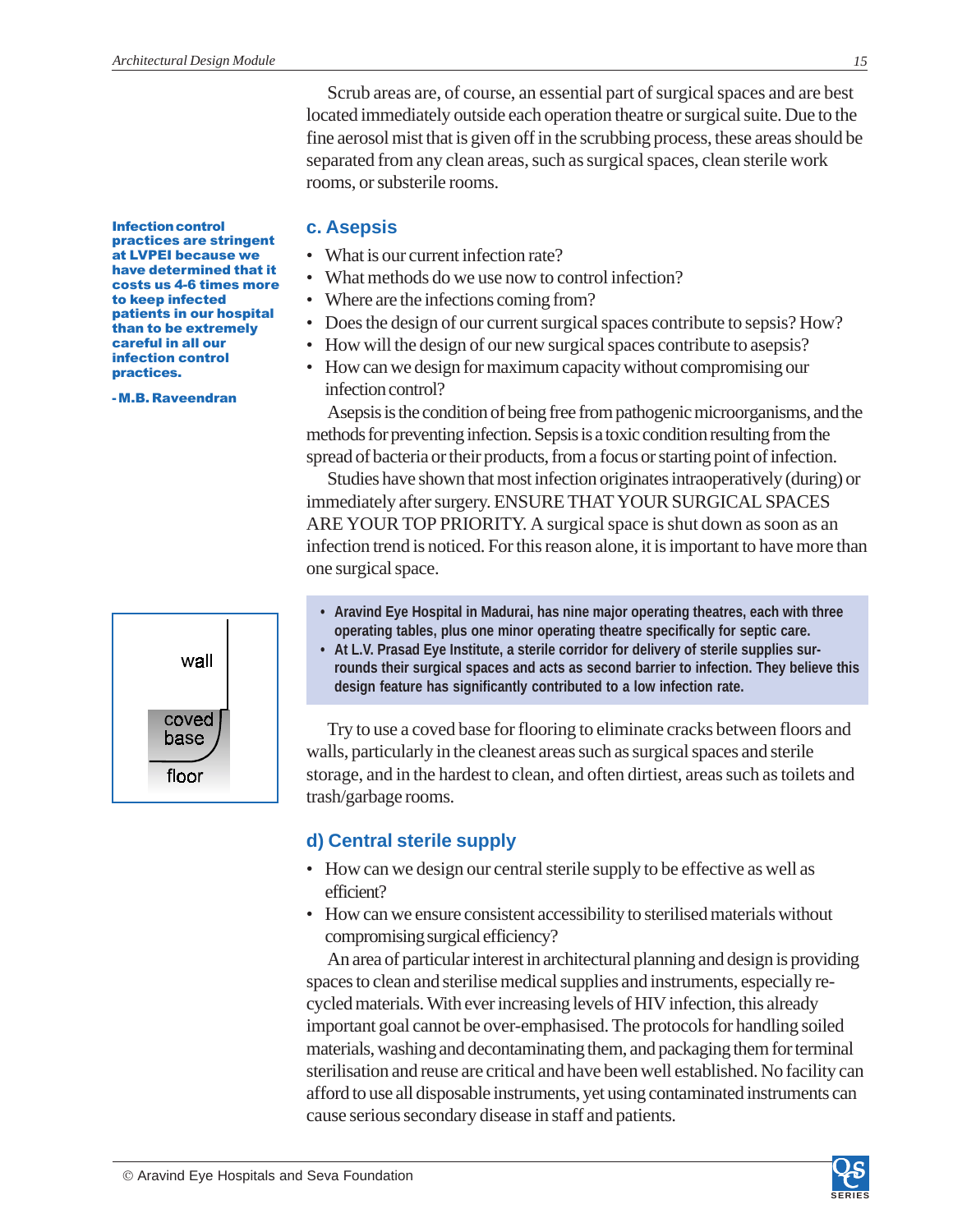

#### **Central Sterile Supply**

The most careful central sterile departments are arranged in three parts:

#### i. Decontamination

In decontamination, soiled instruments and devices are cleaned and made ready for sterilisation. This space is separated from any clean areas. In many hospitals, decontamination staff have their own wash up and dining facilities and do not mingle with clean staff on the days that they are assigned to this duty.

Ventilation is important. It is typical to separately ventilate this area and arrange for a negative air pressure so that air does not rush into other spaces when the doors are open. A simple means to accomplish this is through the use of a powerful exhaust fan.

#### ii. Sterilisation/Clean workroom

Often instruments are passed from the decontamination room to a clean room through a pass-through washer-steriliser. This insures that only after initial sterilisation will an instrument enter the clean portion of central sterilisation, and also insures that the fine aerosol of water that may spray from an instrument during cleaning cannot contaminate the clean instruments. In the clean room, instruments and objects are wrapped for terminal sterilisation and then taken to a sterile storage area to await use.

Again, ventilation is important. A steady supply of clean, dust-free air is desired. The room should be at a positive pressure so that soiled air from surrounding spaces does not come in when the door is open. It is considered good practice to introduce clean air high in the space and remove exhaust air near the floor.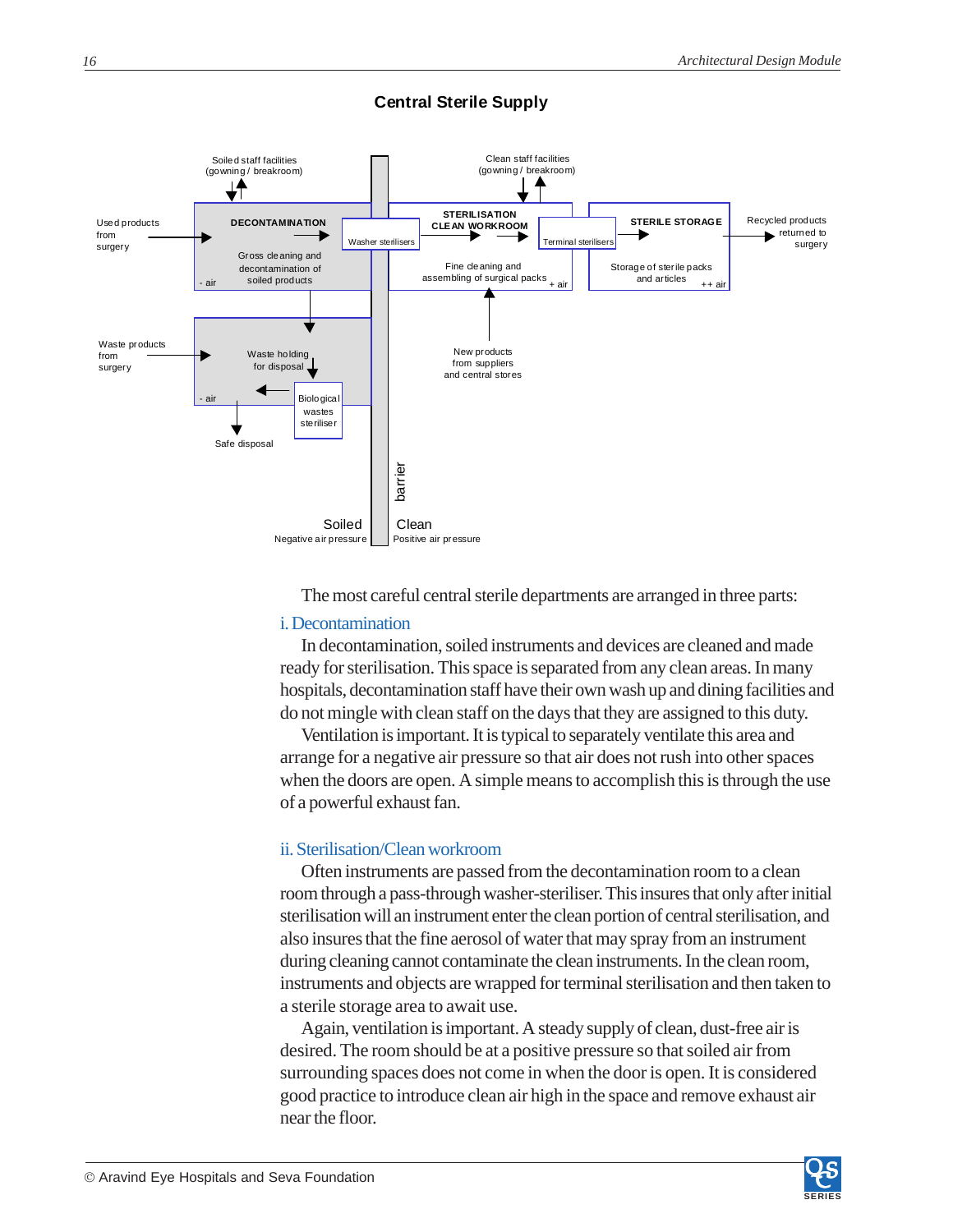Staff typically work only in the clean area or only in the decontamination area on a given day. Staff first scrub and then put on clean gowns, booties, hats, gloves, and often masks, over their uniforms when they enter the sterilisation/ clean workroom, in order to maintain the cleanliness of the space and to reinforce protocols for achieving acceptable levels of sterility in processing reusable products.

#### iii. Sterile storage

Sterile storage is generally adjacent, in an area with less traffic. It is common to rotate stock to avoid outdated sterilised products being used. Enclosed carts are often used for transport of these products in the hospital.

#### **Cold sterilisation**

**Recycling expensive medical products made of plastics or latex that cannot survive steam sterilisation is typically accomplished through the use of gas or fluid sterilisation. Much has been written on the risks of this process and the need for through-venting and terminal aeration of products before reuse. This technology is well known and standards for correct application have been well established. The building design should support correct use of these techniques.**

**As with other hazardous exhaust air venting, must be accomplished well above the hospital and at a location where contamination of air used in the hospital and surrounding structures does not occur.**

**Aeration of gas sterilised products is accomplished by blowing air over the sterilised products in a sealed aeration chamber for a period of 24-48 hours.**

**This process is costly in two ways:**

**1) It requires power over a period of time and should be on emergency power for safety, and**

**2) The system presupposes that a large inventory, at least three days' supply of the parts or products, is owned by the hospital.**

**This is not a "flash" (quick) sterilisation process.**

#### iv. Sub-sterile Room (optional)

In addition to the central sterile supply, in larger facilities it is common to provide a small room adjacent to each pair of operating rooms equipped with a washing area and a flash steriliser for heat sterilisation. This provision is essential for resterilising dropped instruments, and for resterilising, between surgeries, instruments that are in short supply.

**At Aravind Eye Hospital in Madurai, there is one sub-sterile room between every two operating theatres, comprised of an ultrasound washer and a flash steriliser, for reuse of materials and instruments in the operating theatre.**

Many feel that the central sterile supply should be adjacent to the surgical space. This is certainly useful in small to medium-sized facilities. In very large facilities it becomes less meaningful.

Traditionally, surgical nurses performed many of the tasks in central sterile supply after the morning load of surgeries was complete. As surgical schedules have extended, central sterile supply has increasingly become the job of special technicians.

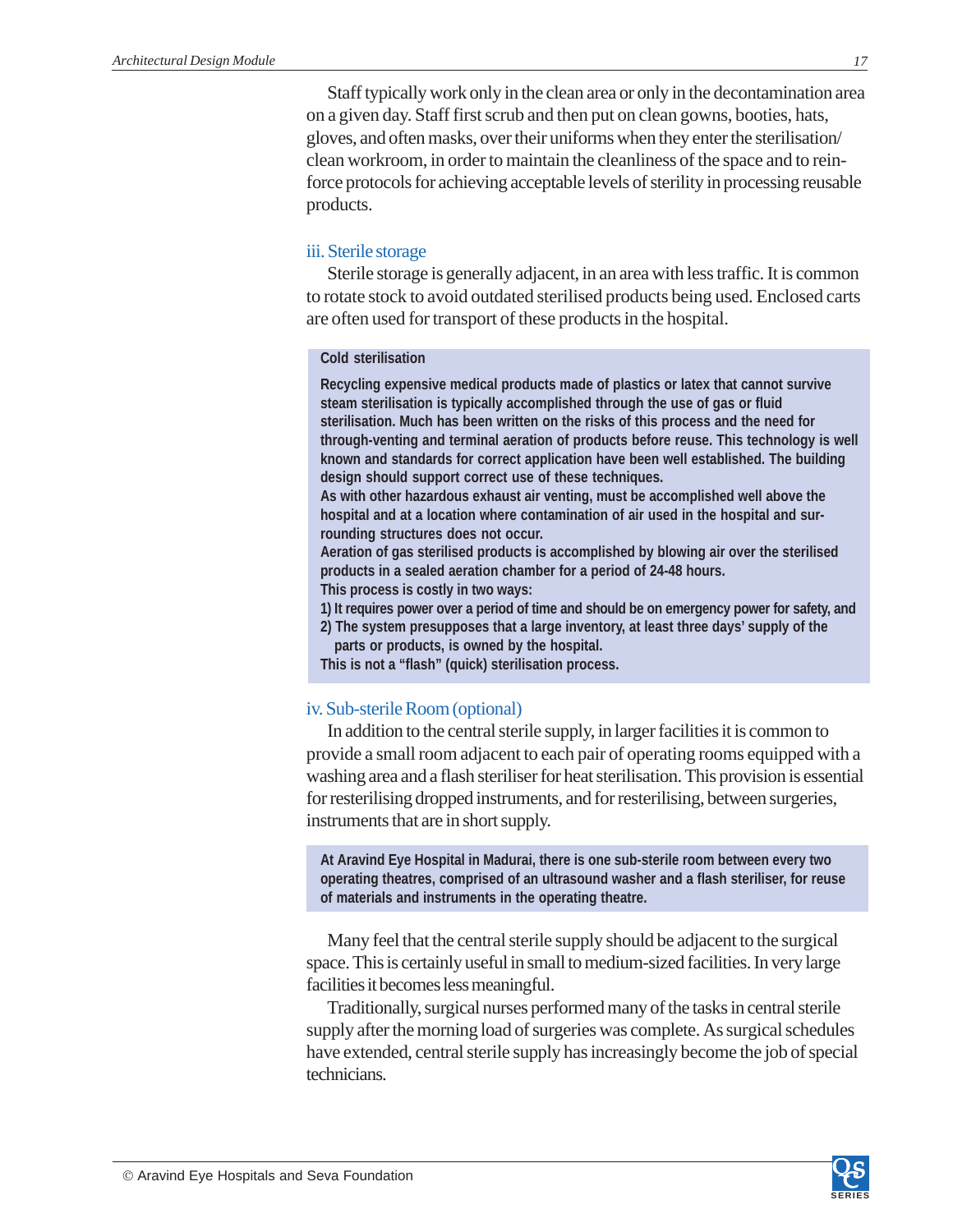

**In 1991, before Lumbini built its own facility, the hospital was a stuccoed, one-storey building with the Eye Care Project attached to one side. There I learned that it is possible to do a very good job with minimal equipment and minimal resources. The outpatient clinic consisted of one cavernous, dusty room open to the outside, with birds nesting by its high windows. In spite of the surroundings, up to 300 patients a day were examined. At the height of the day many patients would crowd into the room trying to attract the doctors' attention. Most of them, having traveled for several days, had come prepared with provisions to camp as needed. Some of the inpatients were housed in a small bamboo hut off the side of a courtyard, which also served as a waiting area.**

**The operating theatre was a small, darkened room. There were three beds and two operating microscopes. I scrubbed at a sink in another room, rinsing my hands with water poured directly from a teakettle. No gloves, but I had 'spirit' poured on my hands. This alcohol ablution was to be repeated between each patient, in lieu of a repeat scrub. I did the same operation I would have done in the U.S., implanting the same intraocular lens, but with only minimal technology... [...] Sometimes during that first morning the lights went out in the middle of a case. The circulating assistant immediately produced a flashlight, and held it in position, as I continued on, as though nothing was amiss. This would occur again several times throughout the day. There was only one generator for the hospital, and most of the time it was with the eye camp team, somewhere 'up in the hills.'**

**-Maura Santangelo,M.D.**

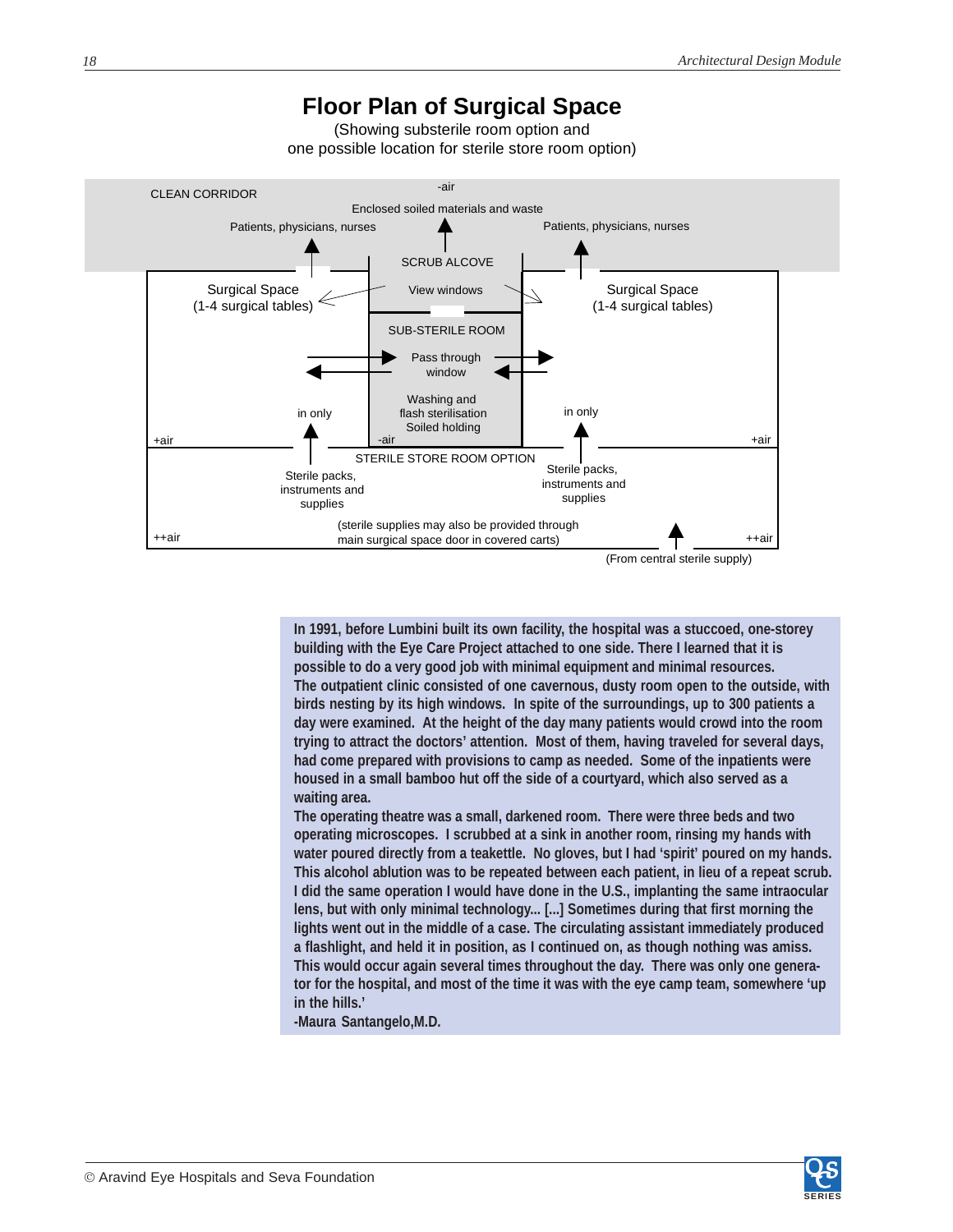# <span id="page-19-0"></span>**2. Appropriate and sustainable technology**

- Do we know for sure what technology we will need in order to provide large volume, high quality, cost effective cataract surgery?
- How much do we want to depend on "high tech" for our design and planning tools, and within our finished facility?
- What are the advantages and disadvantages to having a facility dependent on high technology?

Technology has been defined as the ensemble of mechanical or scientific methods, products or systems invented for achieving human goals. Appropriate and sustainable technology reminds us to be aware of the consequences of our choices. It is an opportunity for problem-solving from the bottom up, using grassroots solutions to local problems. It considers that people struggling with their needs on a daily basis understand those needs better than anyone else, and can suggest or even invent the best technological solutions or innovations. Remember to look to your own experience, your own staff, your own locale, your own culture, your own situation for technological solutions to your needs.

**At Aravind Eye Hospitals, the surgical microscopes are located between two operating tables to make it possible to swing the microscope from table to table, rather than duplicating this expensive instrument for every table. Thus when one patient is being prepped or sutured, the other patient may be undergoing surgery. Ophthalmic examination stations are paired so that two physicians can share each slit lamp.**

In the United States, one hears a great deal about the goals of appropriate and sustainable technology, but hospitals and clinics there still use a disproportionate amount of energy and community resources compared to hospitals in other parts of the world. The U.S. model is not only expensive, but also potentially unreliable in places where energy shortages and power brownouts, blackouts and surges are common.

In many countries, where resources and energy are in short supply or very costly, building U.S. or European-style hospitals might restrict the number of patients who can be served. Hospitals practising sustainable design principles make better use of available resources.

#### **a. Flexibility and change**

- Who should we ask for advice on future trends in technology in the eye care field?
- How can we ensure we are able to make changes without major upheaval?
- How can we plan now for future growth?
- How do we want to be able to adapt or expand our facility in the future?
- Where do we wish we had extra space now?

Allow for change and evolution in all aspects of your eye care programmes. Use building systems that are simply built and can be altered and augmented as

Shun designing tightly around anticipated technology. As energy analyst, John Holdren, says to all futurists, <u>"We overestimate</u> technology in the short <u>run and underestimate</u> it in the long run." So design loose and generic around high tech. You will be wrong about what is coming, and whatever does come will soon change anyway.

- Stewart Brand

Since buildings inevitably grow, it is handy to have the five directions (including up) that rectangular buildings offer for expansion. Rightangled shapes nest and tile with each other universally, so tables fit into corners, and clothes into closets, and buildings into city lots, and lots into city blocks.

- Stewart Brand

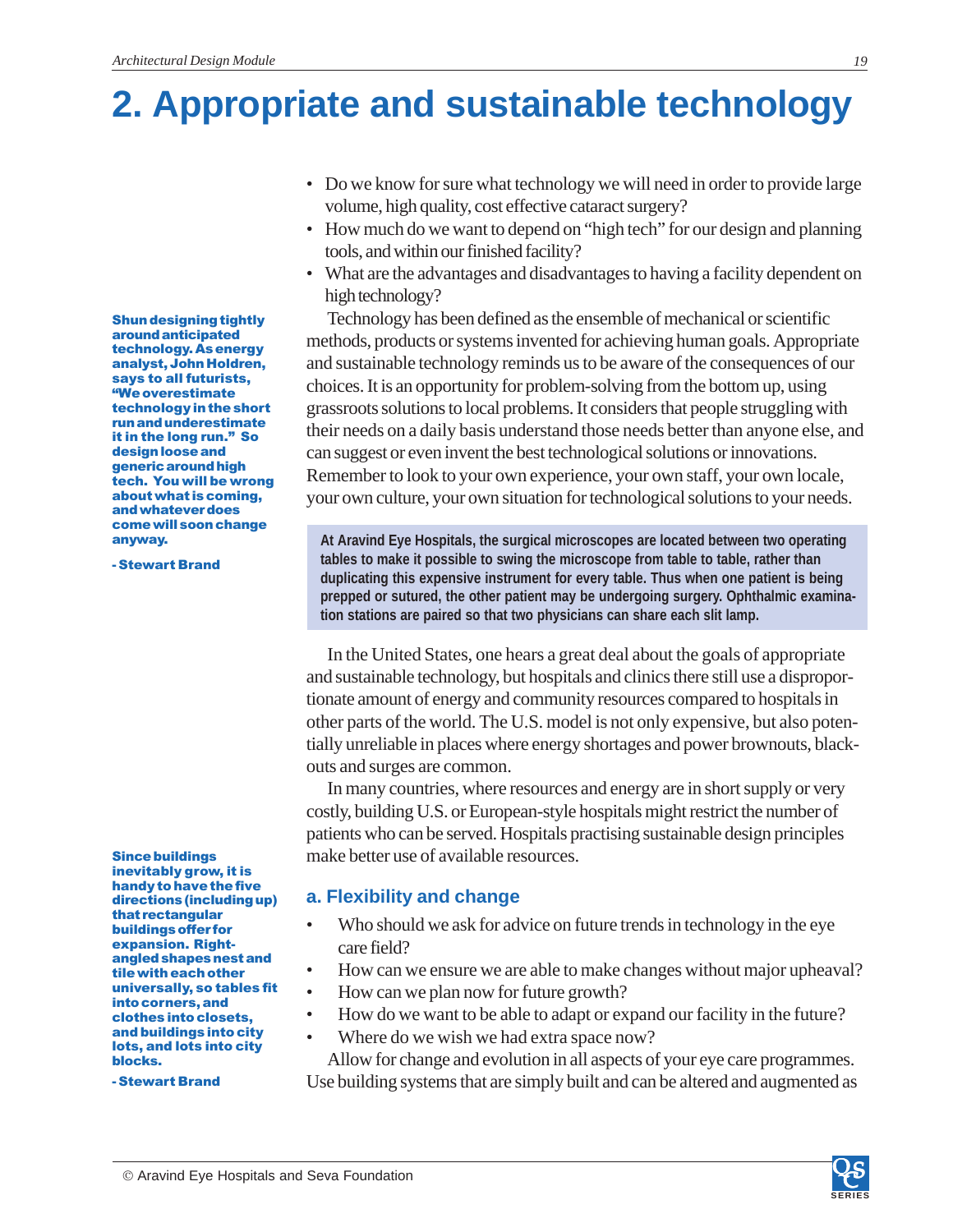<span id="page-20-0"></span>Appropriate technology is defined as technology that is best adapted to the conditions of a given situation, working with the cultural, human and natural elements of the situation, not merely the economic or technological ones. - Adapted from 'Appropriate Technology Source Book,' 1993

Ophthalmologists and their patients will benefit most from equipment that functions well. Not that ophthalmologists should become technicians, but as in health care, the rule "prevention is better and cheaper than cure" is also valid here. It is important that all junior staff be trained in the proper handling and care of each instrument, to know the optimal quality of its functioning and how to recognise any faults.

- Prof. V. Sriniyasan

needed. Provide a modest component of excess capacity throughout your facility, if possible, to avoid the need for costly renovations. For instance, a small amount of excess space in key treatment areas will frequently facilitate the inclusion of new equipment, students, visitors and volunteers.



**At Aravind Eye Hospital in Madurai, service verandahs outside each room provide a pathway for services, simplifying the introduction of new equipment over time. A lot of the piping and plumbing is on outside walls, for easier and less disruptive maintenance and repair. This strategy will not work in cold climates, of course, where piping could freeze and break in winter.**

#### **b. Medical technology and technical supports**

- Which medical technologies are necessary to support a large volume, high quality, cost effective cataract surgery programme?
- Which would be nice to have but are not necessary?
- What are the learning curves (the length and difficulty of learning) for these technologies?
- Are service personnel and parts available and reliable?
- Do we have access to a knowledgeable equipment consultant? Should we have one on staff?
- Have we ensured our surgical and diagnostic spaces are big enough and planned well enough to accommodate the equipment we want to put in them? Your building should support the use of appropriate, up-to-date medical technology with needed space, structural supports, electrical services, communications lines, piped services and climate control. In planning the facility, locate equipment strategically to make it conveniently available for maximum use.

**In many North American hospitals, service racks or shelves are provided overhead in the corridors. These racks are easily reached by service people with step ladders without entering diagnostic and treatment spaces.**

It is wise during the planning process to engage a knowledgeable equipment consultant with biomedical engineering expertise to provide information on

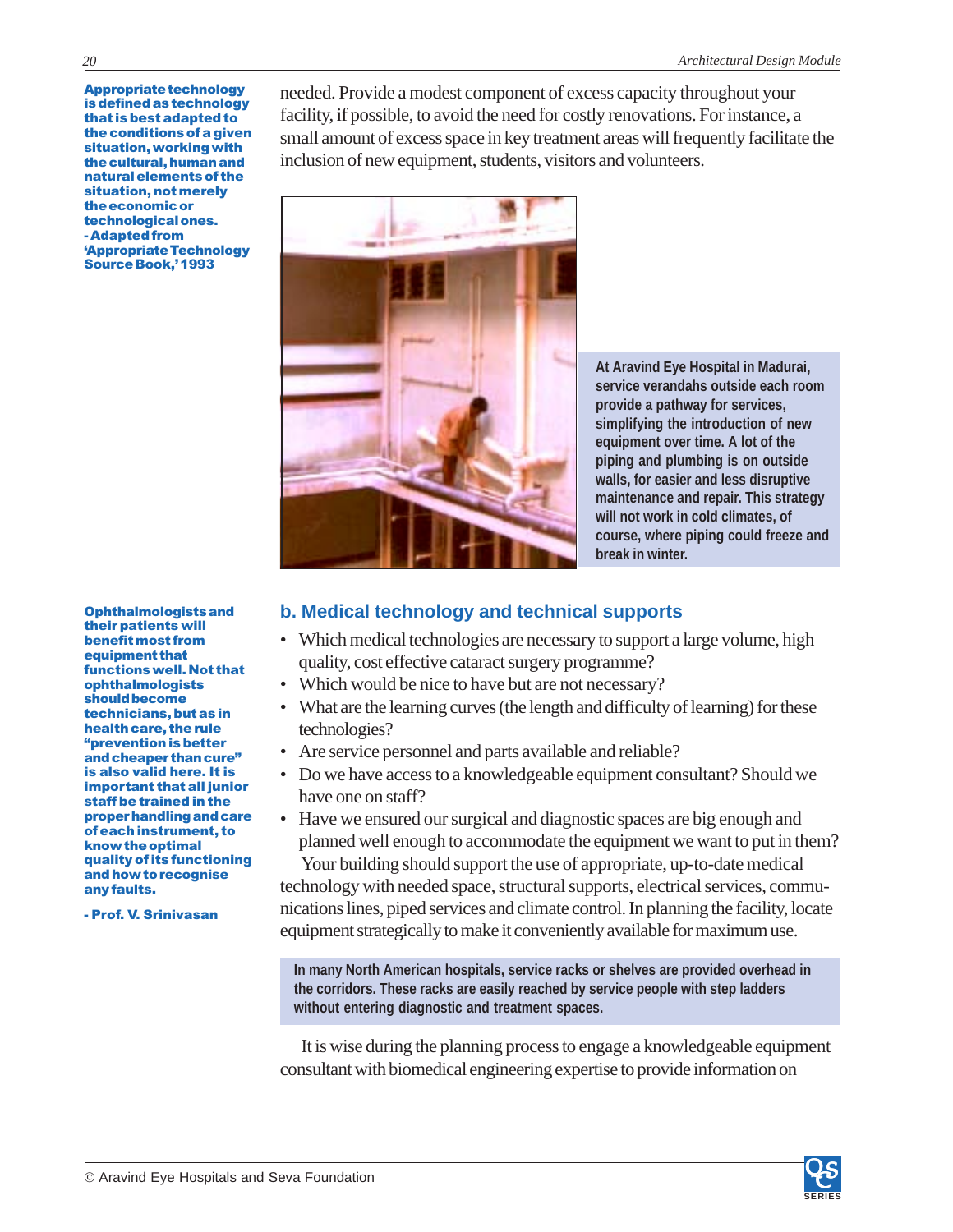<span id="page-21-0"></span>appropriate equipment. As an example, the number of electrical outlets in a room must be matched with the proposed equipment list, and double checked by the bio-engineering/equipment specialist. For instance, the x-ray room at your hospital should be designed based on the input given by the company, following safety guidelines (e.g., lead shield protection for the radiographer) prescribed by them. It is especially important to adapt choices to local availability of parts and service personnel.

**At Aravind Eye Hospital in Madurai, a certificate course in Ophthalmic instrument Maintenance is offered. Their publication 'Ophthalmic Instruments and Equipment - A Handbook on Care and Maintenance' is very useful.**

#### **Fundamental equipment list**

Operation theatre equipment:

- Operating microscope for microsurgery
- Vitrectomy machine for vitreous work
- YAG laser for a surgical procedure in the treatment of glaucoma and for treating the posterior capsule opacification following Extra Capsular Cataract Extraction
- Autoclave for sterilisation
- Other:

Outpatient and refraction equipment:

- Slit lamp to look at different parts of the eye in sections and at different depths
- Direct ophthalmoscope to look into the eye (fundus)

**\_\_\_\_\_\_\_\_\_\_\_\_\_\_\_\_\_\_\_\_\_\_\_\_\_\_\_\_\_\_\_\_\_\_\_\_\_\_\_\_\_\_\_\_\_ \_\_\_\_\_\_\_\_\_\_\_\_\_\_\_\_\_\_\_\_\_\_\_\_\_\_\_\_\_\_\_\_\_\_\_\_\_\_\_\_\_\_\_\_\_ \_\_\_\_\_\_\_\_\_\_\_\_\_\_\_\_\_\_\_\_\_\_\_\_\_\_\_\_\_\_\_\_\_\_\_\_\_\_\_\_\_\_\_\_\_**

- Indirect ophthalmoscope to look into a greater area of the retina than what is possible with direct ophthalmoscope
- Fundus camera
- Refractometer to measure the refractive error automatically
- A-scan for measuring the axial length of the eye and for calculation of IOL power
- Keratometer to measure the power of cornea, a factor needed for contact lens prescription; also for calculation of power of intraocular lens (IOL) used in cataract surgery
- Schiotz tonometer to measure the pressure in the eye (IOP- intraocular pressure)
- Streak retinoscope for objective evaluation of refractive error

**\_\_\_\_\_\_\_\_\_\_\_\_\_\_\_\_\_\_\_\_\_\_\_\_\_\_\_\_\_\_\_\_\_\_\_\_\_\_\_\_\_\_\_\_\_ \_\_\_\_\_\_\_\_\_\_\_\_\_\_\_\_\_\_\_\_\_\_\_\_\_\_\_\_\_\_\_\_\_\_\_\_\_\_\_\_\_\_\_\_\_**

• Other:

#### **c. Sustainability**

- How can we make our facility an example of sustainable development?
- What are the principles of sustainable development that apply to our facility?

The attraction of traditional materials is more than just aesthetic. Their whole use cycle is a highly evolved system of trade skills, reliable supply sources and routes, generations-deep familiarity, and even a market for reuse of durable materials such as slates, tiles, bricks, and timbers. The problems of traditional materials are thoroughly understood, and the solutions are equally well known.

- Stewart Brand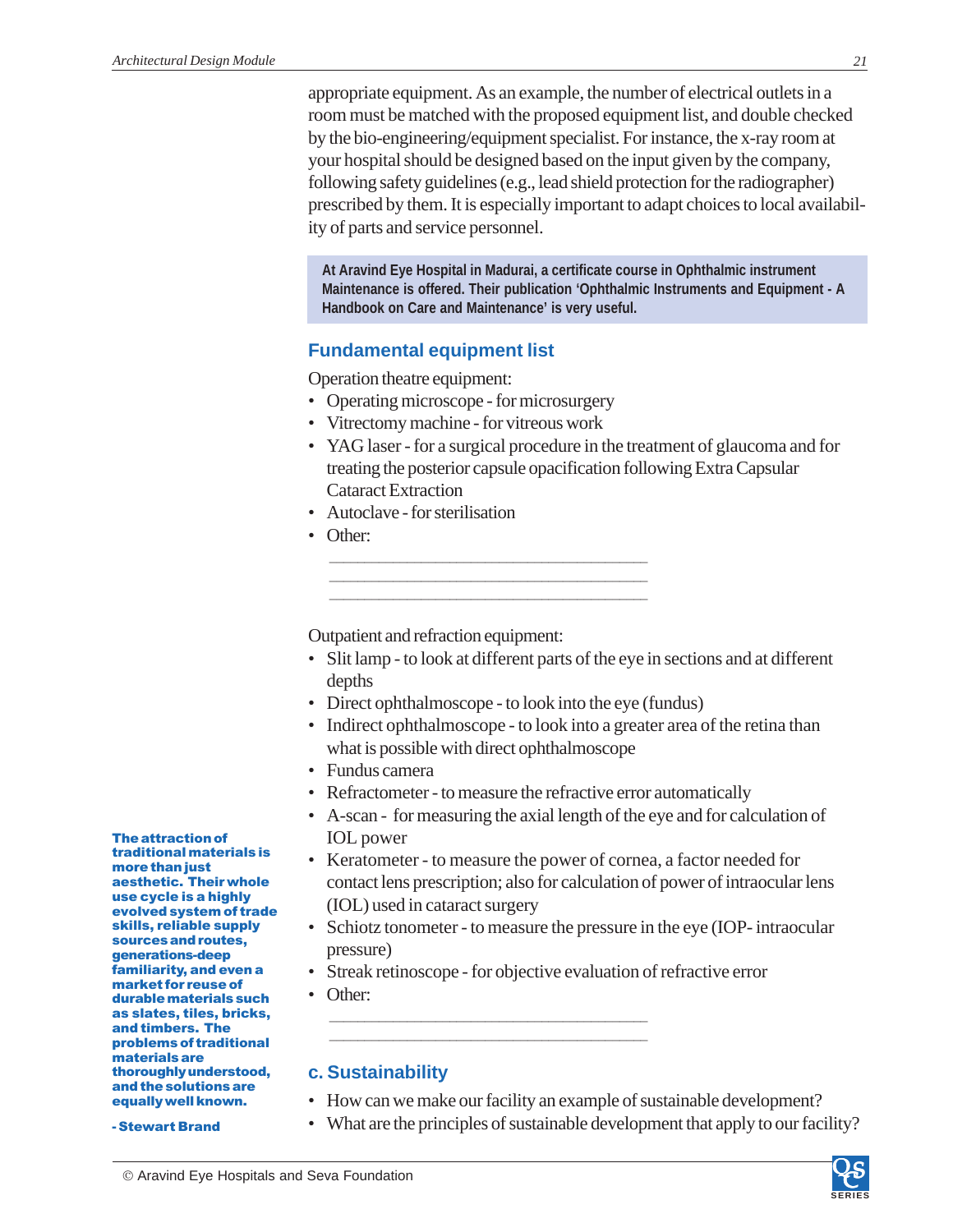- What building materials and methods, locally available, combine the best of durability with the best of adaptability?
- What aspects of design maximise our local opportunities for maintenance and upgrading? What aspects of our facilities cut down on long term costs for maintenance?

Sustainability has sometimes been defined as development with future generations in mind. In building construction, this translates into building with local renewable building products, using renewable sources of energy, practising energy conservation, recycling waste products, reusing materials and instruments, and so forth. What else does sustainable building construction include in your location?

Your hospital building should meet good building standards for structure, ventilation, air conditioning and heating, maintenance, ease of cleaning, and energy conservation. The building should respond appropriately to the climate and locale. Outdoor space should be integrated into the programme whenever possible. A reliable level of human comfort and air quality should be provided. Natural lighting, heating and cooling techniques (using natural, renewable energy sources) should be designed into the building, especially in situations of possible power or equipment failures. Local, renewable or recycled, nonpolluting, nontoxic materials should be used wherever possible to minimise initial and long term costs, dangers to construction workers, maintenance costs, energy costs, and damage to the environment. In many locations, renovating an existing building will be a choice that is both sustainable and economical.

**Aravind Eye Hospital in Madurai, has been carefully designed to minimise energy use and maintenance costs, as well as first costs (initial costs of purchase). Ideas that have worked for Aravind in a hot climate with a dry season and a wet season include:**

- **Minimising imported materials that are subject to high duty in India**
- **Using local materials that clean easily and wear well such as a local gray stone flooring tile which continues to look handsome after 20 years of thrice daily mopping**
- **Using locally available paint products, even though they are not as longlasting as more expensive imported products. While this decision increases maintenance, it produces a pleasing freshly painted look, creates jobs, and may use fewer toxic substances.**
- **Shading windows with a breeze block verandah. (Breeze blocks are locally made and the verandahs provide housing and service access for utilities with minimal disruption to patient care.)**
- **Using the shape of the building to enhance comfort, e.g., a courtyard and single loaded verandah floor plan to give each room cross ventilation**
- **Limiting the use of mechanical air conditioning to a few priority areas: surgical spaces, several specialty clinics, deluxe suites available to paying patients, several guest rooms for foreign visitors who are not accustomed to the heat, and selected clinic areas where specialised equipment is in use**
- **Surrounding the building with an irrigated garden to cool the area at the base of the hospital (as well as to lay the dust), making air conditioning less essential**
- **Using locally made and repairable doors, windows and cabinets**
- **Using hasps and padlocks in place of more costly, less flexible cylinder door locks that require locksmithing skills to change**
- **Using heavy gauge materials that wear well**

Climate and site analysis includes wind, relative humidity, temperature, orientation for breeze, and shading projections.

For example, Northern <u>Guatemala has a warm-</u> humid tropical climate, which does not require heating. Because there is no electrical service in Las Cruces, mechanical space cooling is not feasible.This required the buildings to be designed for natural ventilation. Electricity for the operation of [surgical] lighting and equipment will be provided by generators on site.The building <u>orientation chosen is</u> that which offers maximum use of the prevailing breeze while minimising the exposure of exterior wall surface to direct sun light.

- C.W. Haynes and Prof. George Mann

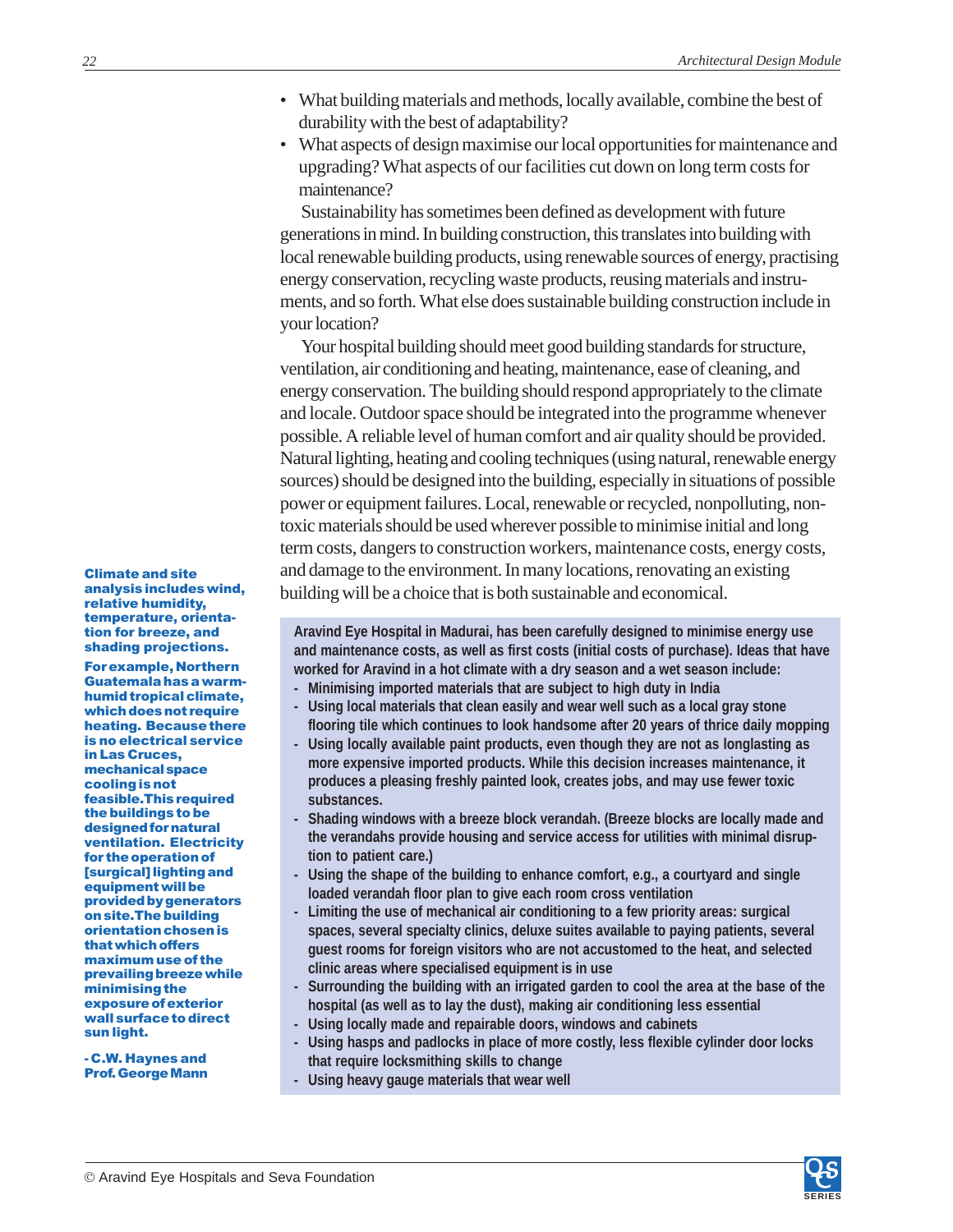The human comfort zone varies wi<mark>t</mark>h temperature, humidity, air movement, clothing, acclimatisation, and level of physical activity. This information has many important [building] design implications in areas where cooling is required. These guidelines vary with the climate:

#### A. Hot-arid climate:

1. Take advantage of the broad daily temperature variation by using materials that absorb the day's heat for reradiation at night and by trapping and holding cool night air.

2. Have plenty of shading.

3. Minimise daytime ventilation.

#### B. Hot-humid climate:

1. Site, orient and construct the [building] to take maximum advantage of natural ventilation.

2. Use light weight nonheat absorbing materials.

3. Supply adequate shading.

- Adapted from John S. Taylor, from **Commonsense** Architecture: A Cross-**Cultural Survey of** Practical Design Priniciples

- **Limiting dependence on emergency power by providing daylight in most spaces, but providing emergency generator capacity to support selected essential computer, medical and surgical functions (operating theatres, for instance) during frequent power cuts**
- **Building with common local techniques and indigenous building products to take advantage of local skills as well as materials: reinforced concrete frame filled in with plastered rough local brick; a local flat roofing system, such as a recipe of adobe (a building material of sun-dried earth or clay and straw) with jaggery, resin and other local products, topped with tile. (Each local 'recipe' has its own particular properties. Since indigenous building techniques and products vary by country and according to particular situations, check with local contractors or building technology researchers in universities, government agencies, or nongovernmental organisations.)**
- **Gathering roof runoff of rain water for treatment as drinking water by filtration and boiling (Potable water is provided to all patients.)**
- **Reuse and recycling of waste products such as paper, grey water (wash water that does not contain biological contaminants), rags, organic wastes from catering, burnable wastes usable as fuel, tin cans, bottles, disused medical equipment and office equipment and so on. What other waste products in your eye care facility can you reuse or recycle?**

The overall environment is one of frugality, comfort, and support for excellent medical care. Aravind Eye Hospital's high quality medical environment uses very little energy per square metre or per patient compared to U.S. and European examples, including examples in much less severe climates.

In a different locality or climate, the particulars would be different, but the principles still include using proven local solutions, "life cycle costing" or balancing frugality with lasting quality, and exercising care in the use of high energyusing systems such as air conditioning, in favour of using the building itself to produce comfort passively. Building shape, orientation and materials can significantly contribute to comfort in the interior environment and reduce or eliminate the need for mechanical heating, cooling and ventilation. Much can be learned by finding local buildings that are unusually comfortable with little expenditure of energy. Unfortunately, in many localities the advent of modern, fireproof construction has almost eliminated traditional, climate-adapted structures.

Desirable building features will differ significantly depending on the amount of the year that is above or below the comfort zone. Relevant features may include:

- Tree planting for shade
- Other shading
- Cross ventilation
- Building orientation
- Passive solar heating
- Night sky cooling
- Insulation
- Daylighting

Good climate information is essential for optimising building performance from the viewpoint of comfort. While a cold climate will demand a compact building protected from winds, a hot and humid climate will suggest the use of slender, well-shaded wings exposed to breezes. Insect screening is desirable in most climates.

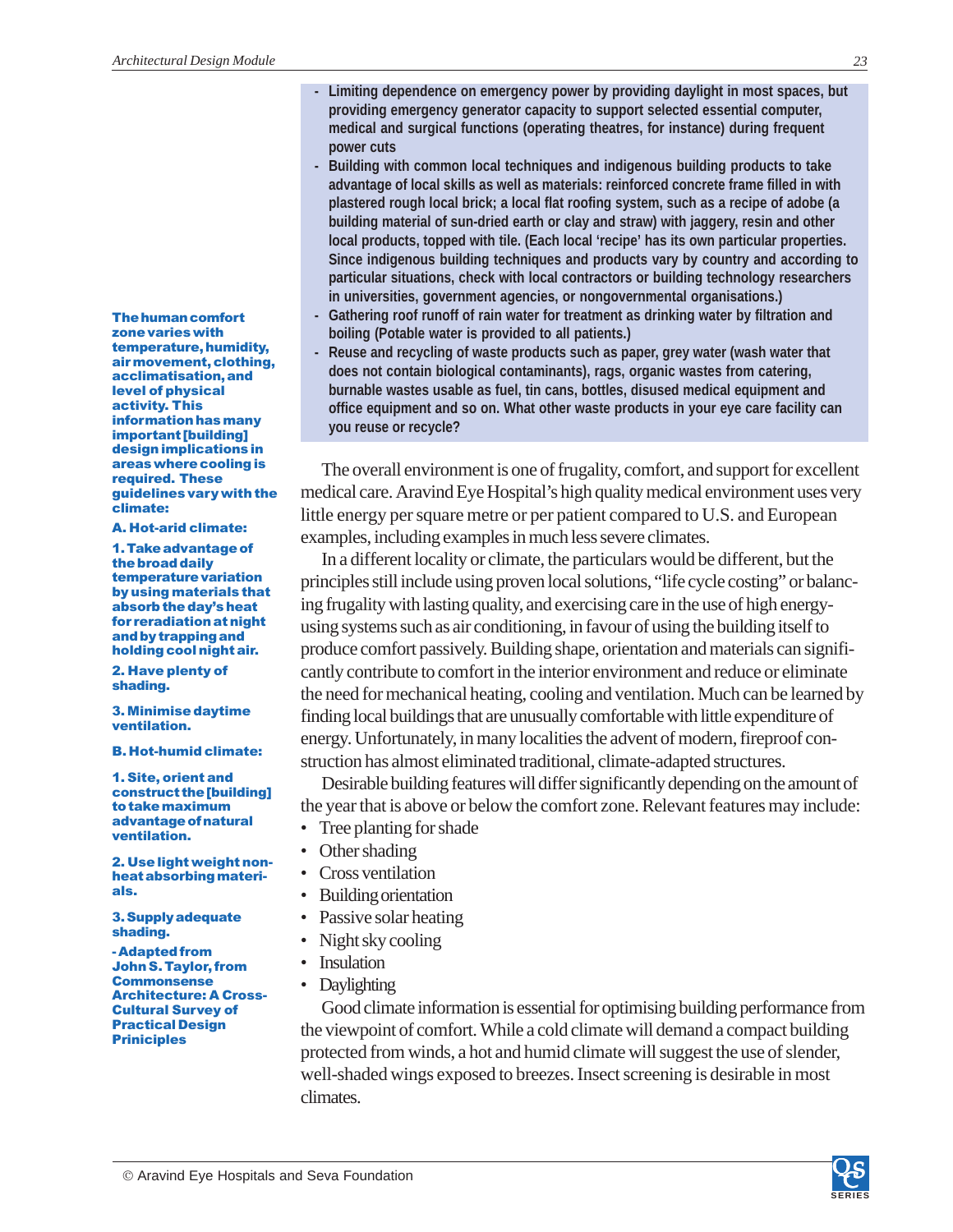**In Taiwan, most new hospitals and clinics are intensely air conditioned year round, yet some of the 100-year old portions of National Taiwan University Hospital are fairly comfortable most of the year, even without air conditioning, due to:**

- **Natural, flow-through ventilation (the wings are one room deep)**
- **Climate appropriate orientation: the wings run east west and openings on the north and south are easily shaded with a small overhang**
- **Dense vegetation providing shading on walls and windows**
- **Daylighted spaces requiring little electric lighting, which can add heat as well as cost**
- **Louvered shutters darkening rooms when needed, such as during an early afternoon nap break**
- **High ceilings allowing for ceiling fans and greater cross ventilation, as well as greater internal volume to dissipate internal heat loads.**

It is not unusual to reduce heating and cooling needs to one half or less through the use of sustainability principles and design features. In the U.S., the state of California has taken leadership in this area by providing standards and calculation procedures for 18 micro-climates within the state. While experts dispute the detail, it is clear that new construction is much more comfortable with less added energy.

In hospitals and clinics, this effect has been less dramatic due to the practice of using a high number of air changes each hour and exhausting all used air rather than recycling it. It is not uncommon for new structures to use more energy than old ones. This has been particularly true where new structures introduce new standards of comfort and a central environmental control system for the first time. The cost of operating these systems is high. Generally, it is wise to consider mechanical ventilation, cooling, and heating only as a backup to natural sustainable systems, which work to provide human comfort passively and inexpensively. Where reliability and availability of repair parts and power are issues, it is essential to consider passive cooling and ventilation, and passive solar heating as the primary systems. In some parts of the world, there are many portions of a building that will seldom need the mechanical backup systems.

**At Columbus School in California, small systems for each classroom replaced the usual central unit. These units are simple, high quality, mass-produced and standard, not custom units. Parts are available locally. By keeping mechanical systems simple, first costs were about half of a central system, and the system is flexible, easy to maintain, and uses less energy. How does this work?**

- **Anyone can fix these units, since they are standard, not custom units, and parts are available locally.**
- **These manufactured units are well tested compared to custom units and tend to break down less.**
- **The units have been refined to use energy more efficiently than most custom units.**
- **There is literally no transmission loss of energy as the units are at the point of need.**
- **Each classroom has a thermostat and can be activated individually; if only one classroom is used in the evening, then only that classroom needs to be heated (or cooled, in a different season or climate).**
- **Special filtration can be introduced where needed; one classroom can be equipped with better filters (at some loss of efficiency) for asthmatic or allergic students.**
- **A breakdown is limited to one classroom, and does not affect the whole system.**
- **Temperature can be adjusted to the need; the exercise class can turn down the**

No room ought to be without a window, by which the enclosed air may be let out and renewed, because else it will corrupt and grow unwholesome... The windows will be best contrived for admitting the sun if they are made large, and yet may avoid being troubled by the winds at the same time if we place them high, so that the cold air may not blow directly upon the people within. Lastly, from whatever side we take in the light, we ought to make such an opening for it as may always give us free sight of the sky, and the top of the opening ought never to be too low, because we are to see the light with our eyes and not with our heels.

- Leon Battista Alberti, 'De re aedificatoria,' 1485

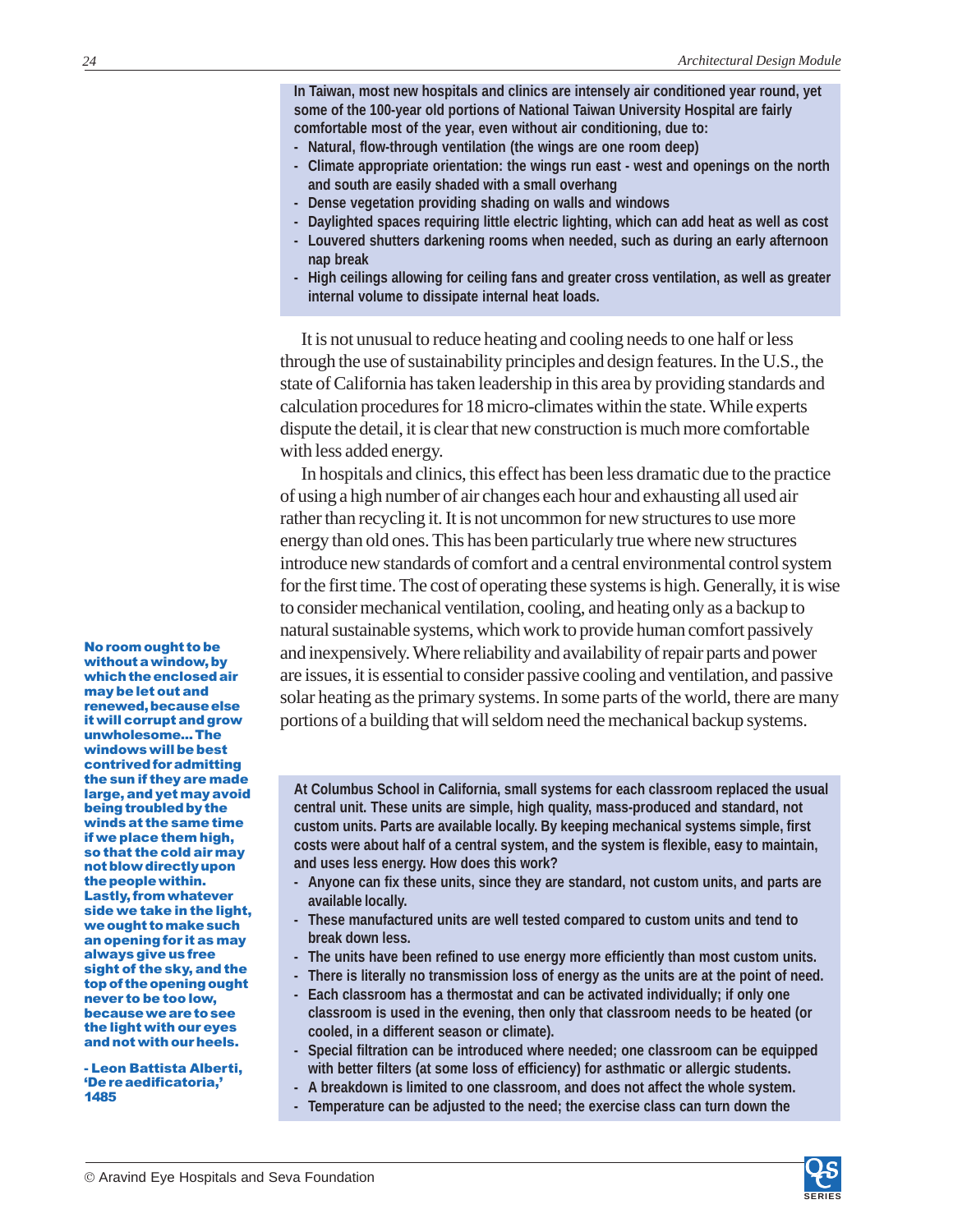**thermostat rather that throwing open the windows in mid-winter.**

**- The whole campus was planned using principles of passive solar design and daylighting, to minimise reliance on non-renewable energy sources.**

**A similar principle is in use at Aravind Eye Hospitals in Madurai and Tirunelveli, where room air conditioners can be removed and substituted with reconditioned and sanitised units as needed. Thus a malfunctioning unit can theoretically be substituted with another unit from a service balcony in minutes, with the major delay being the cleaning process to safeguard the hygienic nature of the space. (There is considerable ongoing discussion about the best manner to sanitise individual air conditioning units to prevent contamination, as units are seldom designed with ease of cleaning in mind.)**

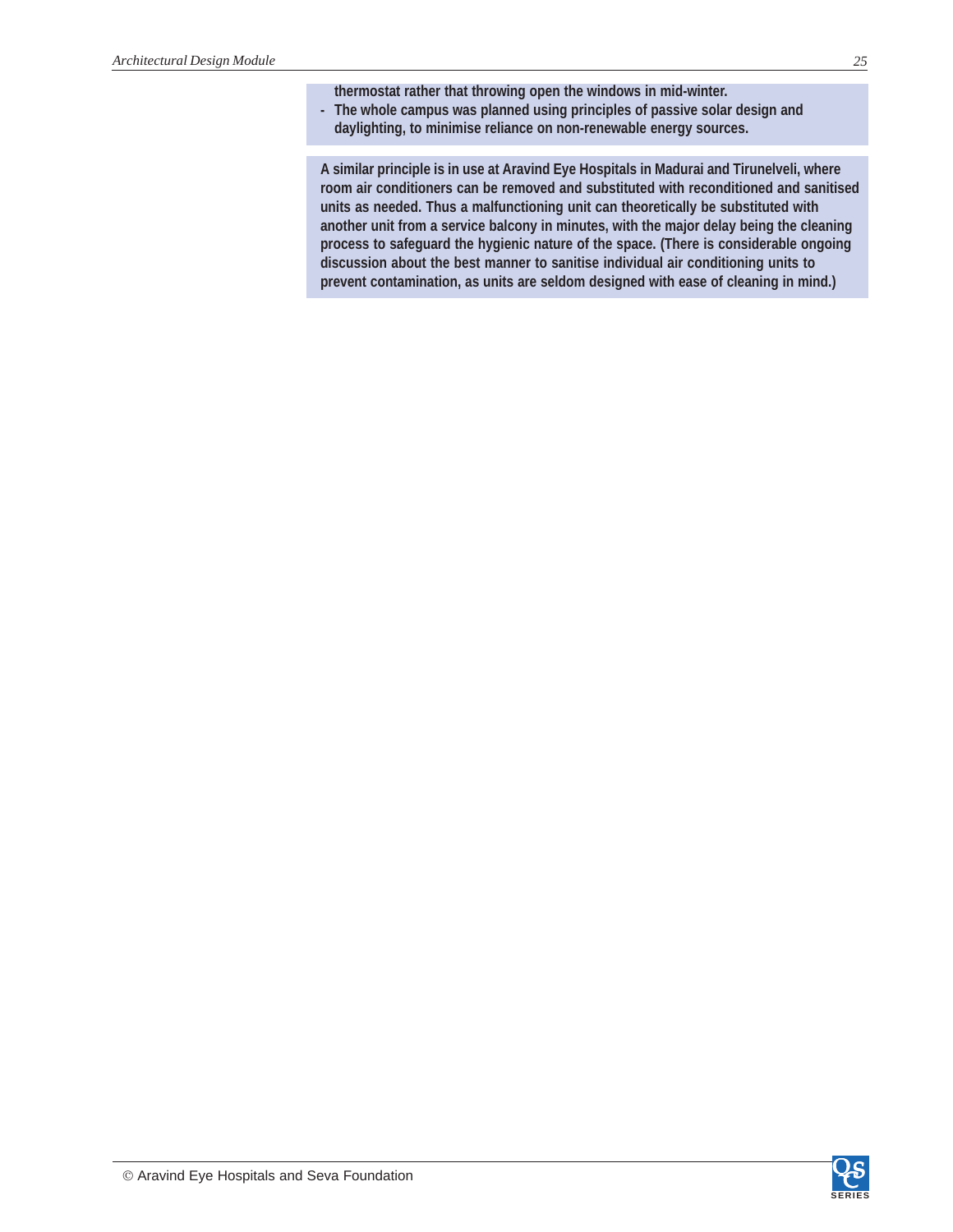# <span id="page-26-0"></span>**3. Function**

The hospital building must be designed to help staff work effectively and efficiently. It should facilitate the eye care programme as envisioned and developed by eye care staff. It can be designed to promote a large volume, high quality, cost effective cataract surgery programme. While functional spaces cannot make a poor staff perform well, they can support rather than impede good practices.

#### **a. Form follows function**

- Are we clear about our function?
- What services do we want to provide in our eye care facility?
- What types of patients do we want to attract?
- How many patients do we want to care for?
	- in the outpatient department?
	- in our surgical spaces?
- How can we plan or redesign the building to suit our needs, and the needs of our patients, rather than adjusting our work habits and moods to the building?

Your hospital building should not stand in the way of staff efficiency and effectiveness. The building should support good medical practices, such as frequent hand washing. The building design should allow easy rewiring and repairs, with electrical wires for equipment placed in dropped ceilings, for example. Adequate light, power and other services should be provided at point of use, where they are needed.

Adjoining and adjacent spaces should be planned to support good patient flow and visual supervision. Space should be carefully allocated where needed for effective patient care, and not wasted. Spaces should be easy to maintain in a visibly clean and attractive condition. Colour selection should aim to support the use of the facility by the visually impaired and the elderly. Stairways and corridors should be wide enough to allow patients, with their attendants, and staff to move at their own pace. Avoid steep staircases.





**At Aravind Eye Hospital in Madurai, India, the free hospital was built with wide, sloping walkways (long ramps) to allow elderly and handicapped patients to walk independently from one floor to another, with room for faster individuals to pass.**

in the operation theatre and good supportive paramedical people can help a surgeon to do 2000 cataract surgeries a year, while now most of the eye surgeons [in India] do fewer than 300 cataracts a year.

Well planned facilities

- Dr. G. Venkataswamy, Aravind Eye Hospitals

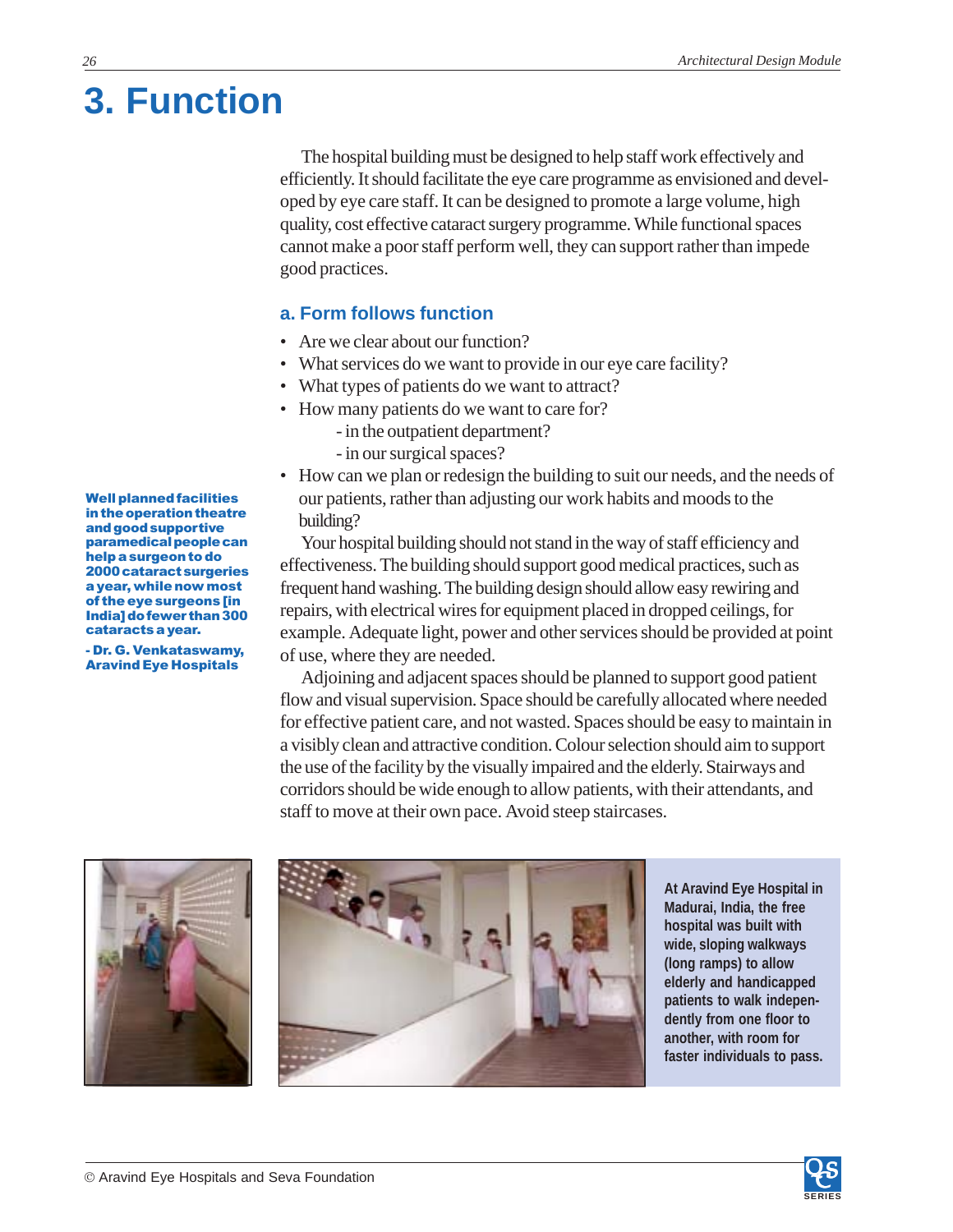<span id="page-27-0"></span>Before planning the hospital or clinic layout, give sufficient thought and care to planning separate outpatient registration and inquiry counters, for both new <u>and review cases</u> separately.

- Mr. G. Srinivasan, Aravind Eye Hospitals

<u>It impressed me</u> completely at Lumbini Eye Hospital how they utilise every square inch of the place, and how patient flow from one room to the next was improved throughout with efficiencies.

- Sandi Smith

#### **b. Make a clear functional layout**

- How do we want to see our patients? Should we move to them? Or should they move to us?
- To the extent possible are we able to map out the resources and structures for provision of eye care in our region?
- Can we design our hospital to be integrated into the entire region?
- Is it desirable to design the structure for provision of eye care in our region with future development in mind?
- Do we even need a permanent site (base hospital)? Would a mobile eye hospital be more effective in our situation?
- Could we rent space and turn it into an efficient and effective eye hospital with the appropriate layout?

Health care institutions must take care to avoid dehumanising the process of medical care, while remembering that seeing more patients effectively and efficiently is, of course, humane. When many patients are seen by few skilled practitioners, approaches such as assembly line principles should be considered. Taylor and other early industrial rationalists did time and motion studies to develop a reasonable pace and to decide how many workers to assign to each step in the process.

**For instance, at L.V. Prasad Eye Institute, patients are stationary and clinicians go from one diagnostic and treatment room to the next to see each patient. In other facilities, patients move from station to station for different tests and procedures.**

**At Aravind Eye Hospital in Madurai, principles of industrial efficiency have been employed to organise a clear diagnostic and treatment sequence with the most common procedures at the beginning and rare and optional procedures toward the end of the screening process:**

- **A. Registration, medical records, and waiting**
- **B. Preliminary screening: Snellen charts (in English, Tamil and graphic forms) and initial screening by ophthalmic nurses with minor waiting**
- **C.Primary clinics: screening and treatment by ophthalmologists for basic problems with medium-sized waiting area and adjacent minor treatment station, and office and secretary for senior medical officer (may be several clusters in a large facility; at Aravind-Madurai, there are 3 clusters - Units I, II and III)**
- **D.Refraction units: refraction lanes with medium-sized waiting area, nurses provide the bulk of care. At Aravind-Madurai, there are a total of 5 refraction clusters:**
	- **three in the primary clinics a refraction unit attached to every primary clinic cluster (D I, D II and D III);**
	- **one in the paediatric clinic;**
	- **one for all the other speciality clinics together.**
- **E. IF NEEDED, optical dispensary: frame selection, lens grinding, eye glasses fitting and sales**
- **F. IF NEEDED, pharmacy: pharmaceutical dispensary that provides optical pharmaceuticals and other common compounds, with minor waiting area shared with lobby**
- **G.Specialty clinics such as paediatrics, retinal care, etc., which are visited by fewer patients and may be located more remotely from the lobby, with their own waiting areas**
- **H.A second payment counter for lab tests and x-rays**
- **I. X-ray department**

**SERIES**  $\overline{\mathbf{c}}$ **-**

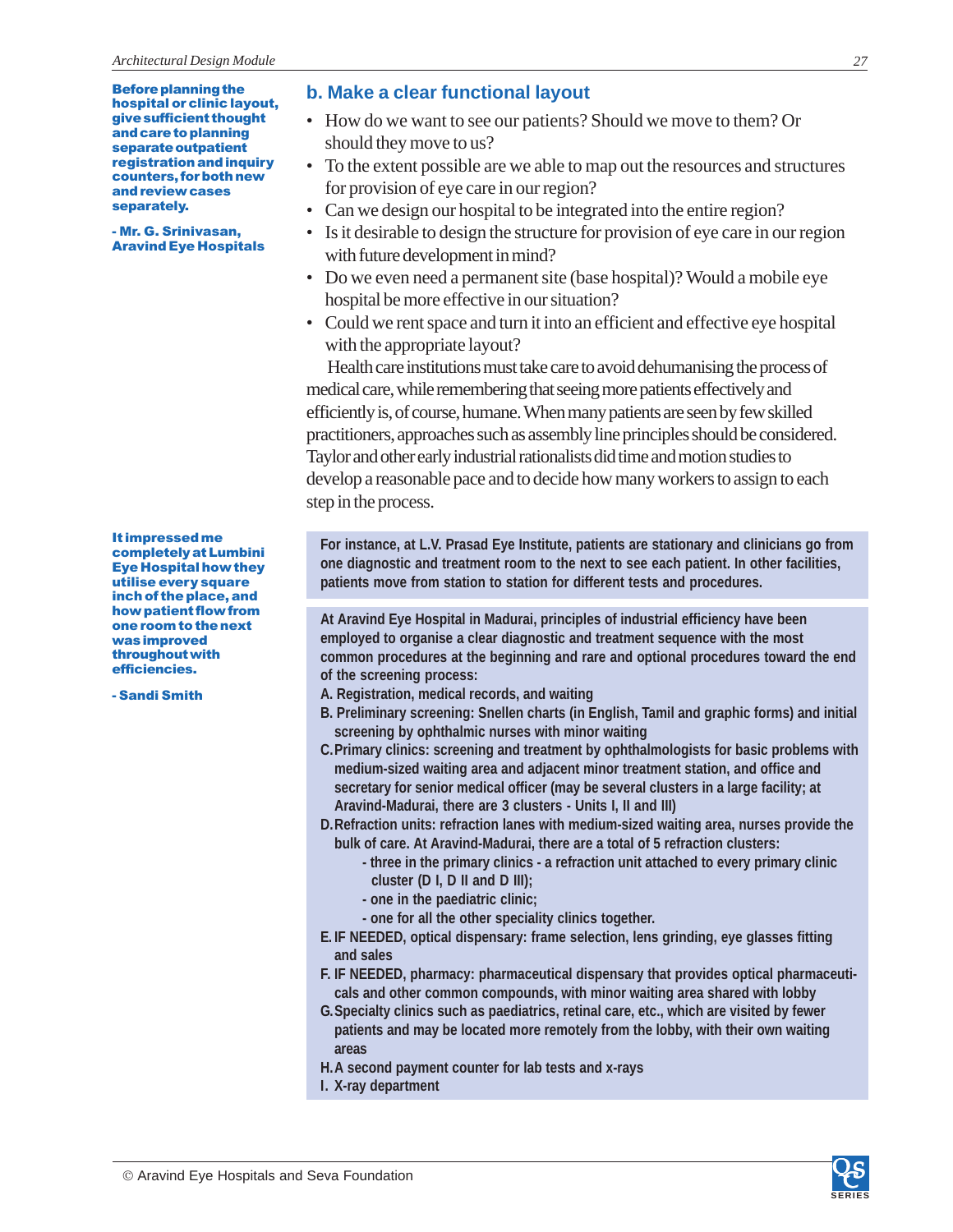In actual practice, the floor plan may not be a straight line. It may surround a courtyard. It may even be on more than one floor, although location of at least (A) through (F) on the same floor is convenient. As the programme develops and adjusts within a clinic space, it can make patient navigation easier with a few well placed signs and other indicators such as wall texture and vivid colour for the visually impaired.

### **Aravind-Madurai: Ground Floor Plan**





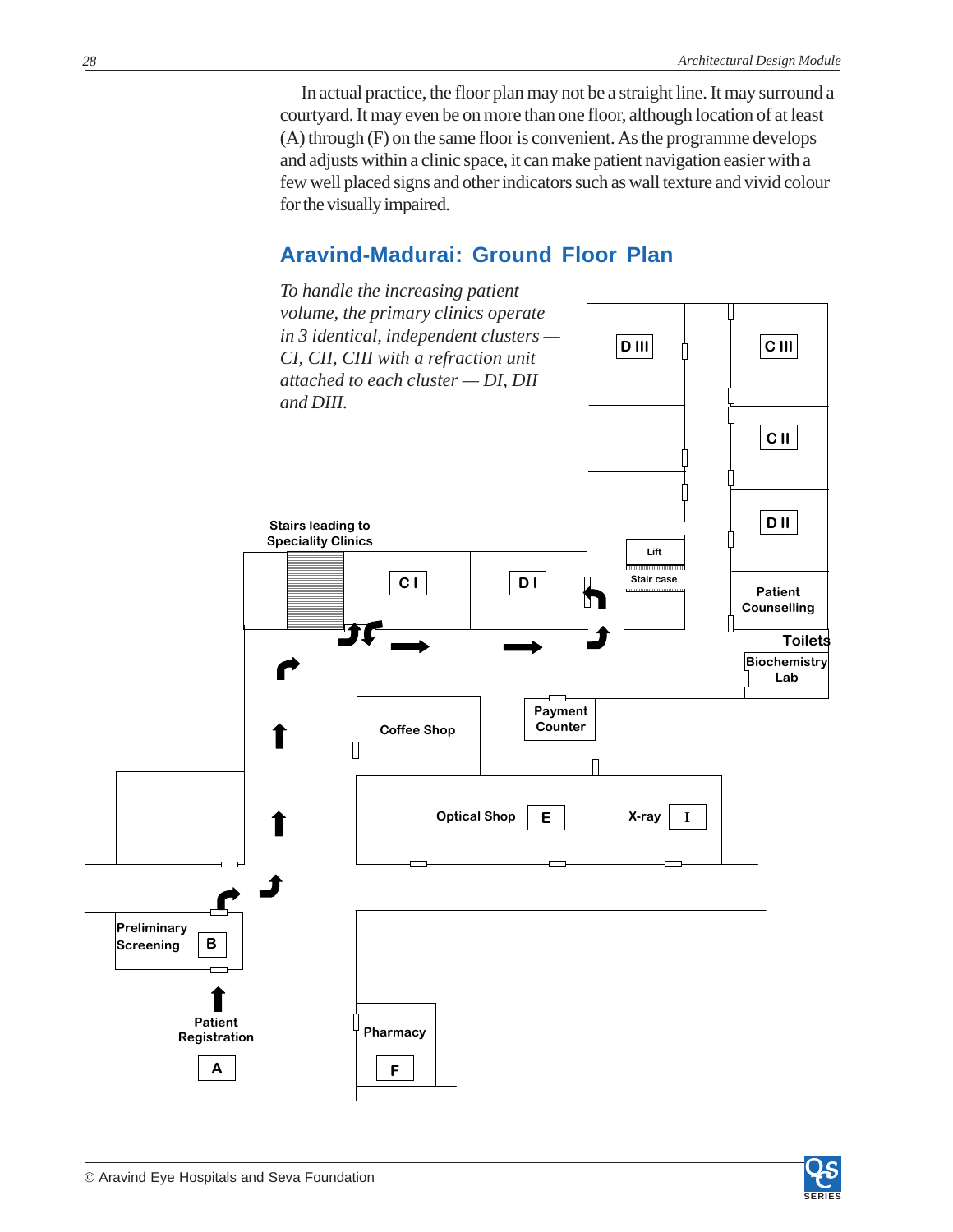**My most rewarding** project was the development of a "portable refraction booth" for use in mobile screening eye clinics. The refraction booth is a closet-sized cubicle assembled out of a plastic tubing frame with a cloth fitted over it to allow light control for eye examinations.

- Dr. Peter Rae

#### **Screening Eye Camp Procedure**

Temporary eye camps for screening and surgery can follow many of the same design features. At a screening (diagnostic) camp the ophthalmic medical team examines the patients for eye problems and treats minor problems on the spot. People who need surgery or specialty care are advised to go to the base hospital. Surgery is not performed at a screening camp.

At an outreach surgery camp, patients are examined for eye problems and the necessary surgery is then performed at the camp itself. Surgical eye camps are difficult as well as highly expensive to conduct in rural and rustic areas due to lack of proper facilities. However, when effectively designed and efficiently set up, outreach surgery camps can be very successful.

#### **Screening Eye Camp Layout**



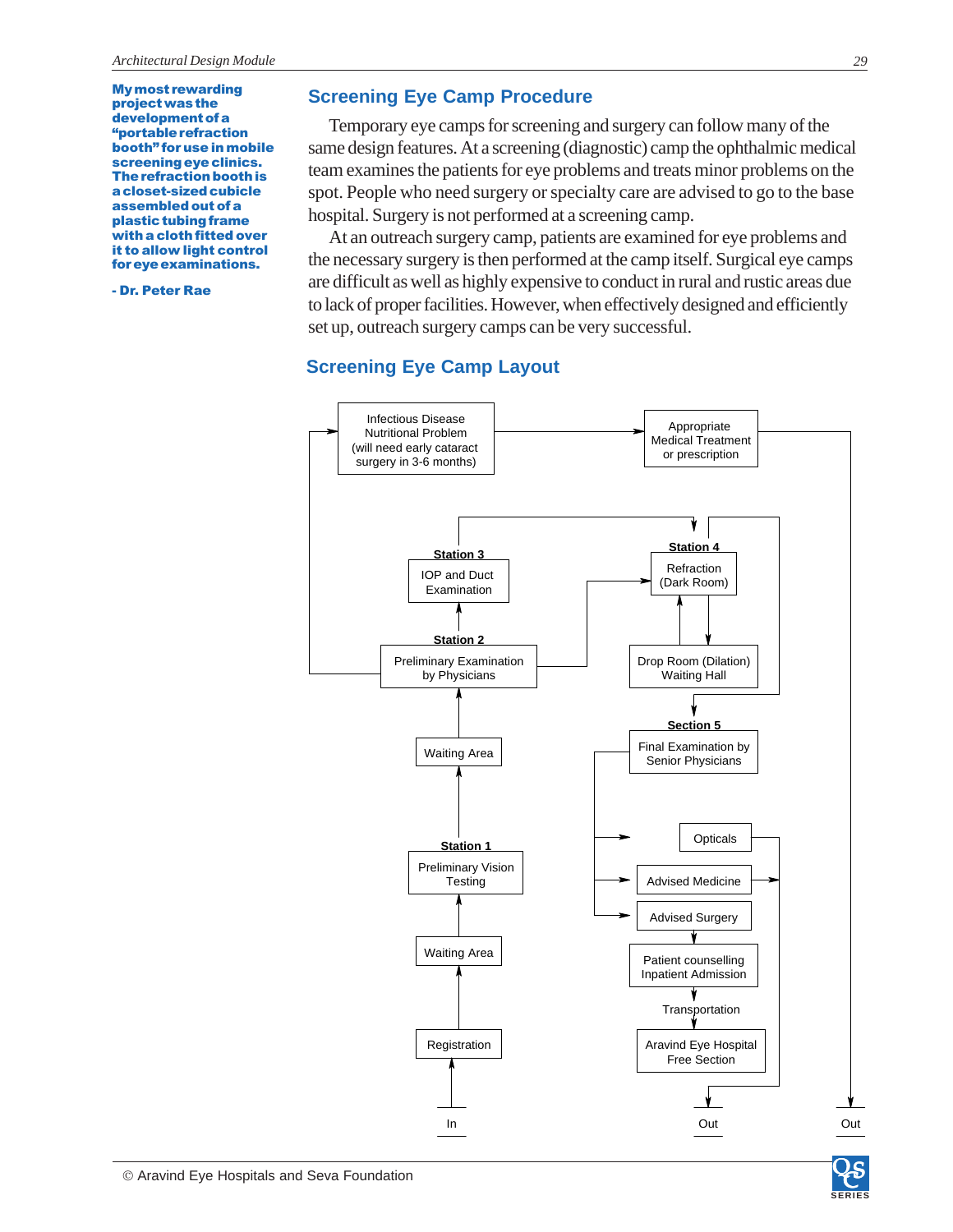<span id="page-30-0"></span>**Pratistha Eye Camp, in Raipur, Madhya Pradesh, India, conducted 5,104 cataract operations in 17 days. Four operation theatres were established, each with two rooms to prevent cross infections. Each room had three tables, one senior surgeon, two assistant surgeons, one anaesthetist, four paramedicals and eight volunteers. In total, 24 operation tables were at work daily.**

**A complete equipment list for screening eye camps is provided in the Community Outreach Module.**

#### **c. Functional requirements and design criteria**

- What can we compromise, and what can we not afford to compromise in the design? What are all the "costs" of compromise?
- What trade-offs are acceptable?
- Do some design criteria contain added benefits?
- Do some design criteria contain hidden costs?

For surgical spaces:

- Maximise use of costly ophthalmic surgical equipment and operating theatres
- Provide adequate light where needed to support surgical accuracy
- Maintain a very high level of cleanliness
- Organise the process to support paramedical involvement in order to extend the capabilities of surgeons
- Support and train staff to help them work effectively
- Create a logical and dignified flow of patients through the surgical area that supports clear visual supervision of patients at all times
- Organise the flow to support minimum anaesthetic use consistent with pain control and conditioning the eye for surgery
- Maintain a positive air pressure in the surgical spaces to limit the spill of soiled air from surrounding spaces into the surgical spaces.

**At Aravind Eye Hospital in Madurai, the benefits of the twin operating table model include sharing the microscope (which is expensive) and providing M.D. supervision for increased paramedical participation and resident training. At Aravind Eye Hospital in Coimbatore, the free and main hospitals share a scrub area and a sterilisation area.**

For diagnostic and treatment spaces:

- Maximise effective patient visits
- Support patient and family education and dignity
- Support and train staff to help them work effectively
- Make efficient use of costly diagnostic and treatment equipment
- Maximise care given to the overall community

For patient bedroom spaces:

- Allow for appropriate, accurate medical care
- Provide some privacy, dignity
- Allow family support

At Aravind Eye Hospital in Tirunelveli, we integrated the operating theatres of the paying and free hospitals for economies of scale. In order to better utilise operating room capacity, we have a central surgical facility which the free and paying sections of the hospital jointly utilise.

- Dr. R. D. Ravindran

The most important component of an eye hospital is the operating theatre, not the number of beds. Put everything into your operating theatre.

- Dr. G.N. Rao. L.V. Prasad Eye **Institute** 

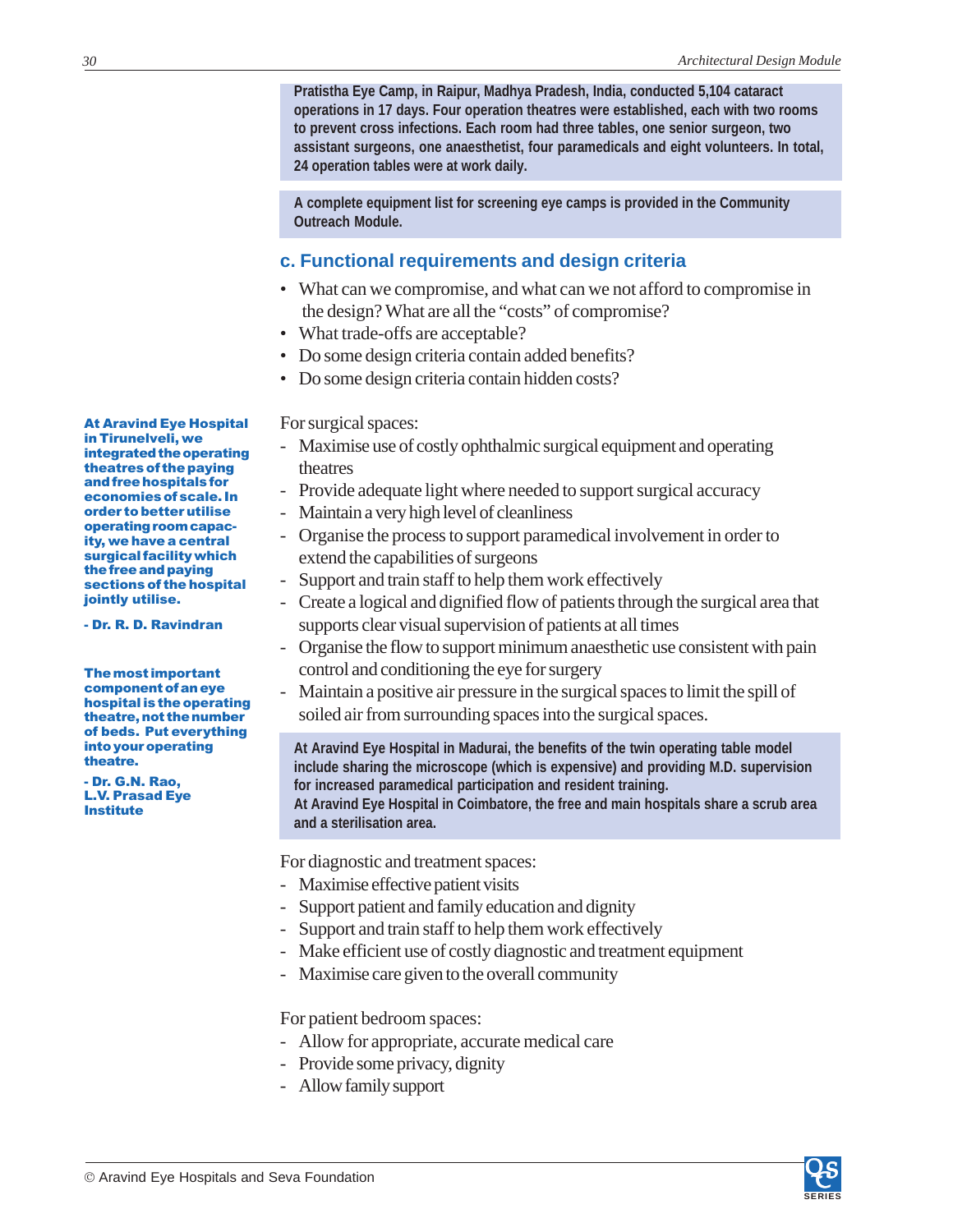<span id="page-31-0"></span>Unlike the main hospital, patients in the free hospital did not have 'beds' in which to recuperate and recover, but rather were taken to big rooms on the upper floors and each was provided with a 6' x 3' bamboo/coir mat, which was spread out on the floor as a bed, and a small-sized pillow. There were several such rooms, each accommodating 20 to 30 patients. Each room had self-contained bathroom facilities. People from the same or nearby villages were usually accommodated in the same room. They moved together as a cohort, both before and after surgery.

- 'The Aravind Eye Hospital, Madurai, India: In Service for Sight' V. Kasturi Rangan, **Harvard Business** School, 1993

- Provide for spiritual support
- Arrange for food service
- Facilitate staff support
- Provide patient and family education
- De-institutionalise and humanise the hospital as much as possible while providing excellent technical care and medical supervision

#### **d. Waiting is part of the process**

- Who waits? How long?
- What is the pattern of waiting? What are the advantages? What are the disadvantages?
- Do we want to improve our waiting situation? If so, what changes will facilitate large volume, high quality, sustainable cataract surgery?
- Are there ways to make waiting educational for the patients or beneficial to their health?
- Are there ways to make waiting profitable? for the patient? for the eye care facility?

Waiting is viewed differently by different people. If staff are forced to wait, it is a waste of their time and the hospital's money. A well-to-do urban person who arrives in a private car on a brief break in the middle of a work day will view waiting differently than a villager who arrives at the end of a long bus journey. The professional may be frustrated by waiting times, while for the labourer, except for medical anxieties, waiting might be almost acceptable.

Sometimes the local pattern of life or transport system will affect scheduling options and result in large numbers appearing at once, necessitating additional waiting. Space must be provided to accommodate expected patient flow.

**At Aravind Eye Hospital in Madurai, most patients arrive first thing in the morning when the daily buses from outlying towns and villages arrive at the nearby regional bus station. Similarly buses from eye camps arrive with large numbers of patients for the free hospital.**

- **The ample forecourt to the hospital serves as a staging area to redirect patients once they arrive. Perhaps because of this huge influx, local patients also seem to arrive simultaneously to obtain a place in the queue. Early mornings are extremely busy, if orderly, and waits are very long by American or European standards.**
- **Physicians and surgeons seldom wait. They see a large number of patients each day. Afternoons are quiet in screening/primary care and busy in the specialty/referral clinics.**
- **While the disadvantage of this uneven pattern of activity is that much of the facility is largely empty for many hours of the normal work day, the good side of this pattern is that the day has a rhythm to it that permits the exceptions in life: a grandchild visits a grandmother, cleaning and maintenance is accomplished, on-the-job training can occur, and so forth.**

Combining many waiting areas can sometimes result in minor economies in space use, but at some cost. Except in smaller clinics, it is beneficial to locate waiting near the professional staff so that they don't have to wait between

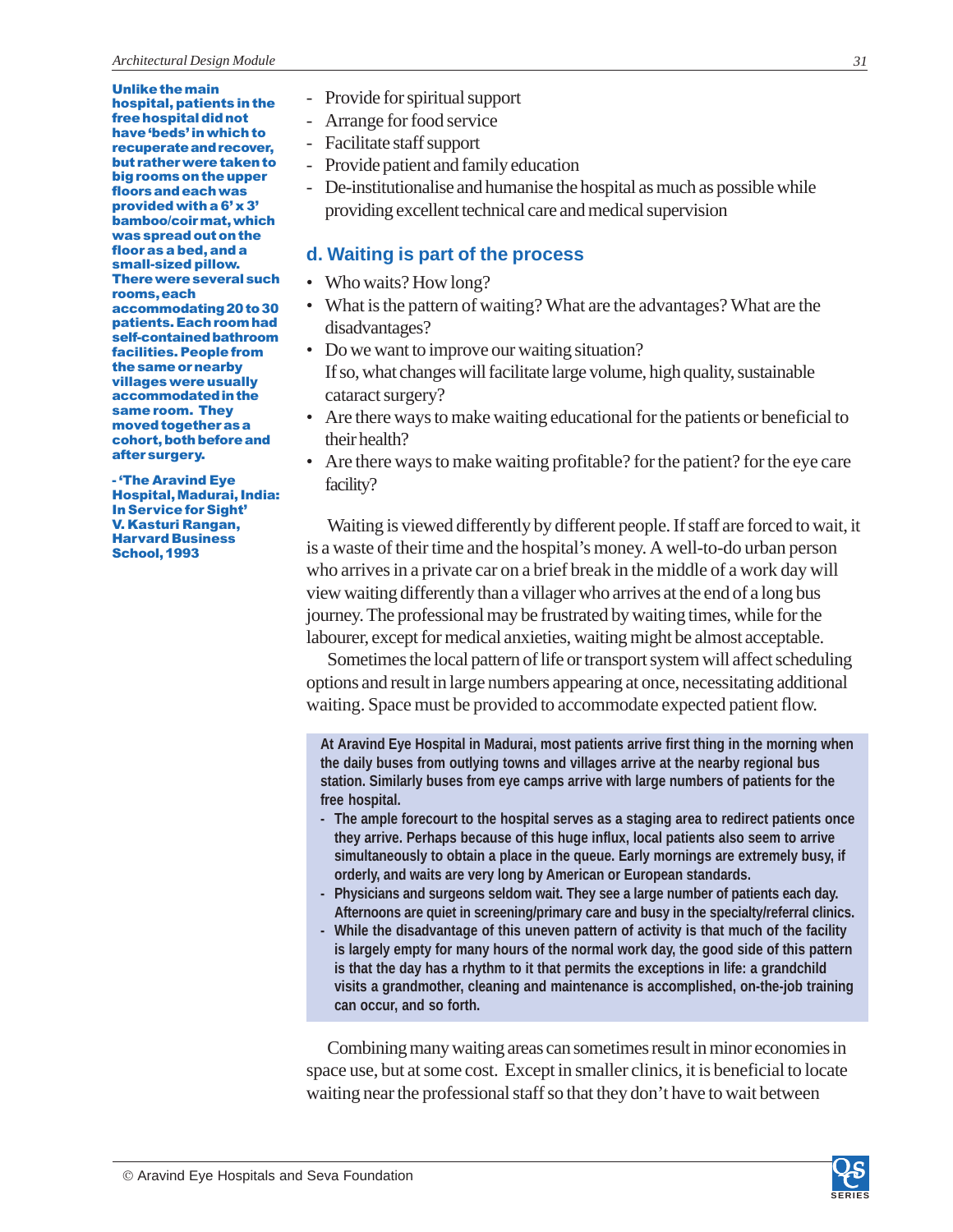patients. Decentralised waiting can also contribute to an atmosphere of quiet professionalism and avoid the overwhelming feeling that the sight of many waiting patients can produce in staff and patients alike.



**At Aravind Eye Hospital in Madurai, waiting is decentralised. Each set of rooms for ophthalmic service has a medium-sized waiting area, which assists in keeping a clear flow and sense of progression for patients and families. Each station is a small work group that can be easily overseen for quality control and supervision. The impression created is one of quiet and competence.**

It is particularly important to decentralise waiting for septic cases and for paediatric care. In some cultures, different social, ethnic, economic or gender groups might need separate waiting areas or schedules.

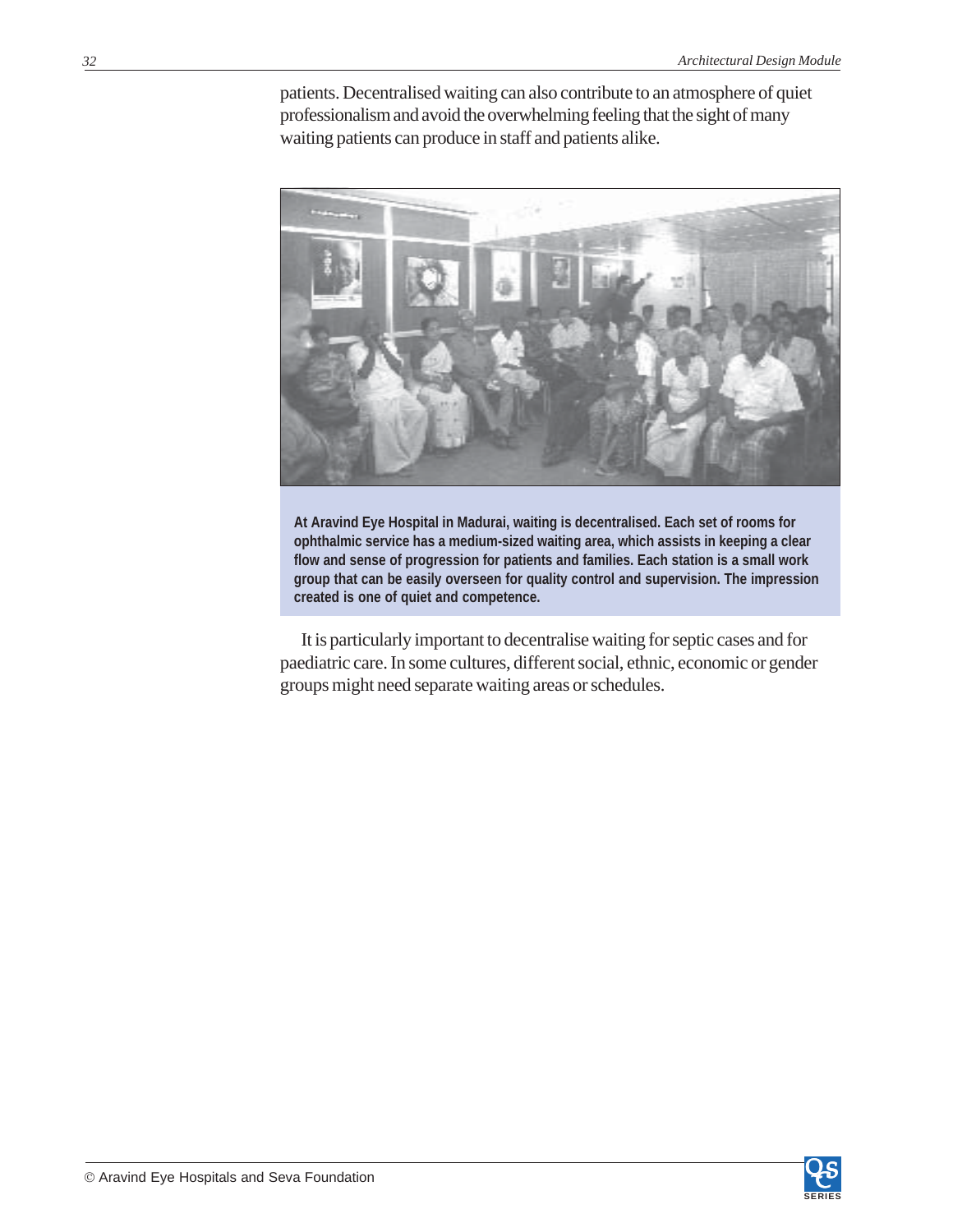# <span id="page-33-0"></span>**4. Response to social context/community design**

<u>More foreign architects</u> are traveling to developing nations for consultations. Unfortunately, many of these foreign architects provide little help. They <u>recommend expensive</u> facilities without first properly analysing the healthcare problems of the people. Examining the needs of a community before constructing new facilities or additions makes sense in poorer countries as well as wealthy ones.

- George Mann

**A** lot depends on your audience. You must get to know it, perhaps through marketing surveys. For example, in an industrial town, people want to get back to work quickly, so there is not a lot of need for expensive, airconditioned patient suites.

- Mr. G. Srinivasan

"Cultural fit" is an important aspect of planning a new or redesigned eye care facility. It must respect and support local social, cultural and spiritual practices and patterns. The "built environment" must be arranged to appropriately support the dignity and effective participation of everyone involved in large volume, high quality, sustainable cataract surgery programmes.

#### **a. Support local patterns of life**

- Is our hospital a good fit with the local patterns of life?
- Does our hospital respect and accommodate all local ideologies?

The history of architecture contains many examples where ideas have been successfully transplanted from one culture to another. It also contains many examples of the opposite.

**An American clinic layout (where patients have precise times for their 20 minute appointments with physicians) did not work in Taipei, Taiwan, where all the patients for the day, scheduled and unscheduled, appear at opening time to queue for their five minutes on the physicians' schedules.**

Respect for and response to local social, cultural and spiritual practices and patterns is essential in developing useful buildings that appropriately support the dignity and effective participation of patients, their families, medical staff, paramedical staff, other professionals, volunteers, support staff, administration, and others.

In thinking about cultural issues it is useful to imagine and investigate the responses of:

- Women and men
- Children, young adults, middle aged, and elderly
- Well educated and uneducated
- Urban and rural
- Blind, sighted and visually impaired
- Chronically ill, acutely ill and healthy patients
- Patients requiring routine refractions, diagnostic tests, or complex treatments
- Rich, poor and in-between
- All religions and faiths in the region

and so forth. Don't forget to ask for the opinions and suggestions of staff members and volunteers, from cleaners to senior medical officer, librarian to chair of the board.

Options for maintaining normal daily and weekly patterns of life during illness can be strengthening to patients and their families.

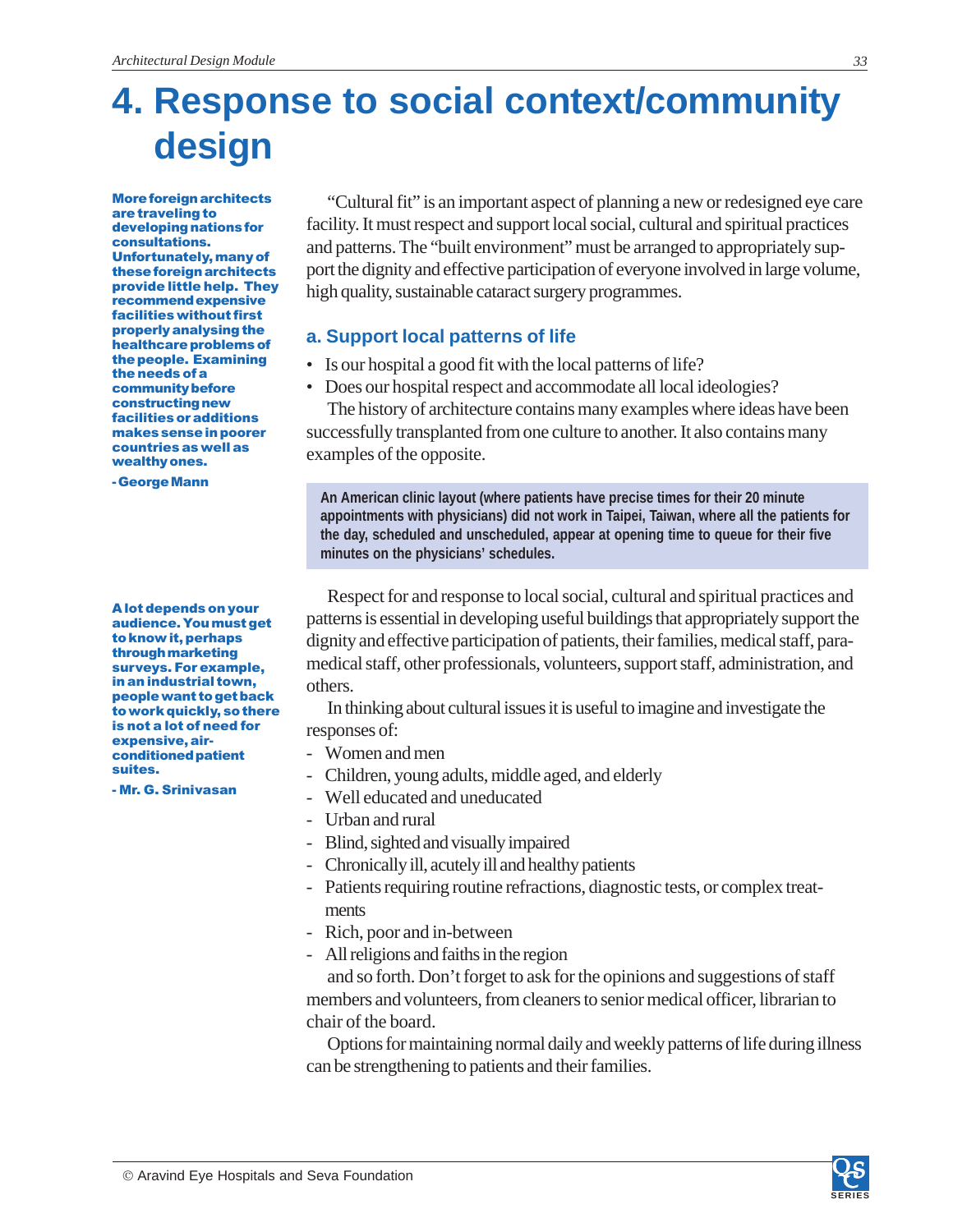#### **Spiritual Practices**

Meditation spaces and other support facilities that permit spiritual practice are very welcome.

**At Aravind Eye Hospital, in Madurai, quiet, light, attractive meditation space is provided. Fresh flowers welcome the visitor. Within the hospital neighbourhood, other ritual sites are evident that accommodate a variety of spiritual practices. Vendors near the hospital door provide common articles for ritual practices.**



**A garden can provide a calming, attractive place for meditation, escape from the bustle of the hospital itself, and needed contact with nature. Claire Cooper Marcus writes (in her book on Healing Gardens) of the importance of green landscaped gardens for patient, family and staff stress reduction, pointing out that in short stay facilities, the greatest benefit might be for staff. Measurable reductions in blood pressure have been observed, along with other less quantifiable benefits. New U.S. standards for general hospitals will make access to nature and gardens a requirement for certification. These gardens can vary from naturalistic places to soft flowery gardens to austere sculptural places.**

**At Aravind Eye Hospitals, open courtyards within the hospital buildings allow landscaped gardens, lily ponds or fish tanks to add natural beauty.**

Beautiful outdoor space should be integrated into the facility wherever possible, and into the programme whenever possible. Be sure to list and provide detail for needed outdoor spaces in your development process.

**A demonstration garden or self-guided kitchen garden on the hospital property can promote healthful, vitamin A-rich vegetables. Signs along the paths can teach cultivation methods.**

**Caution: This can be an area where infections are picked up, so use it as a waiting/ teaching area for patients' attenders. (Vegetables from the garden can supply the hospital's canteen with fresh foods.)**

#### Food

Other normal daily patterns take on new meaning at times of illness. Familiar foods, correctly prepared, are particularly welcome. While money can be very

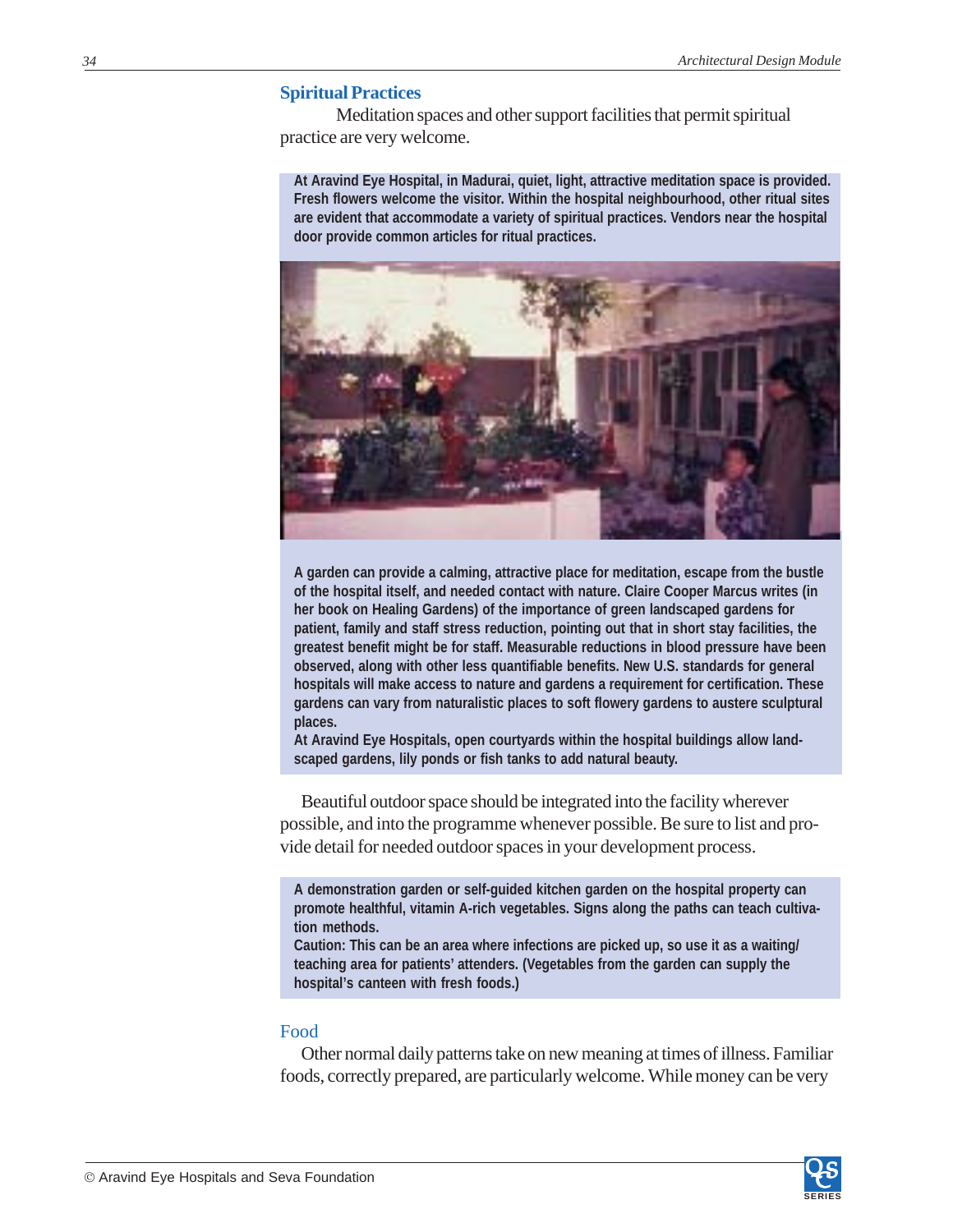<span id="page-35-0"></span>scarce, good nutrition may be a medical necessity. Health care providers often find it beneficial to maintain inexpensive canteens for patients. Institutions that do not provide food often have serious problems with insects and vermin due to variable self-service catering practices by patients and their families. Hygienic disposal of food wastes is more effectively managed if the hospital manages food service. In most cases, some allocation of space is needed to provide appropriate, palatable, nutritious, affordable food, which will benefit staff as well as patients.

**At Aravind Eye Hospital, in Madurai, a range of food service options is available, including hospital run canteens, tray service for hospitalised patients on stainless steel thalis (round trays), a range of private food stalls and small cafés at or near the hospital door, and, of course, "tiffin" carriers, stainless steel lunch boxes brought by visitors and by messenger for local patients and staff. Food wastes are collected regularly and appropriately disposed of, largely through recycling. Little is wasted. In many Kaiser hospitals in the U.S., space is in short supply and catering has been relocated to an off-site kitchen or even contract caterers.**

**In Tamil Nadu, as in many parts of the world, tap water is not safe to drink and bottled water is prohibitively expensive. At Aravind Eye Hospitals, potable water is provided throughout the facility in large stainless steel tanks with faucets. Patients share a single chained cup with admirable skill, as even children can drink without the cup touching their lips.**

#### **b. Community and privacy**

- Which activities should be private? not private? gender segregated?
- What does privacy mean? Is it visual, olfactory, acoustic, tactile (sight, smell, sound, touch)?
- How can health procedures be made more open in order to contribute to health education and remove some fears of what happens "behind closed doors" and yet provide suitable privacy to support human dignity?

**At Aravind Eye Hospitals, clinics are fairly open. In the paying hospital, waiting patients of both sexes can see the procedures being performed on others (fully clothed, of course) ahead of them in the queue. Most examining rooms are shared by two physicians. The exam rooms have open doors, which also close. Patients are seldom isolated. Ophthalmic surgeons can use their doors to examine a patient in private. In the nonpaying hospital, low partitions substitute for walls with doors and it offers less privacy. Yet patients sit quietly and appear to grant each other some privacy.**

#### **Hygiene**

Toileting and personal hygiene are important parts of daily living that involve special consideration in a group situation to support human dignity.

**At Aravind Eye Hospitals, simple British Standard sanitary facilities are available throughout the hospital. These facilities are typically not near inhabited spaces such as waiting areas or offices and, although well-serviced, ventilate directly to the out-ofdoors to accommodate possible odours. Senior staff and private patients have their own facilities adjoining their offices and private sleeping accommodations. At Lumbini Eye Hospital in Nepal, care was taken to locate public toilets downwind of patient care areas, an advisable precaution due to sewerage and maintenance problems.**

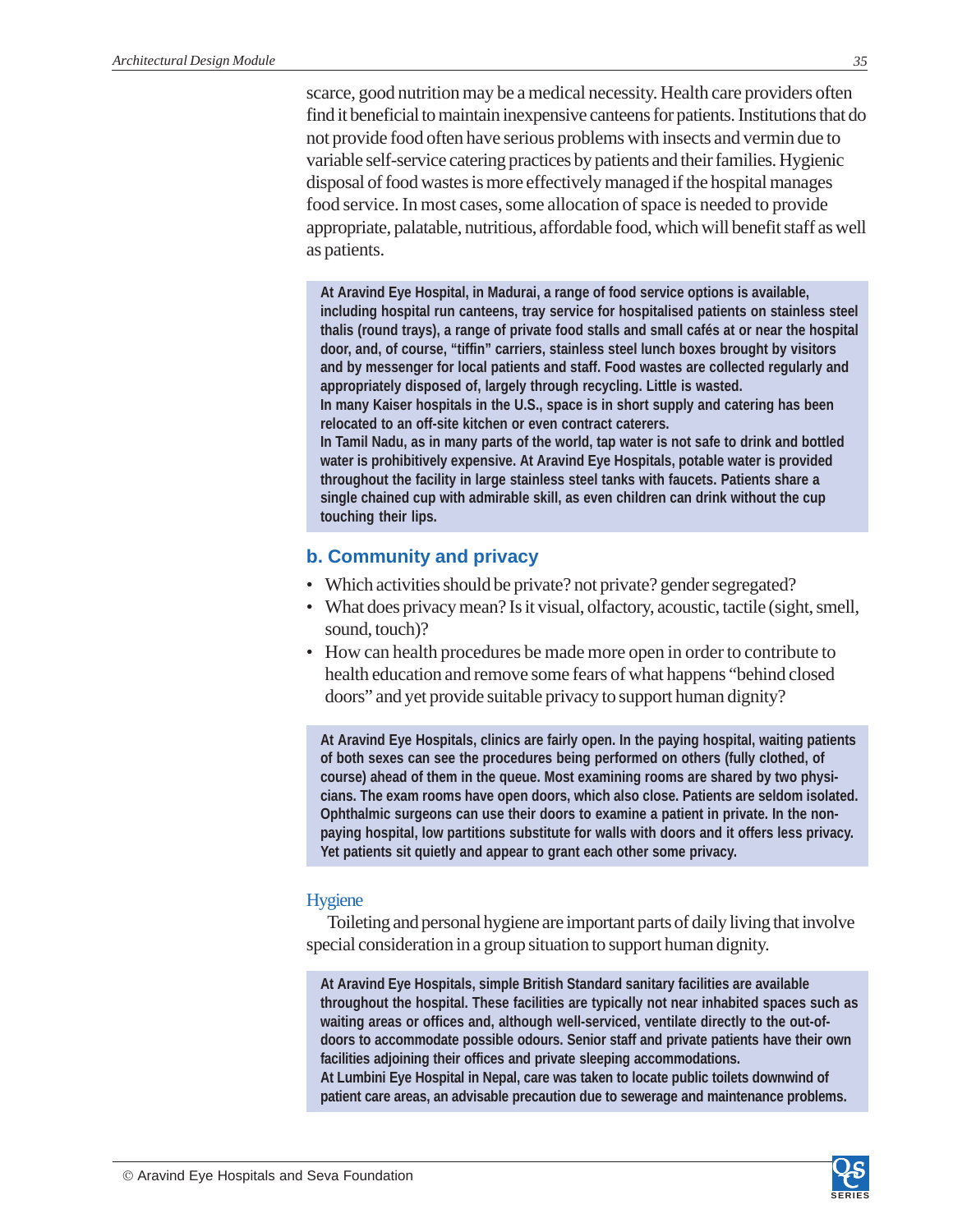<span id="page-36-0"></span><u>Here in hot southern</u> India, our free patients sleep quite comfortably on mats on the floor. But in the north, where nights can get very cold, patients must sleep on cots with blankets in order to stay warm.

#### - R. Priya

I believe that "family centred care" has a great future. . . especially if it can be adopted in [countries] where family has such a large role to play in a person's life ... and especially in paediatric care and care for the elderly.

- Sujayanthi Dasgupta

#### Sleep

For some, the first time they sleep alone or with strangers is in the hospital. This can be disturbing for patients. It is important to consider how close together people can be and still feel comfortable, especially amongst strangers.

Is sleeping private? communal? or at least familial? How does climate affect sleeping patterns? Is ventilation sought or avoided? Are beds, cots, futons, mats, rugs, or other types of sleeping surfaces employed? At many hospitals, several choices in sleeping accommodations are available to paying patients.

#### **c. Care-by-kin**

• How does our design accommodate traditional customs of family involve ment in health care?

Most people feel more comfortable with family and friends nearby. When the patient returns home, the family will support that patient's recovery. Training and education in the health facility can speed recovery, prevent complications and lead to timely referral of other patients. Often kin can perform chores that staff would otherwise be employed to perform.

If you are an adult it can be really frightening to be sick and alone with strangers. For children, it is even worse. The home language may be different than the public or eye care language. Often the child will fear abandonment and mutilation. Every effort should be made to allow a parent or relative to accompany the child through the diagnostic and treatment process, of course, but also in surgery prep, surgery, surgery recovery and the wards. Certainly a calm child will be easier for staff to treat and will recover from the experience with fewer worries. In most of the world, parents are expected to accompany children in the hospital and provide a portion of the nursing. Most cultures do this naturally.

While care-by-kin has many advantages, nonetheless it is the topic of ongoing debate among health care providers as to when and where to employ careby-kin. Some argue that the accommodation, food and care required by family can create an extra burden on the already busy staff. Others argue that family participation is so culturally essential, excluding kin is unimaginable. Almost everyone advocates care-by-kin in the case of a terminally ill patient and for the hospitalised child.

If care-by-kin is the preferred pattern in your community, then it is critical to provide accommodations for SLEEPING, EATING, PERSONAL HYGIENE and EDUCATION of the kin. Space must be allocated, however small.



*Patient bedrooms allowing care by kin*

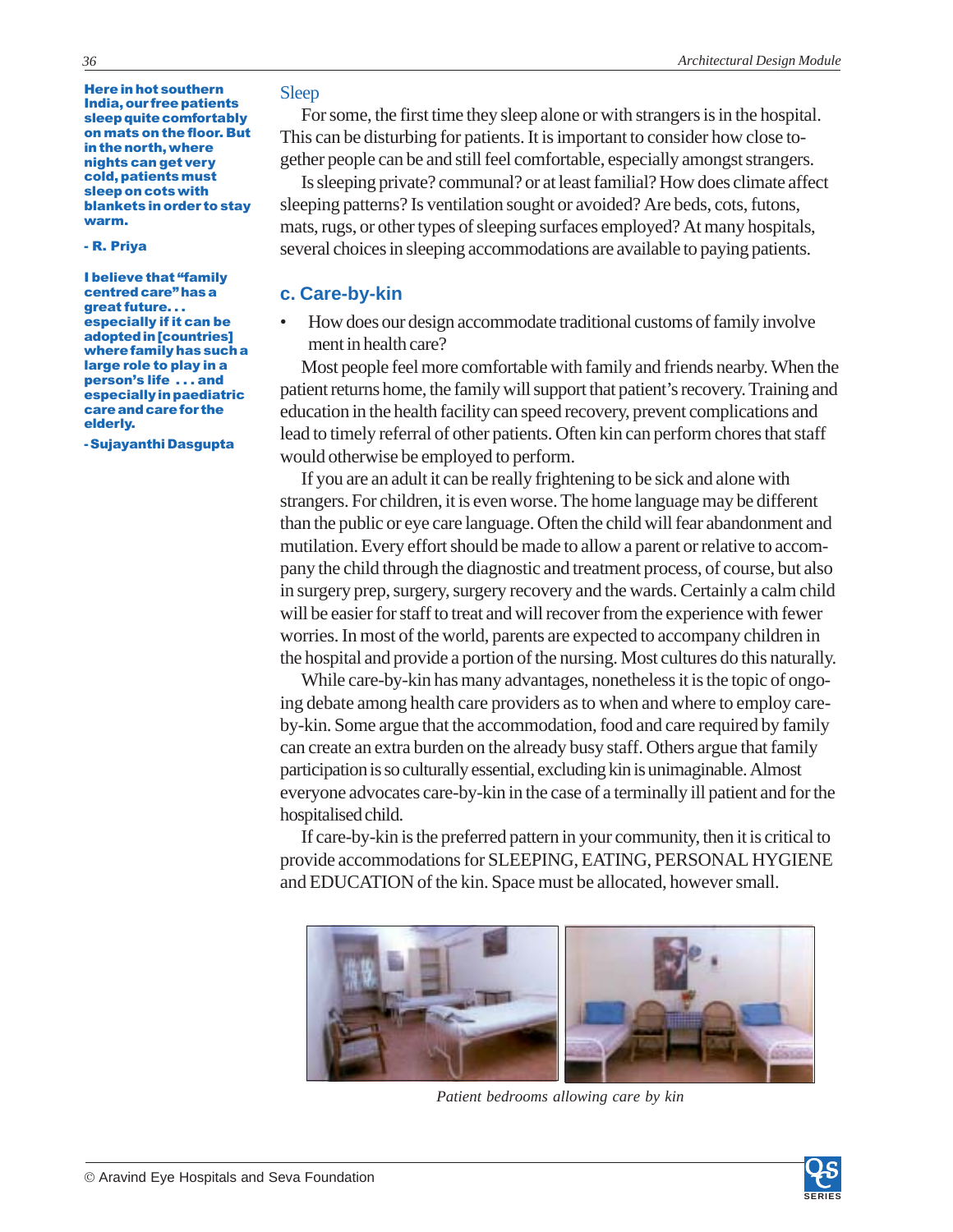If sleeping accommodations are meagre and uncomfortable, the sleepdeprived relatives may be a burden on staff. In many cases, simple sleeping accommodations for relatives will relieve the night nursing staff of some of their routine duties. If the bed can fold up, roll up or stack to take little space during the day, little space must be added for this.

Visitors and patients will benefit if toilet and hand washing facilities are available and accessible. A family member may lack skill in infection control protocols and may omit the hand washing, so consideration must be given to who shares facilities with whom.

Provisions for food must be made to prevent casual storage of food stuffs, which may attract insects and rodents and/or harbour infection.

**At Lumbini Eye Hospital in Nepal, camping facilities for families have been provided near the hospital, with outdoor kitchens and toilets. The increased access to families and their free time during hospitalisation provides a chance for health education. Families can be trained to recognise problems that require care and to administer simple treatments.**

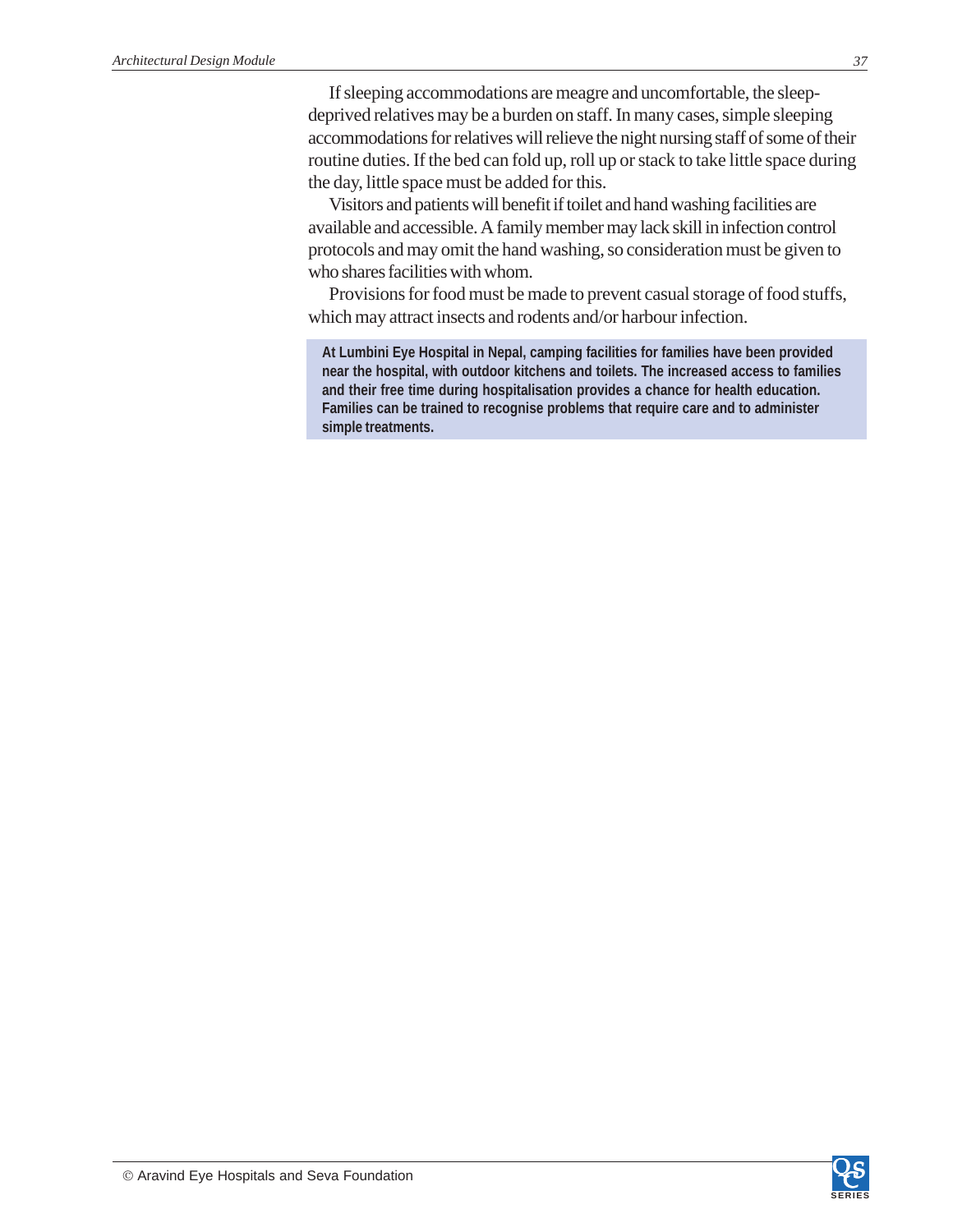# <span id="page-38-0"></span>**5. Beauty**

Not everything that counts can be counted.

<u>- Dr. Denis Burkit</u>

Traditional materials <u>are considered</u> aesthetic partly because of their rich texture but even more because they are thought to age attractively.

- Stewart Brand

The senses tell us about what is important in our surroundings; mostly, we experience things through the outer senses: sight, smell, taste, sound, warmth, touch. Architecture in the sense of environmental design is the art of nourishing these senses.

Most of us do not go around deliberately touching buildings, yet without thinking about it we touch them all the time. Textures, which we walk on or feel with our hands (or eyes), make all the difference between places which are approachable and places which are not.

- Christopher Day, in Places of the Soul, Architecture and <u>Environmental Design</u> as a Healing Art

What a shame to regain one's eyesight—and have nothing beautiful to see! The eye should have items of interest to observe in the eye care facility. Colour, texture and form should all handsomely affirm the importance of improved eyesight.

### **a. Celebrate eyesight**

- What are our cultural beliefs about beauty?
- What forms and colours and textures are traditionally regarded as beautiful to the people of this region?
- What aspects of the natural world are considered important for their beauty and healing properties, and can be represented in our facility?

The eye should have something to appreciate in an eye care facility. Local artists and crafts can embellish public places. This may be especially appreciated in spaces where patients and visitors will spend time, such as waiting rooms and patient bedrooms. Consider the use of textured surfaces for the minimally sighted and blind. Use colour boldly, but with consideration for differing levels of optical competence. Consider the use of colours and shapes that can be appreciated in different ways by people with differing visual acuity – more vibrant and higher in contrast for the partially sighted, possibly overlaid with a more subtle layer of detail to engage the seeing eye during longer periods of waiting and to confirm improvement in vision for patients whose treatment has been successful. Celebrate eyesight!

**At Kaiser Hospitals in the United States, local photographs, prints and textiles have been used in the décor. A small portion of the construction budget is employed in building an arts collection. Pieces are not costly, but are well-made and selected with the aid of people knowledgeable in the arts, from the work of local artists. Plants and flowers grace the entries and courtyards.**

**Ricardo Legorreta, a Mexican architect, is famous for showing how the use of brilliant colour can enhance a very plain economical structure and give it unusual vitality.**



*At Aravind Eye Hospitals, a landscaped garden is maintained with a lily pond or a fish tank, making the hospital a pleasant place to come to. Local handicrafts grace the walls*

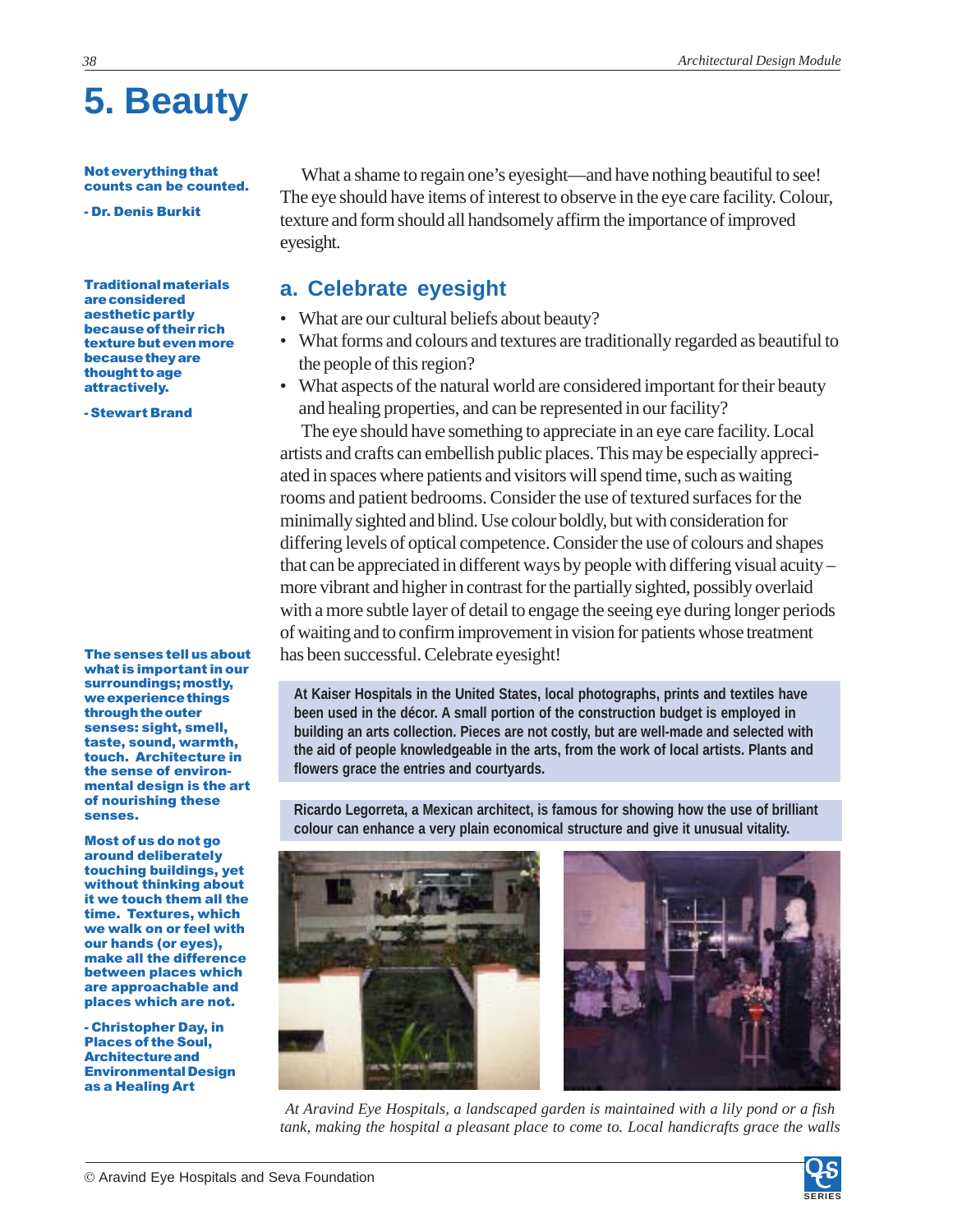<span id="page-39-0"></span>**Consider the site and** its buildings as a single living ecosystem. Leave those areas that are the most precious, beautiful, comfortable and healthy as they are, and build new structures in those parts of the site which are least pleasant now.

- Christopher Alexander et al

#### **b. Site repair**

- How can we maximise the beautiful features of the building site, at low cost?
- How can we design beauty and function together as aspects of the site?

A hospital can both fit in and be distinguished from surrounding community buildings. Every building project presents the opportunity to create useful, handsome places where none existed before. The building site ought to be more beautiful after construction of the eye care facility than before. Builders often seek out beautiful spots and replace them with buildings. The option suggested here is a way to make a major contribution to the community while building, often on less costly land. Buildings should be built on the parts of the site that are in the worst condition, not the best.

**When Aravind Eye Hospital in Madurai, India was originally built, the land it was on was less costly wasteland on the periphery of the city. It has now, of course, been surrounded by urbanisation and has significantly gained in value.**

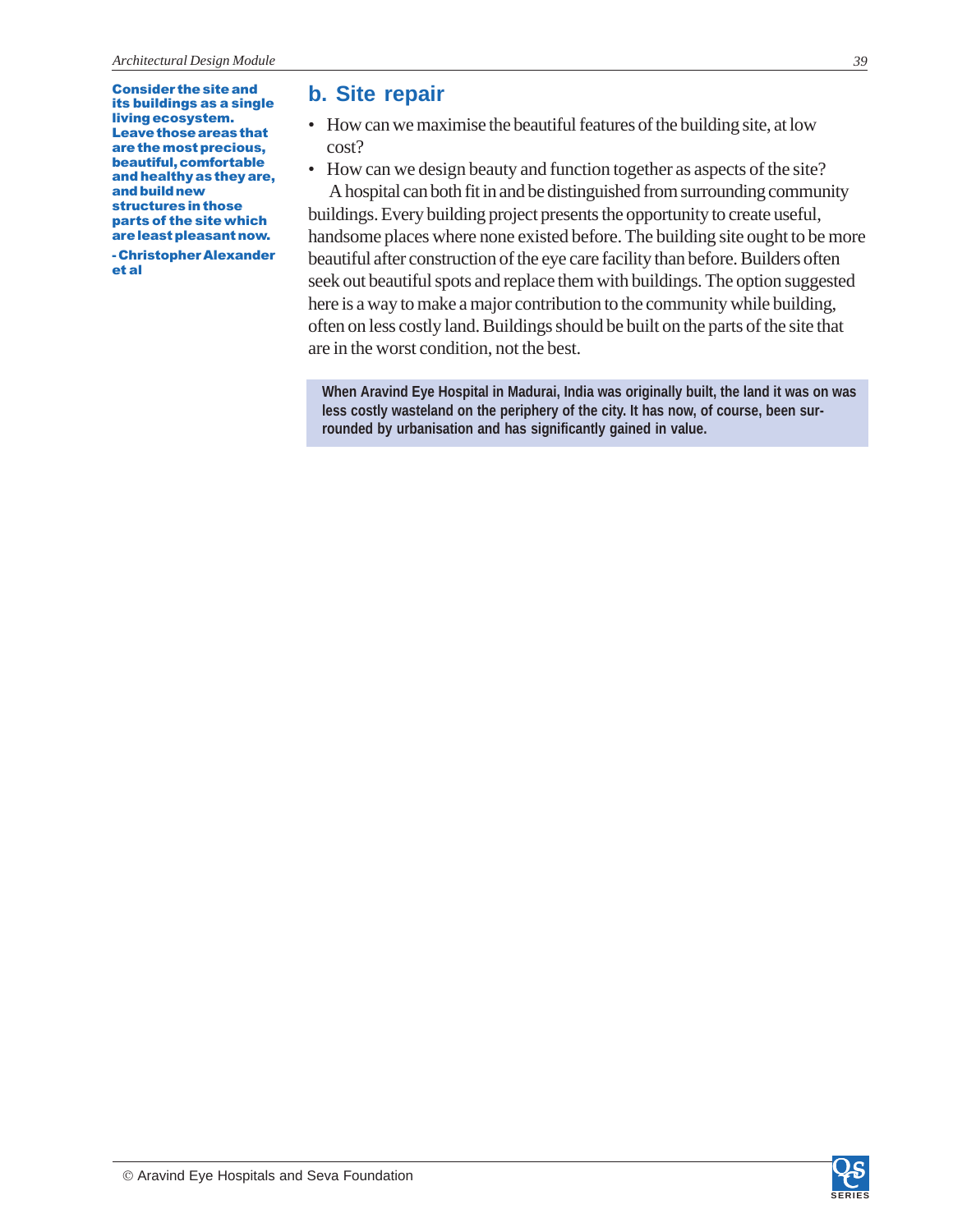# <span id="page-40-0"></span>**6. Economic Issues**

#### **a. Hotel care and medical care**

- What are the cultural and economic values we must consider in our design of patient bedroom spaces?
- To what extent, based on the differing values within our community, would we provide different standards of accommodation?
- For what purposes?
- To what extent can we compromise?
- What is the bottom line standard for the accommodation we will provide, based on both health outcomes and societal values?

Many clinics and hospitals serve highly diverse populations. The physical environment can support and enhance the prestige of individuals, groups, and the eye care facility itself, but in different ways in different cultures. In many communities, at least some space must be "spent ceremoniously" to enhance prestige. In other communities, the parsimony (thriftiness or frugality) in space use might enhance community respect for the dedication of the physicians, surgeons, nurses and administrators.

To some, it is regrettable that the same type of care cannot be provided to all patients, especially since this creates duplication and wastes resources. In many countries, however, a difference in amenities is cultural, economic, even spiritual. Where it means that poorer patients will receive eye care despite their inability to pay for it, a two-tiered system becomes more palatable. The key to creating "service differentiation" (a difference perceived, perhaps unconsciously, by the patient) is to base the service that patients receive on their own living conditions, as a reflection of their economic status. Hence, patients who sleep on the floor at home will be comfortable sleeping on floor mats in the hospital. Those with privacy and air conditioning at home will expect both in the hospital. It is then more tactful and dignified to separate patients who are receiving different standards of "hotel care."

Differences in hotel care and catering can be accommodated and charged for. These extra charges can then fund cataract surgery for non-paying patients, who receive the same standard of medical care. (See the Financial Sustainability Module for more information.)

#### **At Aravind Eye Hospital in India**

- **Each paying patient may cover the treatment of two non-paying patients. The higher paying patients are treated in private or semi-private rooms with hotel-style accommodation, air conditioning and higher quality catering. The non-paying patients are treated in large dormitories with mats on the floor, modest food, and ceiling fans.**
- **While multiple levels of hotel service are provided, medical service aims at applying consistent standards. This has led to two side-by-side hospitals sharing many specialist facilities and staff rotation between the paying hospital and the free hospital.**

This two-tiered health care system doesn't seem ideal, but the following analogy helped me understand it. Airline passengers have a choice of economy class or business class when they book their flights. Although those in business class have paid more to have comfortable seats, gourmet food and more peace and quiet, all the passengers benefit from the same safety features and will arrive at their destination at the same time<mark>.</mark>

- Seva Volunteer from **Canada** 

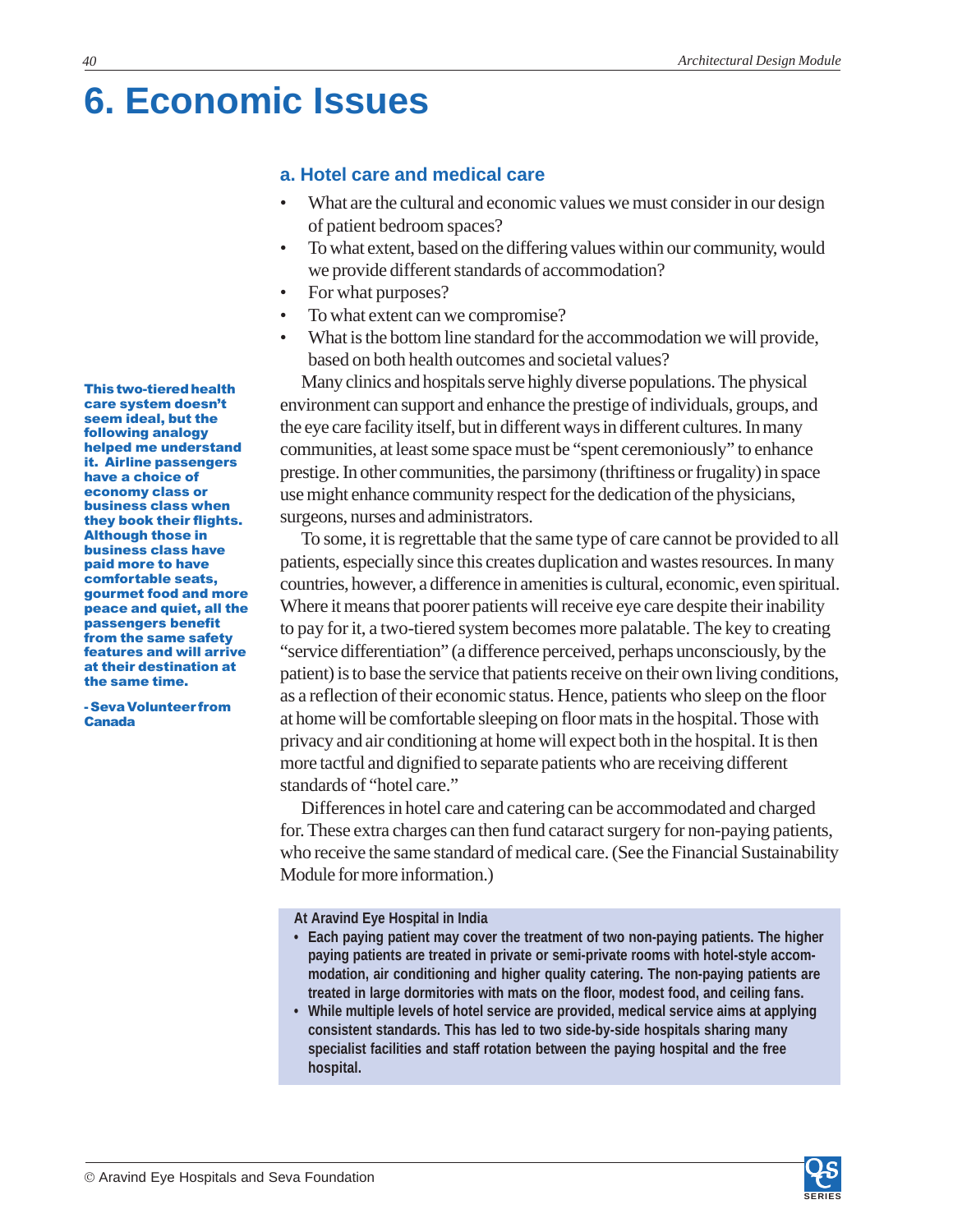<span id="page-41-0"></span>**• If paying patients perceive little or no difference in the product or service they receive, some will question why they should pay when others do not. In Tirunelveli, the intermingling of different populations for pre-op preparation is thought to have led to a reduction in paying patients and thus reduced funding for free patients as well.**

#### **b. Outpatient care**

- What are the benefits and advantages of outpatient care compared to inpatient care in our own context?
- What are the costs and disadvantages of each in our context? Do we have a clear picture of how our facility is integrated into the entire region?
- Are we being influenced by experiences that are relevant to our situation?

In recent years, a strong movement toward outpatient (ambulatory) care, even for surgical treatments, has been experienced, especially in urban centres and especially where the patient's home is nearby, clean and uncrowded, and suitable care givers are present in the home.

#### Advantages of outpatient surgery

Hospital care removes patients from the home at a time when they may particularly value the support of their family and friends. Hospital care is generally more expensive for the patient and the facility than outpatient or home care. Hospital care may expose patients to hospital-borne diseases. Outpatient surgery encourages departments to run extremely efficiently. Hospitals can charge a high price to patients who want the convenience of day surgery.

#### Disadvantages of outpatient surgery

Ambulatory surgery remains difficult to sell to some patients since psychologically they feel better in the hands of hospital staff, not family members, during their recuperation. Some patients live too far away, or their dwellings are not suitable for recuperation. Ensuring adequate postoperative follow-up care becomes more difficult. Where income is generated by paying patients choosing overnight accommodation in the hospital, it might not be economically wise to encourage ambulatory care or shorter stays.

**In North America and Europe, it is rare to hospitalise an otherwise healthy cataract surgery patient. Cataract surgery is typically an outpatient procedure, as are most other eye treatments.**

**L..V. Prasad Eye Institute, Hyderabad, India grew from 20 beds to 110 beds, but is now in the process of returning to 20 beds while continuing to increase the number of surgical procedures performed. Funds for the beds are diverted to better equipment. They have actively promoted the option of ambulatory care and now 60-70% of surgery for patients living nearby is done on an outpatient basis. The whole outpatient surgery takes 3 1/2 to 4 hours. When in-hospital care is necessary, LV Prasad Eye Institute keeps patients for only two nights plus the day of surgery, which has lowered costs significantly. Follow-up is then arranged on an outpatient basis, by appointment. At Aravind and at Lumbini Eye Hospitals, many patients come from great distances. Outpatient care would subject them to difficult dusty journeys during early convalescence, so hospital care is provided.**

<u>It is the number of</u> surgeries that counts, not the number of beds. L.V. Prasad Eye Institute's goal is 20,000 surgeries in year 2000 with only 20 beds.

- Dr. G.N. Rao

It is said that many countries are following the West's technological jumps in ophthalmic care, but haven't followed the West's shortening of hospital stays.

- Dr. G.N. Rao

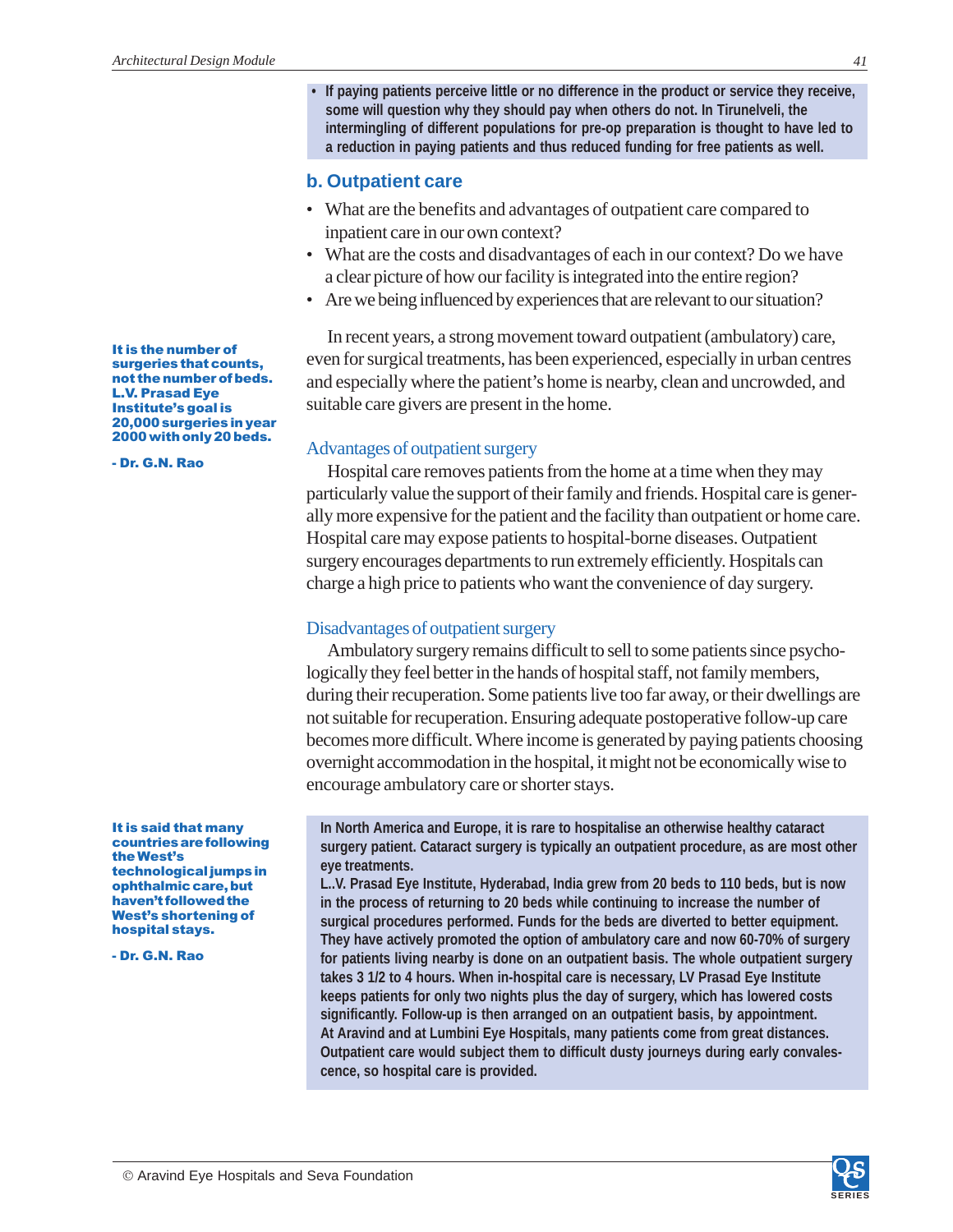#### **c. Finances**

- How will we establish our compromises and trade-offs in the design of our facility?
- How will we maximise our design features for large volume, high quality, sustainable cataract surgery while minimising cost?
- How do we build in safety features, fail-safe backup systems where needed, and extra capacity without unnecessary, uneconomical "overbuild ing"?
- Do we know people willing to volunteer/donate or provide low prices on services or supplies, for whatever ethical reasons?

Cost is a difficult topic. Money is always limited. In planning a budget for a building it is critical to remember that the construction is not the whole project cost, indeed it may be less than half. Equally important to consider are the life cycle cost implications of building decisions. Lowest first costs may sometimes be very expensive, if frequent replacement or maintenance or higher energy bills are factored in.

The following components of any building project (not just construction costs) will give you a start in forming a project budget. The components may be handled differently and the numbers will differ from place to place, but most of the elements of this project budget list will be included in your budget in some way, whether charged against the building project or integrated with your operating budget.

1. Land:

- Purchase price
- Land holding costs over time such as maintenance, taxes, insurance
- Pre-development planning and fees
- 2. Site development:
	- Water, potable water
	- Site drainage
	- Sanitary sewer and/or sewage treatment facilities
	- Electrical hookups
	- Emergency electricity generators
	- Medical gas farms
	- Telephone hookups
	- Paths, roadways
	- Landscaping
	- Parking
- 3. Building construction:
	- Foundation
	- Structure
	- Weatherproof cladding including windows, sun shades and doors
	- Interior partitioning and finishes
	- Heating and ventilating and air conditioning systems
	- Electrical systems
	- Telecommunications systems
	- Stairs and elevators

Dr. G.Venkataswamy built the first Aravind eye hospital with \$5,000 of his own savings and 10 beds. He then built the main hospital in Madurai, India, one floor at a time, with profits from

his own operations. - John Stackhouse



or extra storeys can be handled later; provide excess services capacity; go for oversize ("loose fit") rather than undersize. Separate high- and low-volatility areas and design them differently. Work with shapes and materials that can grow easily, both interior and exterior. "Use materials from near at hand," advises builder John Abrams. "They'll be easier to match or replace."

<span id="page-42-0"></span>Overbuild structure so that heavier floor loads

- Stewart Brand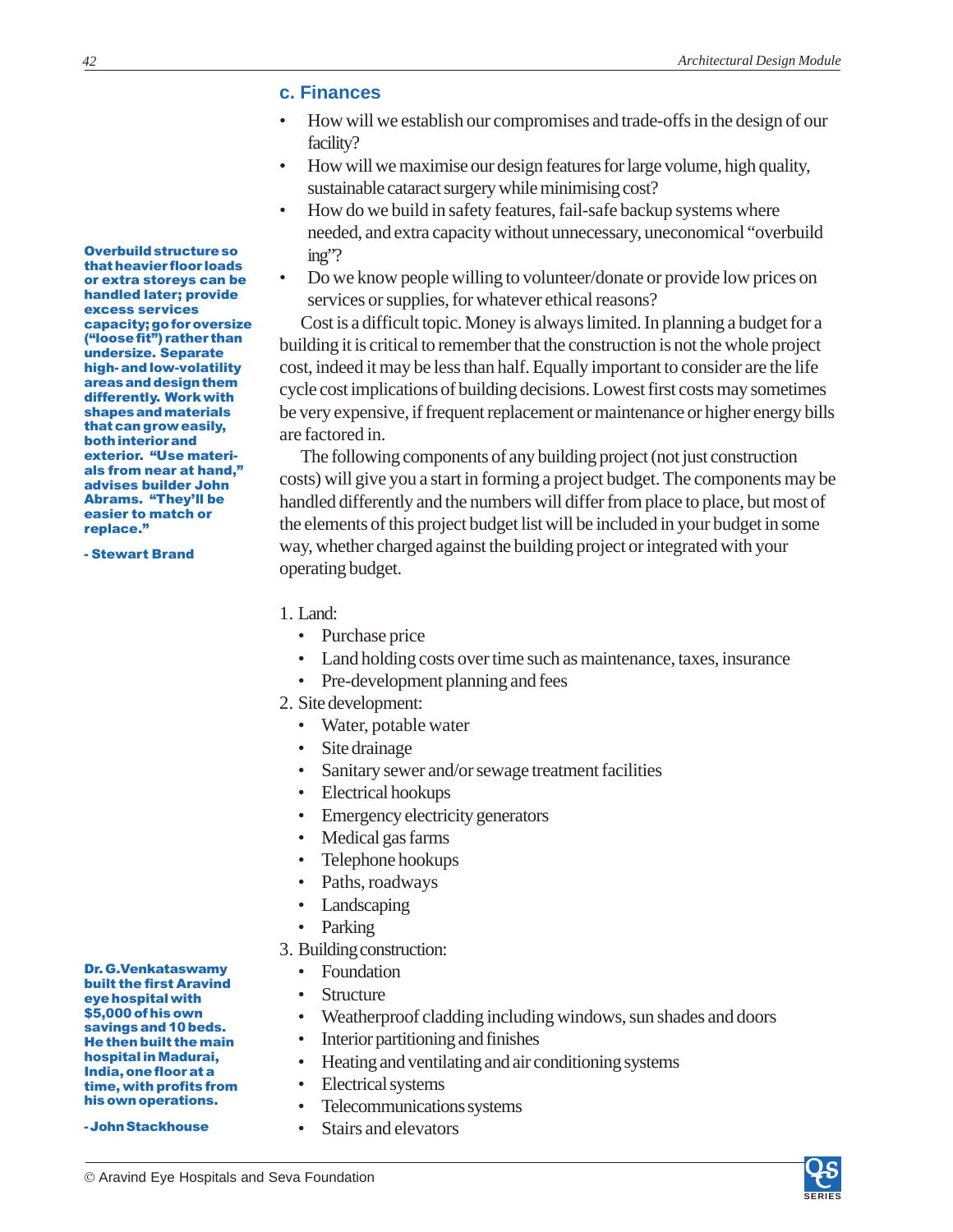**Before constructing the** hospital, we collected <u>relevant information</u> about eye hospitals in India and abroad. **Doctors from various institutions visiting** Aravind provided input regarding OP flow and OT layout. Our 30 years of experience in building construction helped us foresee problems. Even if problems did arise, we were able to solve them immediately. Except for financial support and controlled expenses such as cement and steel, we did not face any other challenges.

- Mr. G. Srinivasan

The client realised -

• Project management

• Contractors' fees and profit

4. Fees:

- Local fees and building permits
- Inspection fees
- Utility hookup fees
- Other site fees
- Assessments, taxes
- 5. Professional support:
- Architectural design (a package fee may include many of the following disciplines in some cases)
- Structural engineering, mechanical engineering, electrical engineering, civil engineering, traffic engineering, soils/geotechnical engineering
- Project management
- Equipment planning
- Interior design
- Landscape architecture

6. Staff time:

- Hospital administrative staff (project director)
- Medical staff
- Paramedical staff
- Medical information system staff
- Other professional staff
- Maintenance staff
- Cleaning staff
- Security/safety staff

7. Fixtures and fittings:

- Furniture
- Medical equipment
- Business equipment
- Communications equipment
- Computers
- Initial inventory of consumable supplies

8. Other expenses:

- Interest on loans
- Fees to real estate agents, managers
- Insurance
- Moving expenses
- Training time in new structure
- Building commissioning expenses
- 9. Contingencies:
	- Inflation/escalation of costs
- Errors and omissions that add cost
- Cost of time delays caused by weather, approvals process, construction process, programmatic changes, and/or funding difficulties
- Technical changes and advances resulting in changes with added cost
- Substitutions due to material/product unavailability

there wasn't money or time to completely remodel the building, but it could be taken by stages, if [the architects] agreed to working that way. [...] They came up with a scheme which specified some areas in the building to be "Cooked" – highly finished and flashy – and some areas left "Raw" – unfinished but usable. The raw parts could be finished <u>later in response to</u> accumulating revenue and to all that would be learned from use of the cooked parts. In the meantime, the raw areas could be tailored roughly by whomever was in them. Postponing some of the design yields more building for less money, since less is spent on detail design and detail finish. And adaptivity is built in. - Stewart Brand

Aravind Eye Hospitals and Seva Foundation

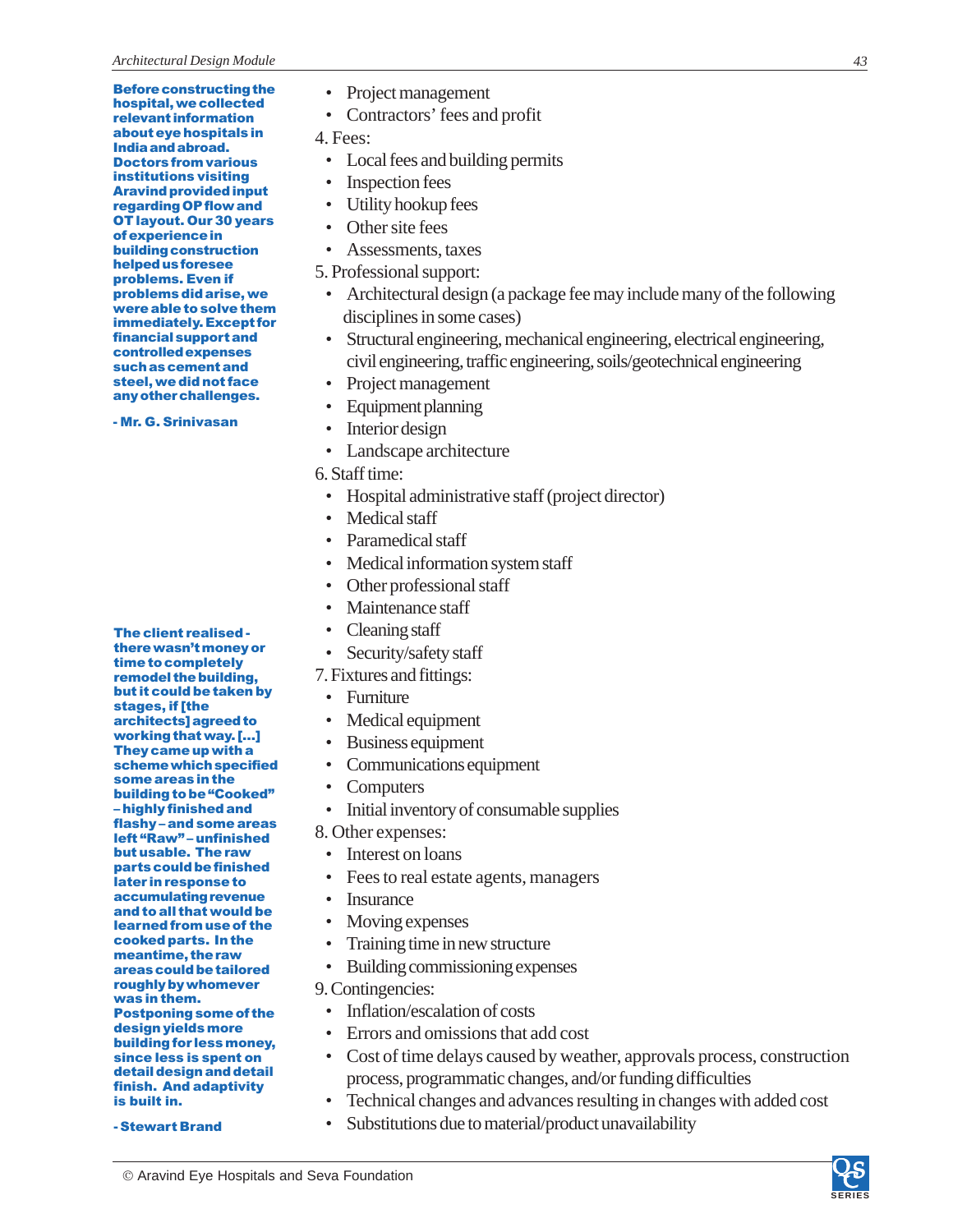- Reworking to respond to changes in operations, small adjustments at move-in time
- Mitigation costs for negative environmental impacts, including inconvenience to neighbours and others in the community

While the list is long and the costs are often high, it is best to be complete and clear about costs and and resources from the outset. This way, efforts can be positively focused on realisable goals.

Many programmes have used two strategies to keep costs and resources in balance: set priorities... and do the construction in phases. Few organisations can build everything at once.

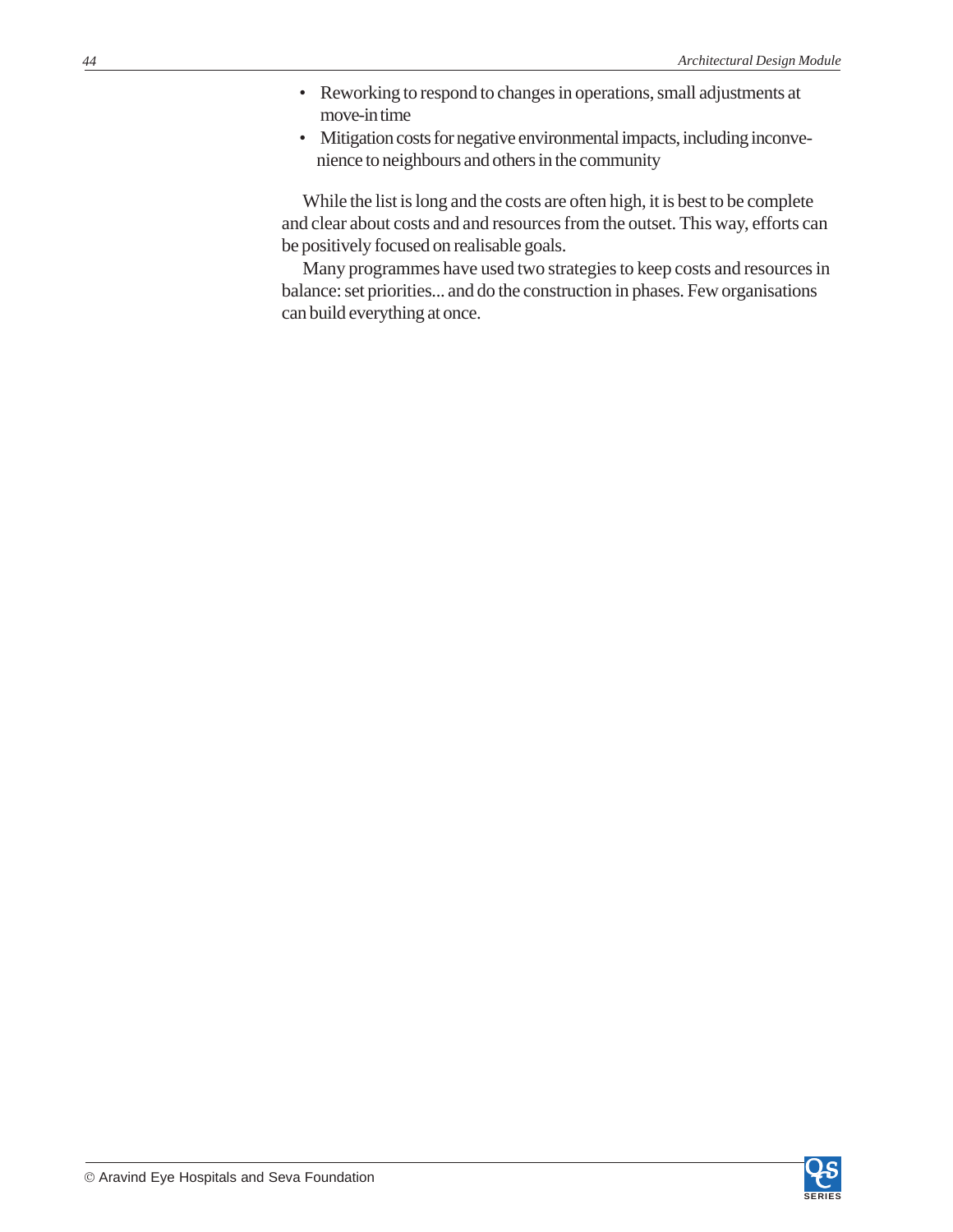# <span id="page-45-0"></span>**7. The Facilities Development Process**

**Converting old** buildings gives plenty of scope for mocking up, chalking out, listening for sound transmission and so on...; we can see what needs to be done next.

- Christopher Day

- Are there any special safety problems to consider (floods, fires, earthquakes, tornadoes)?
- Are there problems with the site (unstable ground, poor water source)?
- Have we considered the "health" of the site?
- What scheduling considerations will we have?

**As the building process is complicated, technical and expensive, and as health professionals are typically over committed and not experienced in general construction and project management, a professional project manager should perhaps be hired. Certainly this representative should plan to spend major amounts of time advocating for timely project delivery, quality of construction, value for money, and tending to the design and construction process on behalf of the eye care facility. In essence, this person or company becomes the professional client. In recent years, the magnitude of the work involved has resulted in earlier and earlier appointment of a full-time professional manager on larger projects, sometimes taking charge as a construction manager and at other times as an overall project manager. This person might be part of hospital administration, the general contractor, or someone in the architectural firm.**

Building a hospital or clinic differs from country to country, but generally consists of six stages in the design, construction and commissioning process that involve different types of decision-making.

**Most of the general considerations outlined here will be similar whether the project contemplated is renovation or new construction. Special considerations for renovation will be \*\*\*highlighted \*\*\* (marked with \*\*\*).**

#### **Pre-stage: Site selection**

Prior to Stage 1 is a phase that can be called pre-planning, master planning, strategic planning or feasibility studies. This phase sets the stage for the actual building project and includes detailed community negotiations for acquiring land or a suitable structure for renovation, establishing requirements for site development (such as site capacity and height limits), and determining the availability of utilities, roads and so forth. Other factors to consider at this stage will depend on your situation

#### **Stage 1: Project description**

Often called programming or brief writing, this is the phase when the contents of the project are described (largely in words and diagrams) and tested against the resources available.

Representatives of all functional groups, stakeholders and owners should be involved at this stage. Allocating time for a clear, open and decisive process at an early phase will often save later difficulties, delays and expenses. As the process progresses, changes become both more difficult and more costly.

Sometimes getting land for a new facility takes longer than training an ophthalmologist.

- Dr. Suzanne Gilbert, Seva Foundation

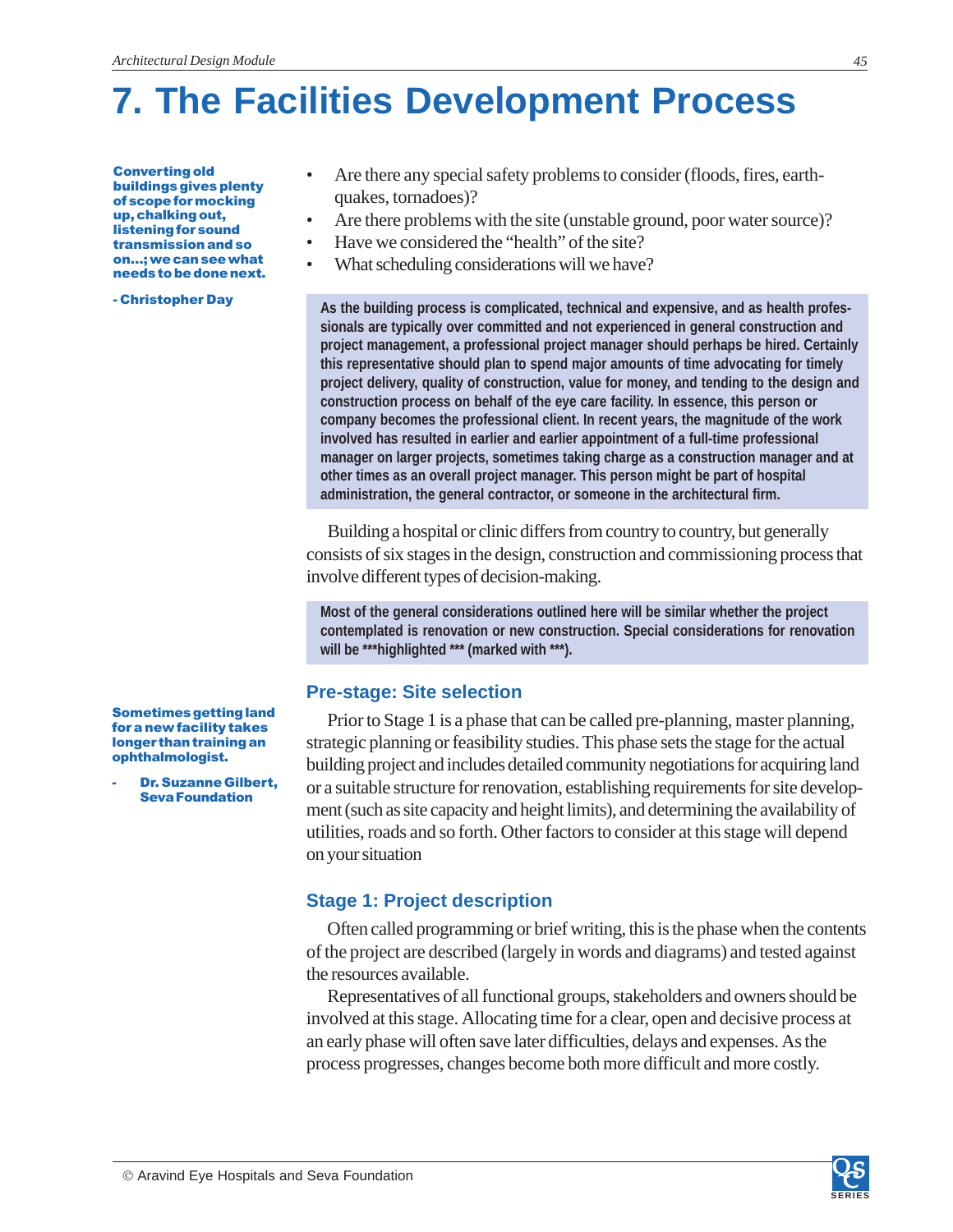When we began, we visualised Aravind Eye Hospital as a 40-bed hospital with outpatient facilities. Its present growth was unforeseen. We never expected such an inflow of patients from the camps. [Then] the construction was planned so that the foundation and structure would be able to handle five additional floors at a later date. A three foot wide projection slab was provided all around the floor level on each floor. This enabled maintenance work such as painting, cleaning windows, and sewer line maintenance to be carried out without the need for scaffolding. Temporary staircases constructed outside the building made it unnecessary for labourers to use the staircase inside the building.

- Mr. G. Srinivasan

A thorough project description includes functional requirements and design, space lists, detailed room requirements, technical design criteria and assumptions, cost estimate, project schedule, and site analysis and contextual requirements.

The functional descriptions should provide accurate detail on the tasks to be accomplished, by whom, what priority, etc. It is useful at this stage to identify overall goals of the facility and then to fill in these goals with as much detail as possible in terms of functional patient flow and technical requirements. A complete list of all personnel and their roles is helpful. Estimated numbers of patients to be seen hourly and daily are essential. Projecting building size by housing each function separately is seldom affordable or even desirable. Variations of practice over the day, week or year can be informative in identifying instances where spaces can serve multiple tasks or functions. This is an important opportunity to rethink, as the current process may be constrained by an inadequate facility.

A space list should identify sizes and quantities of spaces. Essential clear, internal dimensions should be identified. Numbers of chairs, beds, operating tables, or other indicators of the number of patients planned for, should be identified.

Adding room by room areas produces a total of the "net usable space" (the area the users use or internal dimensions of usable rooms). To produce the gross area of the building (the area the contractor builds measured from outside wall to outside wall), the net usable area must be multiplied by a factor to account for space needed for walls, corridors, mechanical and electrical equipment, shafts, stairs and elevators. Ignoring this factor, which may range from 1.2 (a very small facility) to 2.0 or even more (a very large facility), can result in serious misunderstandings about needed building size and thus cost.

Detailed room requirements identify critical features such as lighting, temperature and humidity requirements, electrical outlets, etc. Accuracy specific to each function and space will help avoid costly features where not required.

#### **See Appendices 2, 3, 4, 5 - Room Data Sheets**

Preliminary equipment lists for major pieces of equipment will be helpful. Collecting manufacturers' technical brochures on desired equipment will help identify sizes, required clearances (ceiling heights, for example), and service requirements, thus avoiding installation difficulties. This list should be updated prior to purchase in order to include model changes and resulting changes in installation requirements.

Using the above items, an early cost estimate can be prepared with some accuracy. A contingency must be included to account for surprises, omissions and changes, which are bound to occur. Setting priorities is helpful in order to avoid either building a "wish list" at this stage that bears no relationship to resources, or stifling creative thinking because construction is costly.

It is useful to keep facilities costs in perspective. It is important to also consider long-term costs and not just first costs for construction. \*\*\*New or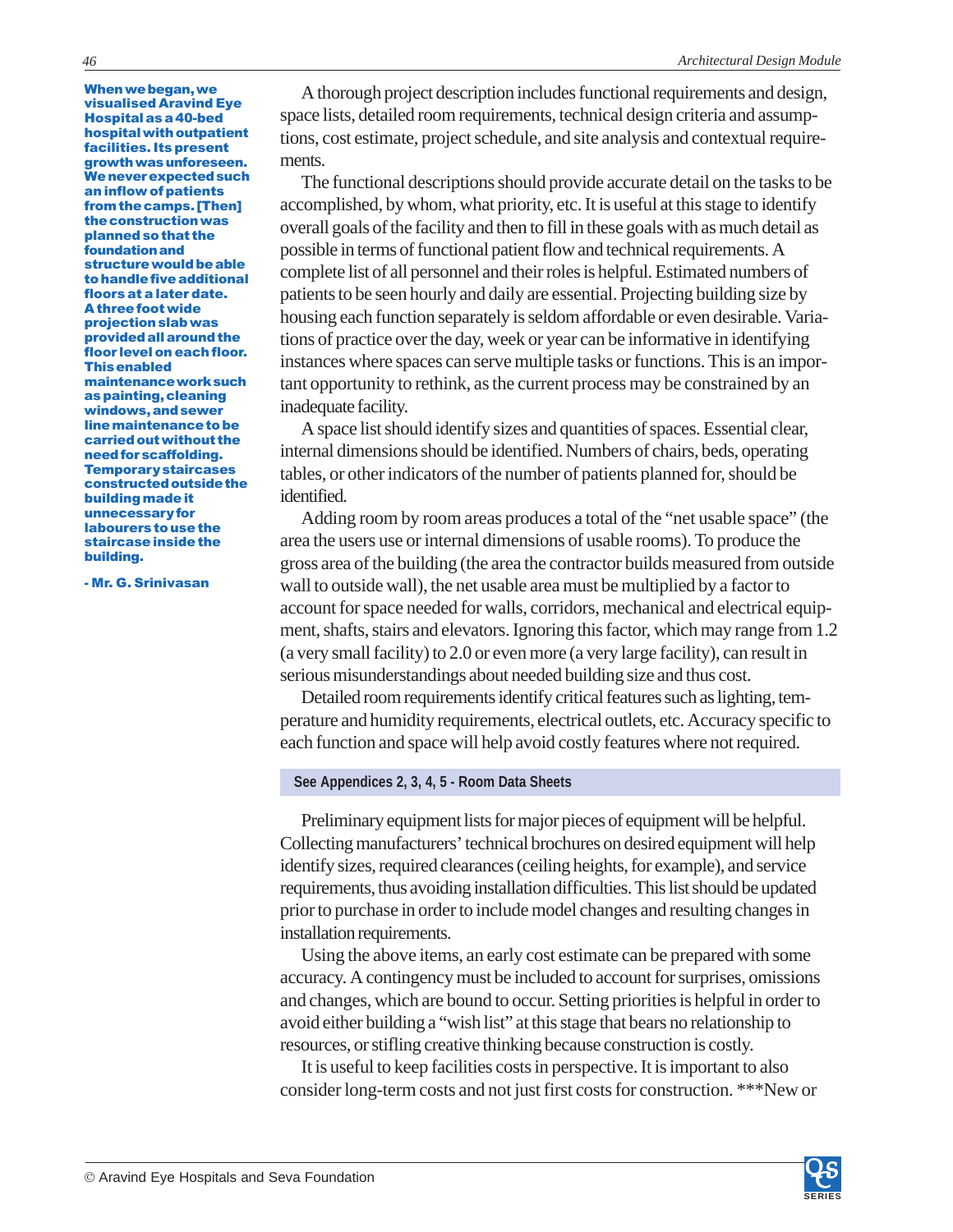Critical path scheduling is not that difficult, but it is startling how often people forget to do it and then experience unnecessary delays.

#### - Christie Coffin

Critical path method means using a schedule or diagram of all events expected to occur and operations to be performed in completing a project, done in a way that helps to determine the best sequence and duration of each operation, and thus the time needed to complete the whole project.

- Adapted from The <u>Architects Handbook of</u> Professional Practice, 1994

renovated facilities may be more or less costly to operate than old facilities, depending on what standard the new construction or renovation will be built to\*\*\*. You must be cautious not to increase the standard too much without considering the additional costs. For instance, how energy efficient is the new building or the renovation? New air conditioning instead of ventilation windows will raise operating costs significantly, and electrical lighting will cost more than daylighting.

#### **Aravind Eye Hospitals' analysis of their eye camp experience led to the construction of base hospitals in urban centres. Although costing more for building construction, increases in physician productivity resulted in significant savings in cost per treatment.**

It is often useful to prepare a detailed schedule at this time, including reasonable estimates for internal approvals, community approvals, bidding, delays, weather issues, fundraising, deadlines for funding applications, and so on. This can help identify ways to proceed with several tasks simultaneously and provide a usable health facility in a more timely manner. It may also be critical for estimating inflation and projecting actual costs.

The use of "critical path scheduling" and reasonable time ranges for each task is encouraged. Consultants will often propose very optimistic construction schedules to indicate a "can do" attitude, and then blame delays on public agencies and the like. In practice, these optimistic schedules are easily discredited and disregarded. A schedule that has some "give and take" will gain in credibility over time, offer opportunities for management success, and keep the process moving at a realistic pace. Often, health facilities are out of date by the time they are constructed. It is good to remember this and plan for flexibility.

#### **Stage 2: Project design**

This phase often consists of two sub-phases: Schematics, when a concept is drawn up for discussion and review, and Design Development, when the concept is explored in more detail and drawn up quite precisely. In some countries, construction is completed with detailed design drawings similar to design development drawings.

It is during this phase that architects creatively try to meet the requirements outlined in the detailed project description created in Stage 1. The building moves from a set of parts and a concept to a material reality in this phase. Discoveries are made. Assumptions are tested. Questions are raised. Changes are made. New cost estimates, equipment lists, specifications lists and schedules are made, and scope is adjusted to meet the reality of resources available.

\*\*\*In the case of renovation, detailed as-built drawings are essential before proceeding with design. Original documents often do not reflect changes made during the original construction or through subsequent modifications. Accurate field observations and measurements will be necessary for the preparation of a usable as-built set of drawings. Budgetary contingencies should be included for unobservable conditions and services that may add costs during renovation.\*\*\*

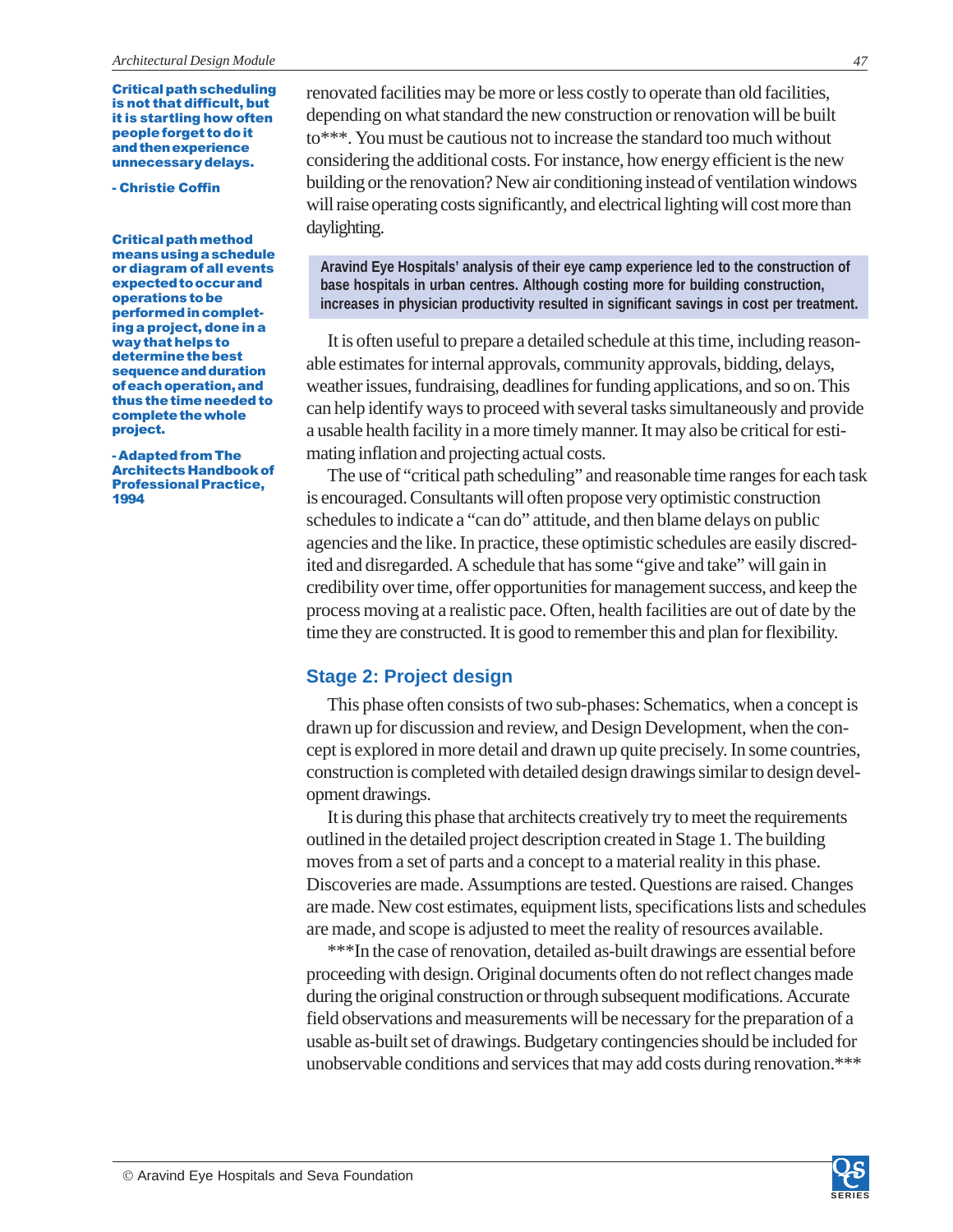At this phase, full-scale mockups can be fabricated in existing facilities. Mocking up a repetitive or expensive architectural element will save time, money and disappointment. A mockup may be as simple as rearranging furniture in an existing space so that staff can test functionality, or as complicated as remodelling an area such as a patient toilet facility, surgical space or examining room for actual use in anticipation of a future construction project. Mockups produce a workable prototype that can be refined for greater efficiency.

To achieve better quality control and better value for money, formal or informal peer reviews can be scheduled during this Project Design stage, when changes are still practical with minimal costs in terms of time and consultation fees.

**Value engineering is sometimes employed on larger North American construction projects. A symposium is arranged where outside architectural, engineering and construction experts are assembled to meet with the design team to critique and improve on the design. When done with a collaborative intent and minimal bureaucracy, major improvements in quality and value can be economically achieved. This technique should be used cautiously, as many feel that value engineering has the potential to add a burdensome amount of work, especially if used in a heated political environment, and could result in little real benefit.**

#### **Stage 3: Project documentation**

The approved results from Stage 2, a complete set of plans, elevations, outline specifications and representative details, are now used to create a set of instructions known as construction documents for the contractor. Theoretically, the architect and his or her set of consultant engineers and other consultants can produce a set of documents at this phase with little contact with the hospital administration and staff. In reality, questions arise and hospital participation will assure a more satisfactory result. Detailed changes occur at this phase as dimensions are checked and finalised, constructability tested, equipment specified, long lead items ordered, product availability verified, colours and textures chosen.

\*\*\*In a renovation project, demolition can be fully accomplished at this stage, preparatory to remodelling. If this is not practical, selective demolition may be used to reveal conditions critical to the design and accurate cost estimation.\*\*\*

#### **Stage 4: Pre construction**

Before construction can commence, project documents are used to secure bids and to receive government permits for construction. The architects' and engineers' ongoing quality control efforts can now be tested by a full constructability review of the documents by knowledgeable experts who have not been part of assembling the documents. Corrections can be included in the drawings prior to negotiation and signing of contracts. The contractor may be involved in this constructability review, particularly if the contract is to be negotiated rather than bid.

In Japan, it is common for the architect's drawings to be altered radically on the building site. All such sites have field offices, known as genba, where architects and builders work together. This helps them to collaborate on the unforeseen problem of detail, the sudden glitch.

- The Economist (22 **August, 1992)** 

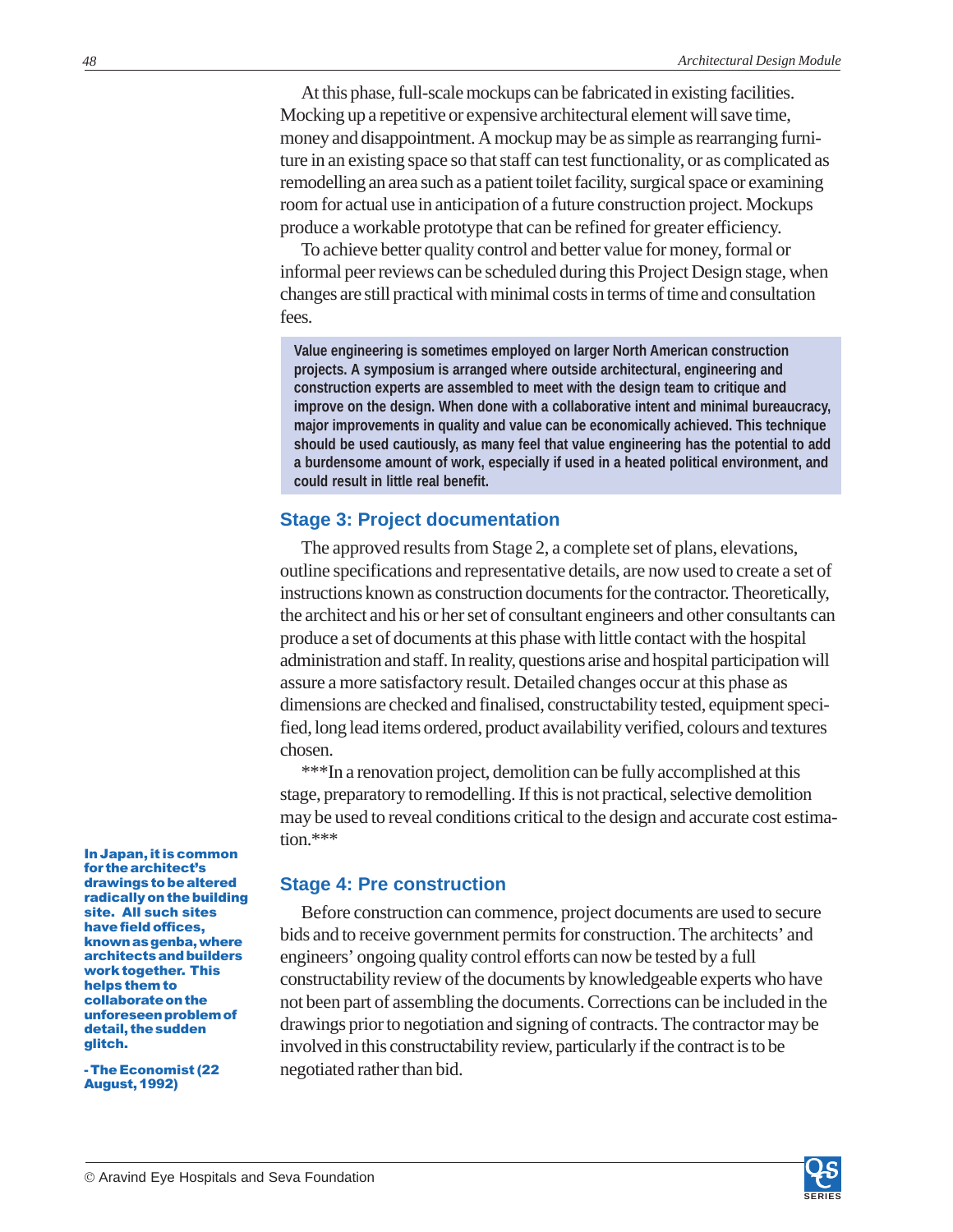**In North America, competitive bidding on the open market has traditionally been the cheapest approach to general contractor procurement, though in recent years it has also resulted in a contentious and time consuming construction management process that features a significant level of litigation. For a period of time, Canada employed a system of bidding called Canadian Averages, in which the high and low bids were discarded and the contract was tendered to the contractor submitting the median bid of those remaining. This system attempted to seek a "fair price" for the work requested. Other approaches have been employed to balance speed, quality and cost control. Recently, some clients have been prequalifying bidders and then negotiating a fair price. "Fast track" or "design-build" can be employed to perform some of these tasks during earlier phases. In fast track, the project is broken into several sub-projects such as (1) demolition, site work and foundation, (2) structure, shell and rough utilities, and (3) tenant improvements, in order to allow construction to start and end more quickly. Design-build has a similar effect through combining the designer and the contractor into one company and permitting expeditious pursuit of completion.**

Selection of the system likely to produce the desired balance of speed, quality and cost control varies from community to community, from decade to decade, and requires a conscious and informed choice by individuals knowledgeable in local contracting and construction practices.

#### **Stage 5: Construction**

Construction is an exciting, rough, problem-solving process. Buildings are usually prototypes and not tested models. Drawings contain errors and omissions. \*\*\*On renovation jobs, concealed conditions are unveiled, requiring changes and additional work.\*\*\* Materials and equipment are not available on schedule. Contractors make mistakes and have other jobs to schedule. Local building officials enforce rules in unexpected ways. Appropriate building crafts people and labourers may not always be available. Weather intervenes. Questions arise and must be quickly answered to keep things moving.

Someone who understands the nature of local construction and who can be firm, decisive and encouraging to the contractor must represent the health facility's management. The first priority is to solve problems expeditiously and keep the construction process moving. The second priority is to proceed in a fair, equitable manner so that the contractor is compensated for extra work and at the same time makes good on problems of his or her own creation. An effective project manager can save the client both time and money, and can improve the quality of the end product.

#### **Stage 6: Post construction**

Commissioning the building includes testing mechanical, electrical and plumbing systems and making appropriate adjustments. Building maintenance staff will often need training in new systems. While many will be enthusiastic about the new or renovated building, there will be problems. A modest budget for move-in and the immediate solution of problems will smooth the way to providing excellent care. Someone who understands which problems are serious enough to deserve immediate attention must represent the hospital.

The construction sequence is strictly in order: Site preparation, then foundation and framing the structure, followed by skin to keep out the weather, installation of Services, and finally Space plan. Then the tenants truck in their Stuff.

- Stewart Brand

The art of architecture is not only to make beautiful things, nor is it only to make useful things, it is to do both at once — like a tailor who makes clothes that both <u>look good and fit well.</u>

- Herman Hertzberger



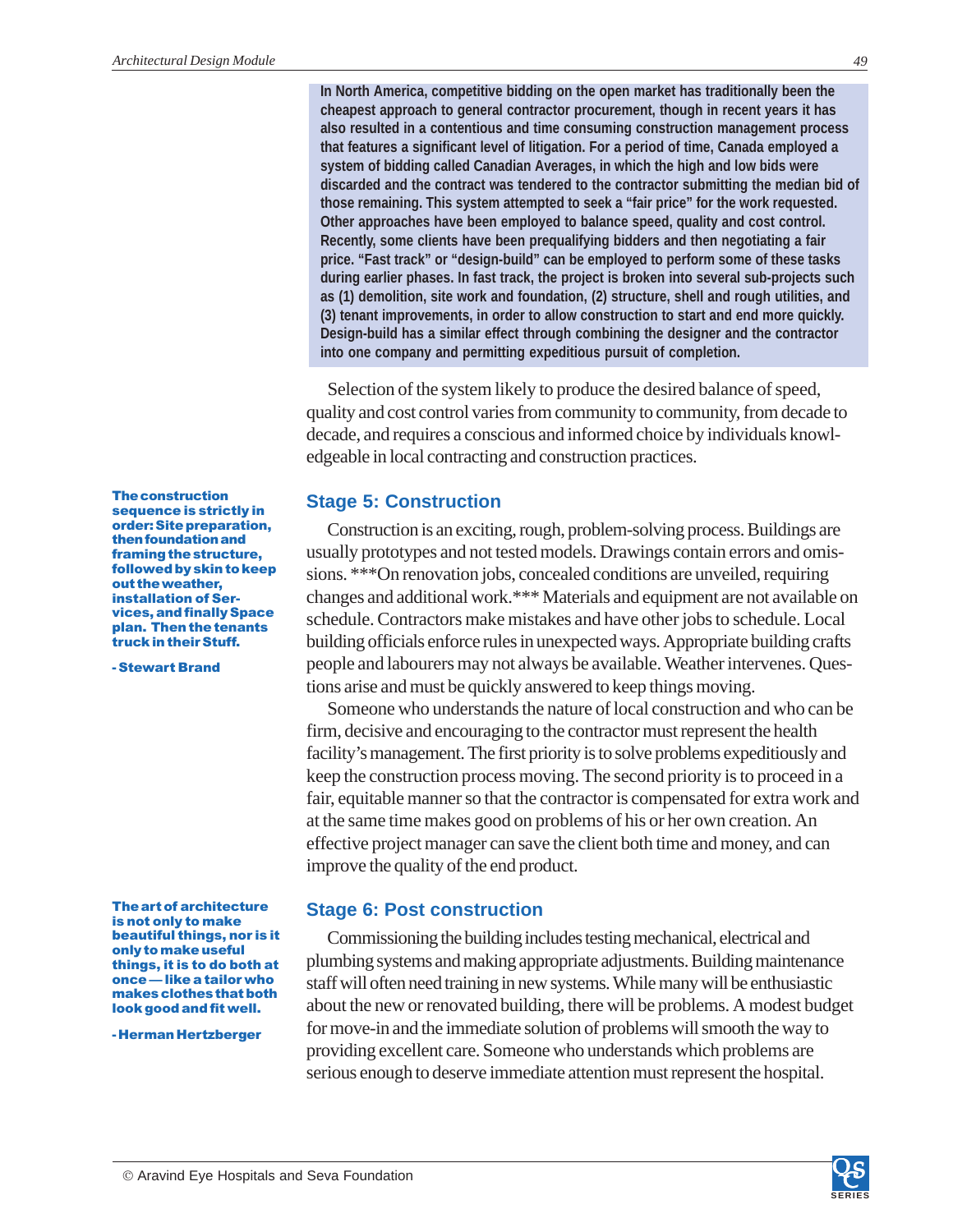It is a good idea at this point to keep in mind that many hundreds of thousands of decisions go into making a building. Not all decisions will have been made to the satisfaction of all users, even in the rare situations where resources were virtually unlimited. While blame frequently must be assessed and penalties paid, the first order of business is providing medical care for patients. It is therefore wise to delay post-occupancy evaluation until a building has been in use for one full year.

However, in the United States, architects and contractors are responsible for the building only for the first year. Find out when your builder's liability runs out, and ensure that your post-occupancy evaluation takes place before then. Keep a list of design features that have worked well – that you would repeat or share with others – and a list of problems and potential solutions or how you actually fixed them.

And be sure not to blame the building for problems in your hospital's management systems or organisational structures. The Management Principles and Practices Module suggests effective ways to organise high quality, large volume, sustainable cataract surgery programmes.

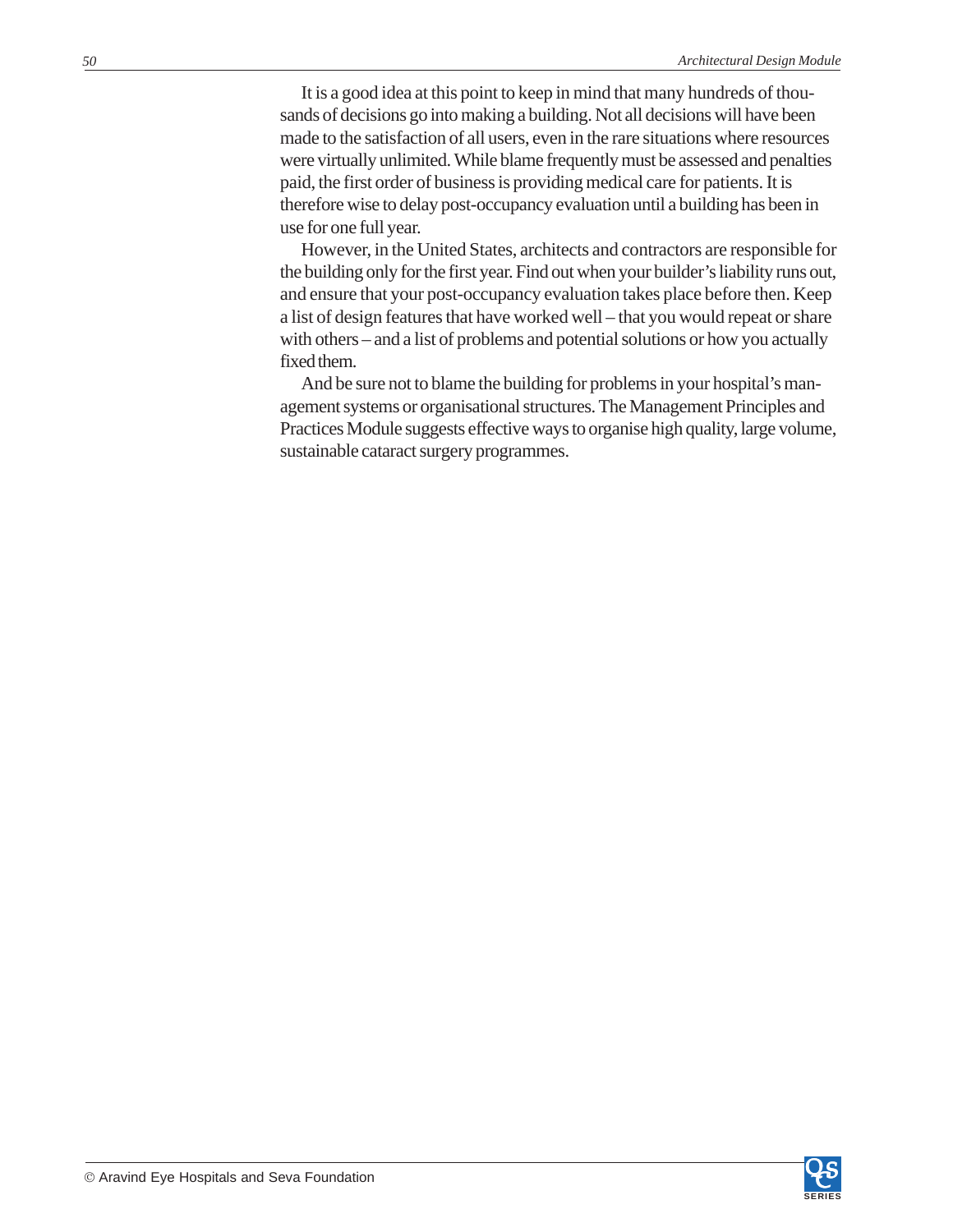# <span id="page-51-0"></span>**Conclusion**

We need new models for attractive, functional, sustainable health care facilities. The facilities in India built by Aravind Eye Hospitals and L.V. Prasad Eye Institute, and Lumbini in Nepal built by the Seva Foundation and Seva Service Society, have much to teach us. We have much more to learn. It is hoped that subsequent editions of this module will include innovative ideas from other eye care facilities around the world.



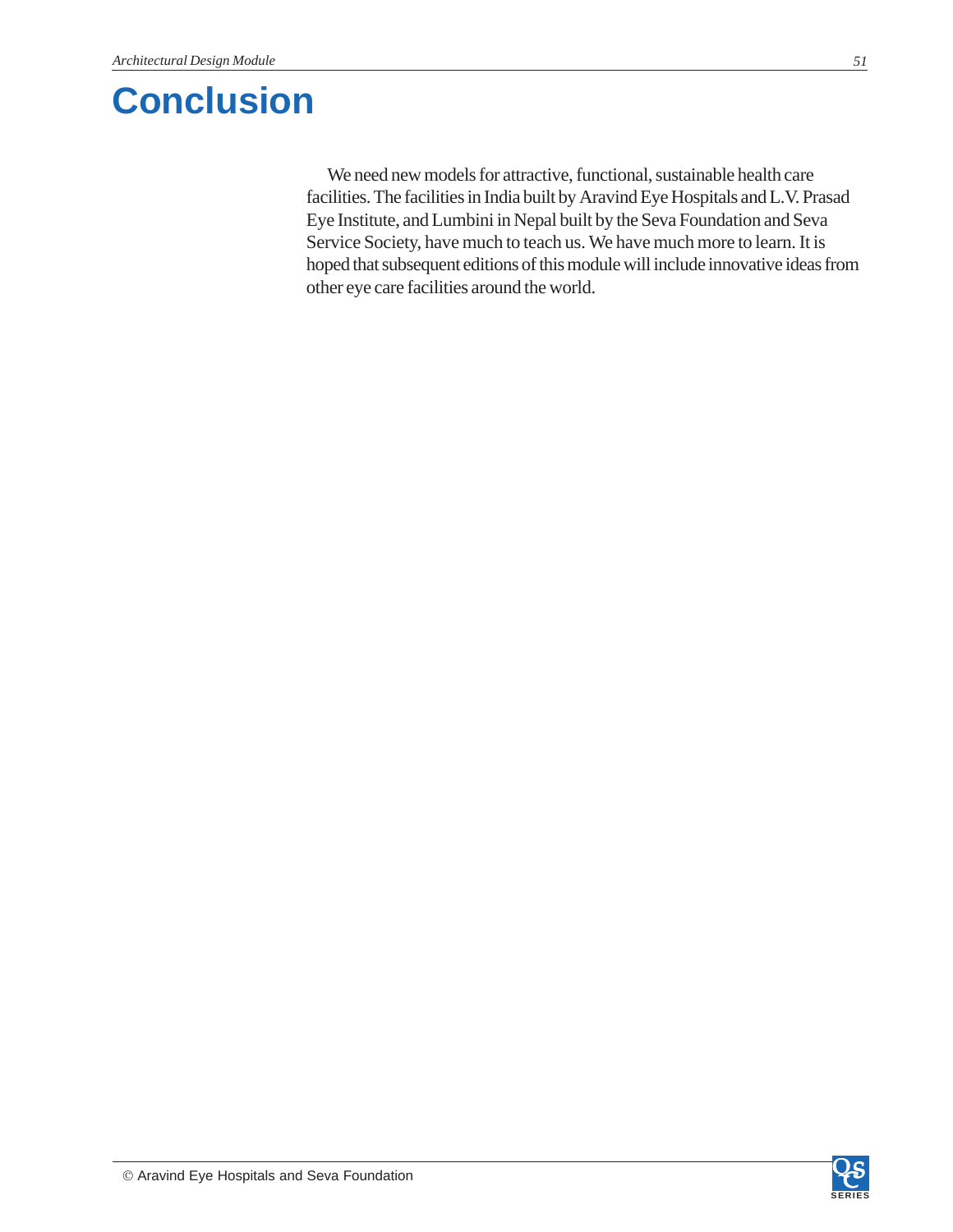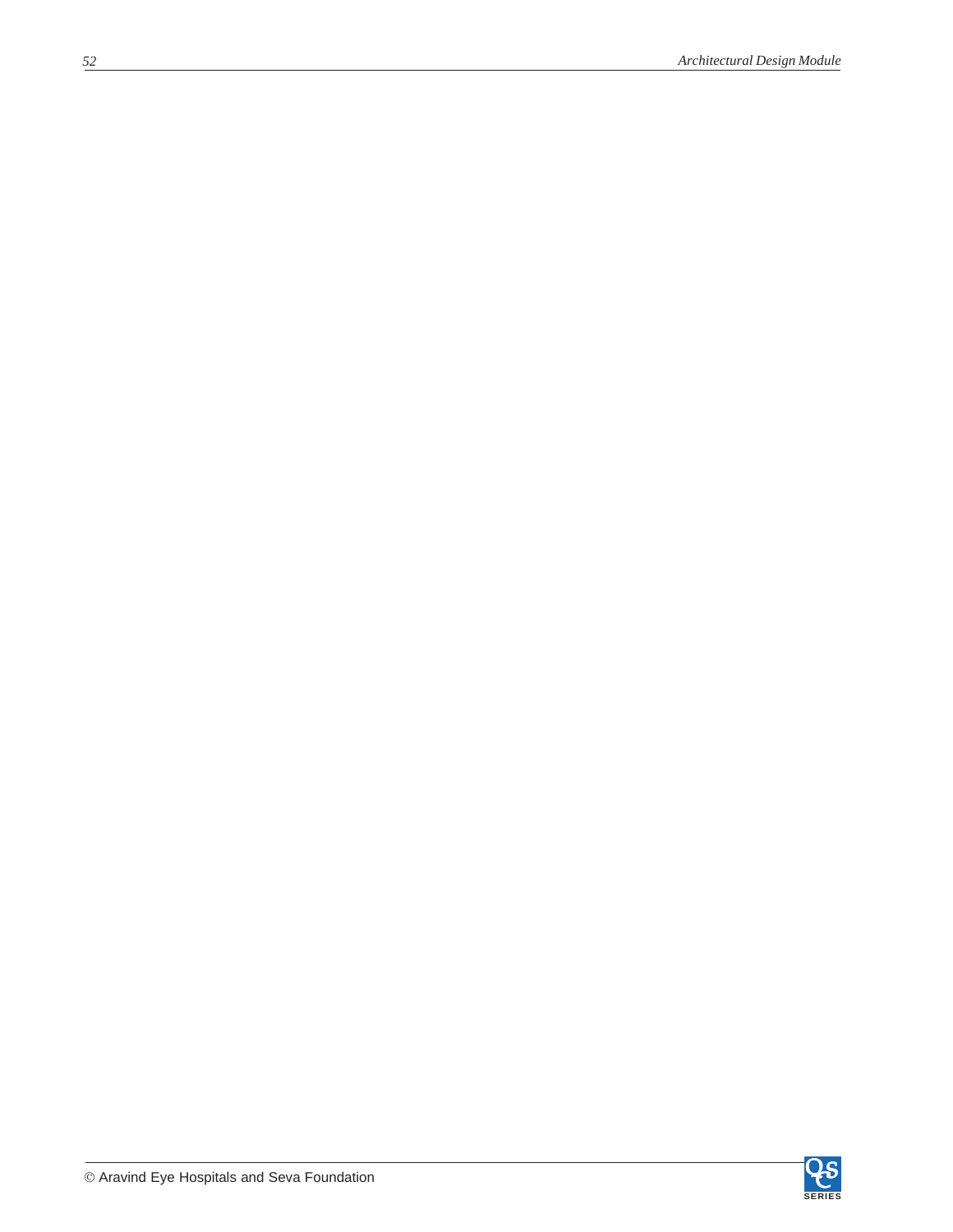### <span id="page-53-0"></span>Appendices

| 1. Conversion Tables                          | 50 |
|-----------------------------------------------|----|
| 2. Room Data Sheet (template)                 | 51 |
| 3. Room Data Sheet (surgical)                 | 52 |
| 4. Room Data Sheet (diagnostic)               | 54 |
| 5. Room Data Sheet (patient bedroom)          | 56 |
| 6. Floor Plan for Aravind Eye Hospital, Theni | 58 |
| 7. Floor Plan for 50-Bed Rural Eye Hospital   | 59 |
| 8. Bibliography of Architectural Design       | 60 |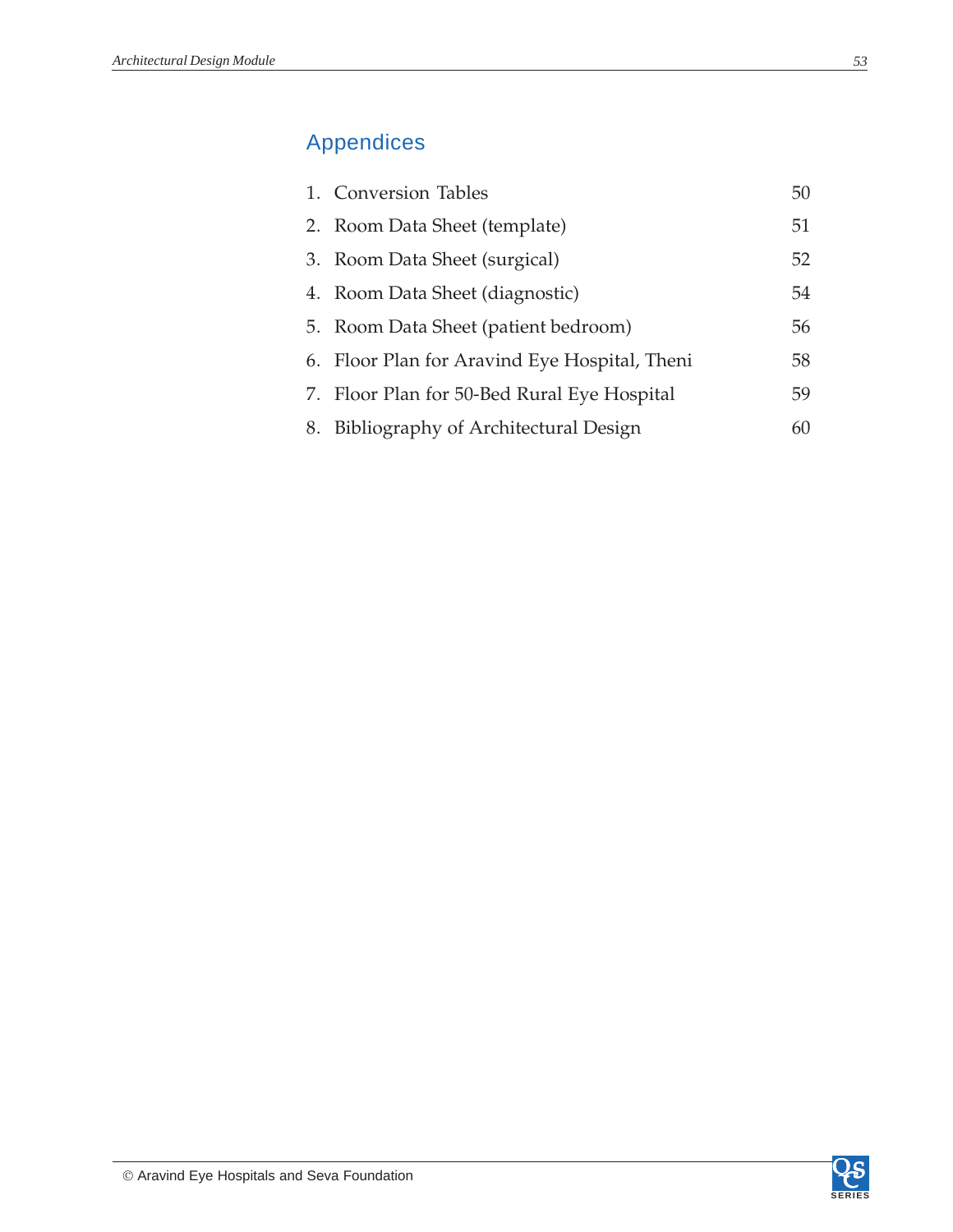### **Appendix 1 Conversion Tables**

| Length                              |              | (Conversion factor) |          |                   |
|-------------------------------------|--------------|---------------------|----------|-------------------|
| $f$ eet $(f$ t $)$                  | $\mathbf{X}$ | .3048               | $=$      | metres            |
| yards (yd)                          | $\mathbf{x}$ | 0.914               | $=$      | metres            |
| $miles$ $(mi)$                      | $\mathbf{X}$ | 1.609               | $=$      | kilometres        |
| meters(m)                           | $\mathbf{x}$ | 3.281               |          | feet              |
| $\text{metre}\left(\text{m}\right)$ | $\mathbf{X}$ | 1.093               | $\equiv$ | yards             |
| kilometre (km)                      | $\mathbf{X}$ | 0.6215              | $=$      | miles             |
| <b>Area</b>                         |              |                     |          |                   |
| square feet                         | $\mathbf{x}$ | 0.0929              | $=$      | square metres     |
| square yards                        | $\mathbf{x}$ | 0.8361              | $=$      | square metres     |
| square miles                        | $\mathbf{X}$ | 2.588               | $=$      | square kilometres |
| acres                               | $\mathbf{X}$ | 0.4                 | $=$      | hectares          |
| sq m $(m^2)$                        | $\mathbf{x}$ | 10.76               | $=$      | sq yd $(yd^2)$    |
| sq km $(km^2)$                      | $\mathbf{x}$ | 0.386               | $=$      | sq mi $(m2)$      |
| hectares (ha)                       | $\mathbf{X}$ | 2.5                 | $=$      | acres             |
| <b>Temperature</b>                  |              |                     |          |                   |
| Fahrenheit                          |              | $-32 \times 5/9 =$  | Celsius  |                   |
| Celsius                             |              | $x\ 9/5 + 32 =$     |          | Fahrenheit        |

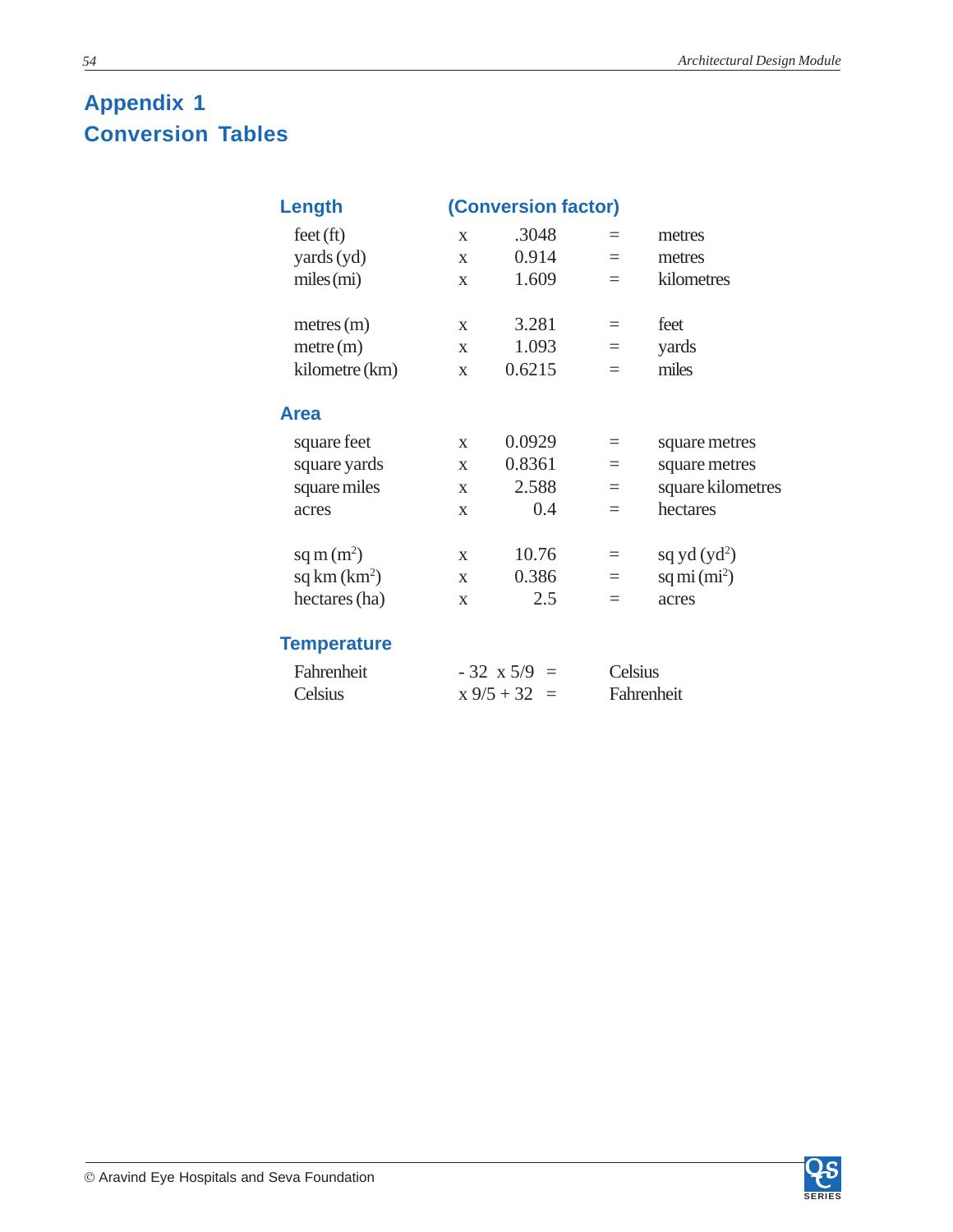### **Appendix 2 Room Data Sheet (Template)**

**A sheet such as this "room data sheet" is helpful for keeping track of requirements room by room. In this format many who cannot read drawings well can check to make sure that their requirements are included in the thinking about the new facility. The cost estimator will find this sheet helpful in itemising and counting desired features for cost control. Several examples follow for typical spaces.**

**Room Data Sheet Name of space** 

 $Area (in m<sup>2</sup>)$ :

**Functional Description**

**Adjacency**

**Structural Requirements**

**Finishes**

**Minimum Ceiling Height**

**Plumbing**

**Medical Gases**

**HVAC** (heating, ventilating and air conditioning)

**Electrical Power**

**Lighting**

**Telecommunications**

**Fire Protection**

**Fixed Equipment**

**Major Movable Equipment**

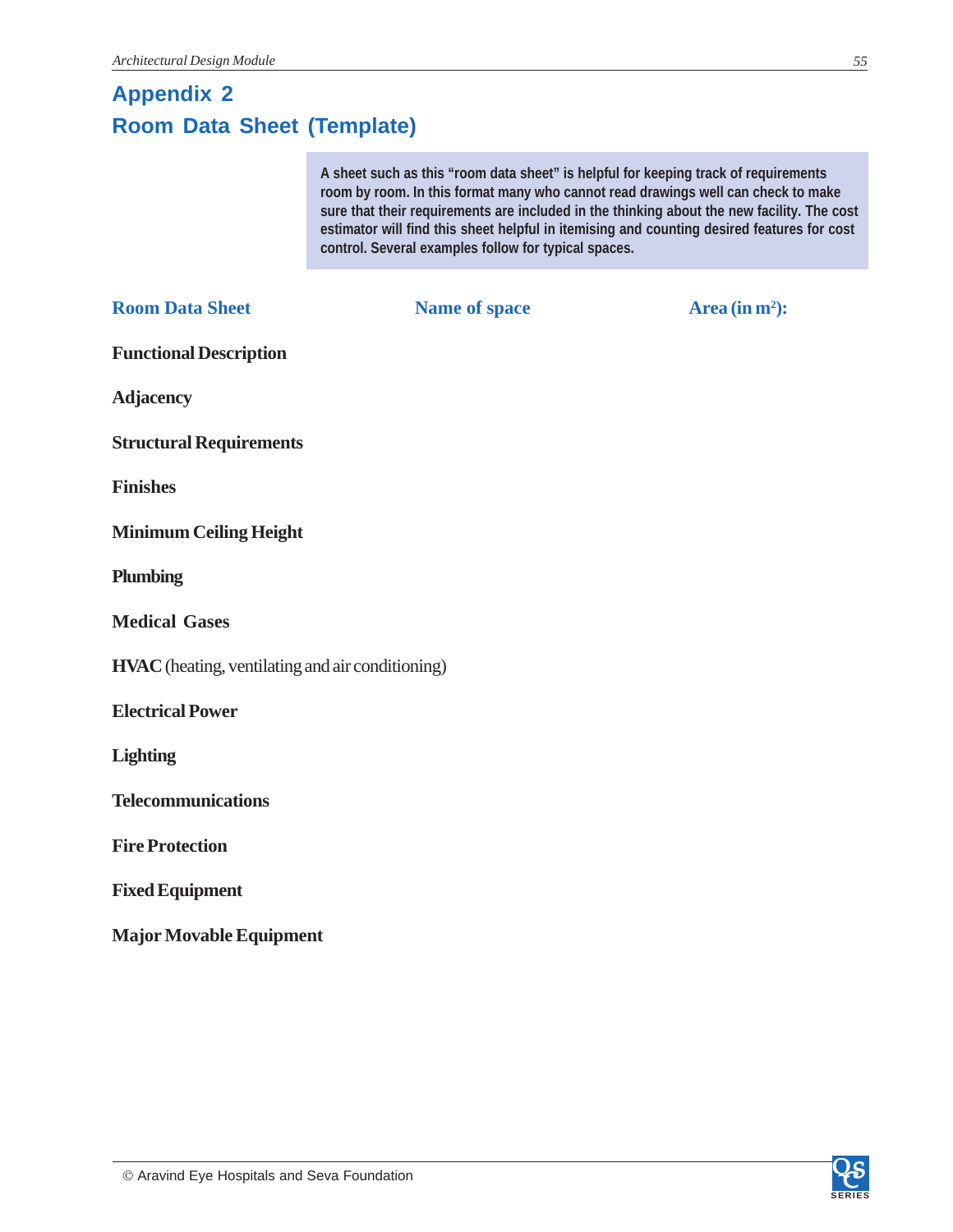### **Appendix 3 Room Data Sheet (Surgical)**

| <b>Room Data Sheet</b>         | <b>Ophthalmic Operating Room</b><br>(Surgical Theatre)                                                                                                                                                                                                                                                                                                                                                                                                                                                                                                                           | $20 - 45m^2$ |
|--------------------------------|----------------------------------------------------------------------------------------------------------------------------------------------------------------------------------------------------------------------------------------------------------------------------------------------------------------------------------------------------------------------------------------------------------------------------------------------------------------------------------------------------------------------------------------------------------------------------------|--------------|
| <b>Functional Description</b>  | Surgical space for one to four ophthalmic surgical procedures with<br>circulation space for surgeons, ophthalmic nurses, technicians and<br>multiple patients.                                                                                                                                                                                                                                                                                                                                                                                                                   |              |
| <b>Adjacency</b>               | Space should be adjacent to patient preparation and waiting, patient<br>recovery, instrument sterilisation facilities, scrub sinks and staff<br>dressing rooms.                                                                                                                                                                                                                                                                                                                                                                                                                  |              |
| <b>Structural Requirements</b> | Ceiling must be strengthened to support heavy surgical lights,<br>ophthalmic microscope(s), video monitors, and other devices. A<br>steel structure is often the most reliable.                                                                                                                                                                                                                                                                                                                                                                                                  |              |
| <b>Finishes</b>                | Smooth, nonabsorbent, easy to clean, coved at corners<br>Floor: stone, terrazzo, sheet vinyl, glazed ceramic tile<br>Walls: glazed ceramic, since constant scrubbing takes its toll on<br>almost anything else<br>Ceiling: painted plaster, painted plasterboard, scrubbable metal<br>panels                                                                                                                                                                                                                                                                                     |              |
| <b>Minimum Ceiling Height</b>  | 3.2 m, low ceilings impede use of required ceiling mounted equip-<br>ment.                                                                                                                                                                                                                                                                                                                                                                                                                                                                                                       |              |
| <b>Plumbing</b>                | Plumbing is generally provided in adjacent spaces, such as scrub<br>alcove off corridor as it is thought that plumbing introduces dirty<br>water through aerosol as hands are washed. No floor drains (due to<br>potential for adding contamination).                                                                                                                                                                                                                                                                                                                            |              |
| <b>Medical Gases</b>           | Oxygen, vacuum, medical air, N <sub>2</sub> and NO, access at each operating<br>table.                                                                                                                                                                                                                                                                                                                                                                                                                                                                                           |              |
| <b>HVAC</b>                    | A very clean environment is sought, which can usually only be<br>maintained by a forced air system of air conditioning with proper<br>filtration. Air is typically introduced at the ceiling with the aim of<br>providing a wash of clean air at the surgical site and return is<br>accomplished near the floor which is thought to be the dirtiest part<br>of the room.<br>Cooler air temperatures, for example $18-22$ °C, are generally sought<br>in surgery due to the multiple layers of clothing worn by gowned<br>personnel and the heat generated by the surgical lights |              |

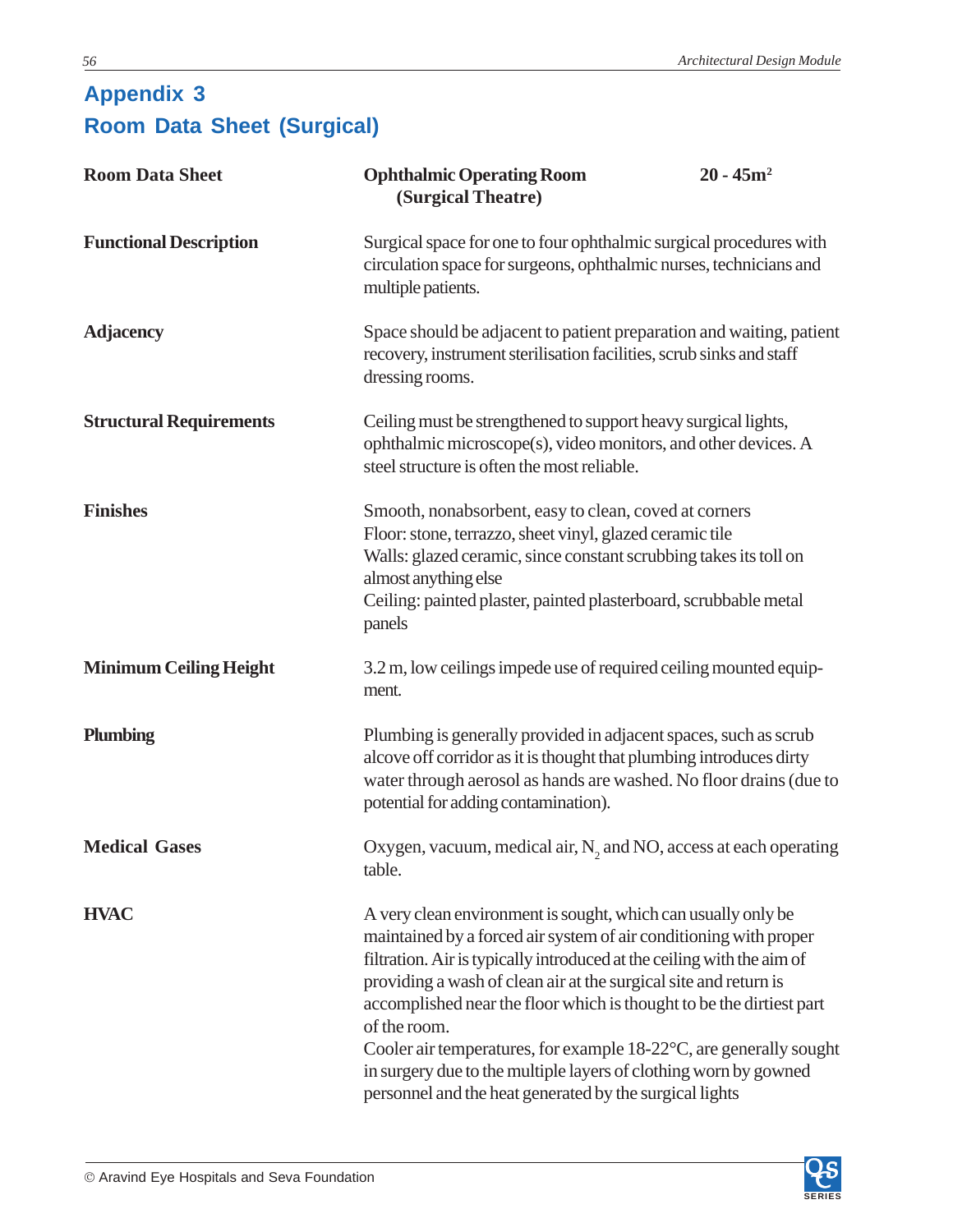| <b>Electrical Power</b>        | 3 duplex outlets minimum per patient at operating table, additional<br>outlets needed at periphery, uninterrupted power supply (UPS)                                                                                                                                                                         |
|--------------------------------|--------------------------------------------------------------------------------------------------------------------------------------------------------------------------------------------------------------------------------------------------------------------------------------------------------------|
| <b>Lighting</b>                | 100 foot-candles general illumination, no direct glare, indirect or<br>shielded light sources desired, intense illumination on surgical site<br>with special focused surgical lights, ability to darken room desirable,<br>daylighting acceptable with easy to use window covering. Emer-<br>gency lighting. |
| <b>Telecommunications</b>      | Telephone and data lines, access path to systems.                                                                                                                                                                                                                                                            |
| <b>Fire Protection</b>         | Sprinklers and/or smoke detectors.                                                                                                                                                                                                                                                                           |
| <b>Fixed Equipment</b>         | Surgical lights, operating microscopes, optional video equipment.                                                                                                                                                                                                                                            |
| <b>Major Movable Equipment</b> | Surgical tables, trollety, revolving stools, vitrectomy machine, cryo,<br>cautery, Boyle Apparatus, Suction apparatus, ECG machine, pulse<br>oxymeter, phaco machine, etc. (Fill in.)                                                                                                                        |

#### **Room Diagram**

Ophthalmic Operating Room (Surgical Theatre)

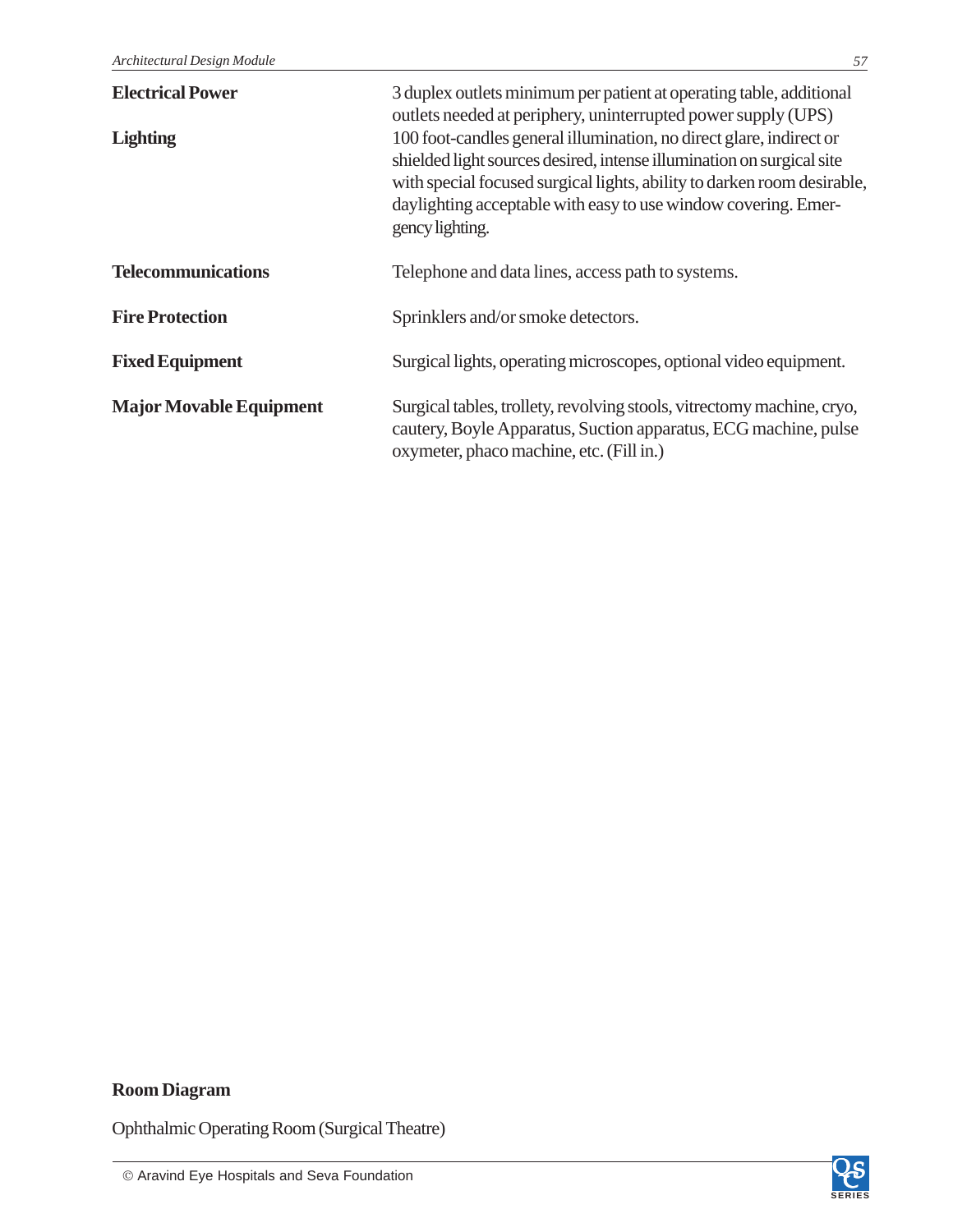### **Appendix 4 Room Data Sheet (Diagnostic)**

| <b>Room Data Sheet</b>         | <b>Ophthalmic Diagnostic Room</b>                                                                                                                                                                                    | $10 - 14$ m <sup>2</sup> |
|--------------------------------|----------------------------------------------------------------------------------------------------------------------------------------------------------------------------------------------------------------------|--------------------------|
| <b>Functional Description</b>  | Patient examination and diagnosis space for one or two physicians,<br>each serving a patient. If designed for two physicians some sharing<br>of costly equipment is easily arranged.                                 |                          |
| <b>Adjacency</b>               | Space should be adjacent to patient waiting, several other exam<br>rooms, nursing support station, and a minor treatment room<br>equipped for simple treatments.                                                     |                          |
| <b>Structural Requirements</b> | No special needs.                                                                                                                                                                                                    |                          |
| <b>Finishes</b>                | Smooth, nonabsorbent, easy to clean                                                                                                                                                                                  |                          |
|                                | Floor: stone, terrazzo, sheet vinyl, (carpet OK in very clean, dust<br>free neighbourhoods)                                                                                                                          |                          |
|                                | Walls: painted plaster, painted plasterboard                                                                                                                                                                         |                          |
|                                | Ceiling: painted plaster, painted plasterboard (acoustic tiles, if they<br>can be kept clean)                                                                                                                        |                          |
| <b>Minimum Ceiling Height</b>  | 2.4 m minimum; higher ceilings are desirable in hot climates where<br>natural cooling techniques are employed                                                                                                        |                          |
| Plumbing                       | 1 hand wash sink with hot and cold running water in room (or near<br>entry and shared with next room for economy).                                                                                                   |                          |
| <b>Medical Gases</b>           | Not essential                                                                                                                                                                                                        |                          |
| <b>HVAC</b>                    | Maintaining comfortable, relatively dust free environment is desir-<br>able.                                                                                                                                         |                          |
|                                | Winter: $18-22$ °C. Summer: $22-26$ °C or slightly higher with fan or<br>breeze.                                                                                                                                     |                          |
|                                | (These are US standards for comfort levels; adapt accordingly.)                                                                                                                                                      |                          |
| <b>Electrical Power</b>        | 3 duplex outlets minimum, one for each of two work stations, one<br>for slit lamp. Area where power sensitive equipment (Scans,<br>Computers, Automated Field Analyser, etc.) will be used must have<br>UPS outlets. |                          |

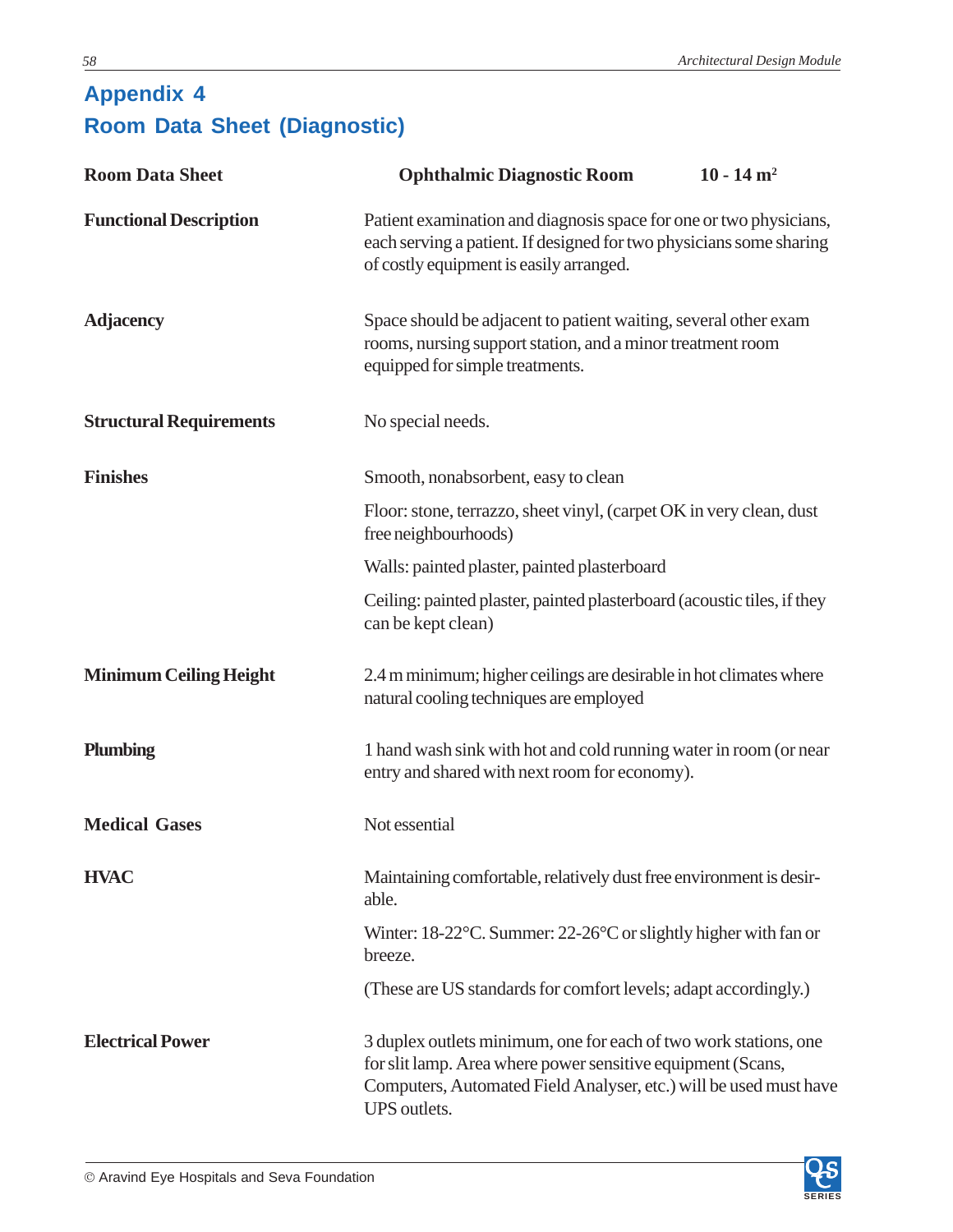| <b>Lighting</b>                | 35-50 foot-candles illumination, no direct glare, indirect or shielded<br>light sources desired, task lighting, ability to darken room desirable,<br>daylighting acceptable with easy to use window covering. |
|--------------------------------|---------------------------------------------------------------------------------------------------------------------------------------------------------------------------------------------------------------|
| <b>Telecommunications</b>      | Potential for telephone and data lines, access to systems.                                                                                                                                                    |
| <b>Fire Protection</b>         | Sprinklers and/or smoke detectors.                                                                                                                                                                            |
| <b>Fixed Equipment</b>         | None                                                                                                                                                                                                          |
| <b>Major Movable Equipment</b> | Slit lamp, Indirect ophthalmoscopic table (optional), etc. (Fill in.)                                                                                                                                         |

**Diagram of the Diagnostic Room**

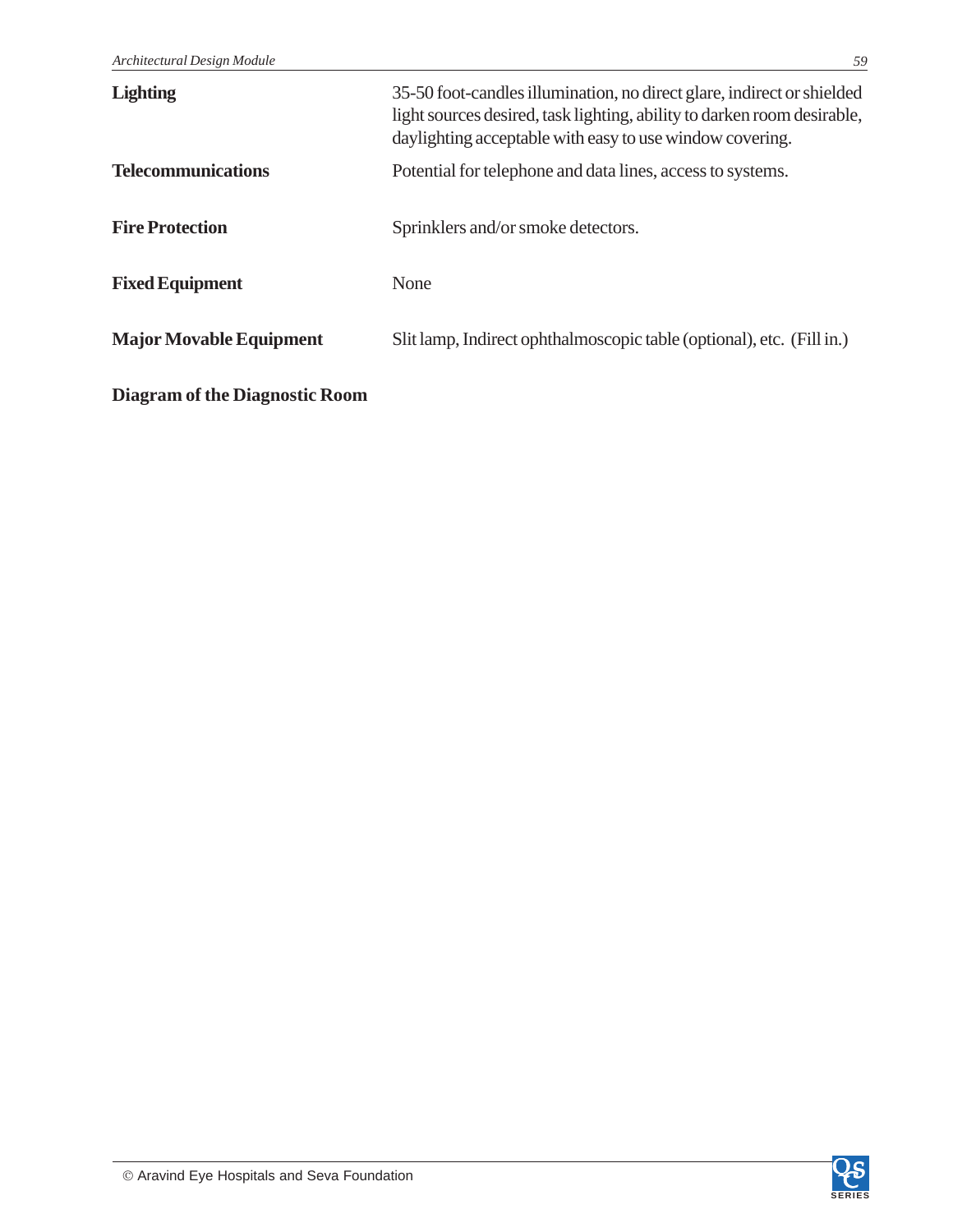### **Appendix 5 Room Data Sheet (Patient Bedroom)**

| <b>Room Data Sheet</b>         | <b>Patient Bedroom (private)</b>                                                                                                                                                                                                                                                                                                                           | $12-16 \,\mathrm{m}^2$ |
|--------------------------------|------------------------------------------------------------------------------------------------------------------------------------------------------------------------------------------------------------------------------------------------------------------------------------------------------------------------------------------------------------|------------------------|
| <b>Functional Description</b>  | Quiet room for rest and recuperation of one or two patients with<br>provision for all activities of daily living such as eating, sleeping,<br>washing, and seeing family and friends (plus bathroom at 5-6 m <sup>2</sup> ).                                                                                                                               |                        |
| <b>Adjacency</b>               | Space should be adjacent to nursing staff center with staff on call<br>and space for records, medications, medical supplies, food service,<br>wastes and recycling, housekeeping.                                                                                                                                                                          |                        |
| <b>Structural Requirements</b> | No special needs.                                                                                                                                                                                                                                                                                                                                          |                        |
| <b>Finishes</b>                | Smooth, nonabsorbent, easy to clean.<br>Floor: stone, terrazzo, sheet vinyl, VCT, ceramic tile (carpet OK in<br>very clean, dust free neighbourhoods).<br>Walls: painted plaster, painted plasterboard.<br>Ceiling: painted plaster, painted plasterboard (acoustic tiles, if they<br>can be kept clean).                                                  |                        |
| <b>Minimum Ceiling Height</b>  | 2.4 m minimum, higher ceilings are desirable in hot climates where<br>natural cooling techniques are employed.                                                                                                                                                                                                                                             |                        |
| <b>Plumbing</b>                | 1 hand wash sink with hot and cold running water in room (or near<br>entry and shared with next room if economy dictates). En suite or<br>nearby toilets and bathing facilities should be provided.                                                                                                                                                        |                        |
| <b>Medical Gases</b>           | Not generally essential for eye care, although medical gases are<br>desirable in some ophthalmic bedrooms, especially for intensive<br>care.                                                                                                                                                                                                               |                        |
| <b>HVAC</b>                    | Maintaining comfortable, relatively dust-free environment is desir-<br>able; local standards for comfort should be consulted; in hot climate<br>a ceiling fan and cross ventilation may be very desirable.<br>Winter: 18-22°C, summer: 22-26°C or slightly higher with fan or<br>breeze<br>(These are US standards for comfort levels; adapt accordingly.) |                        |
| <b>Electrical Power</b>        | 3 duplex outlets minimum, two at bed, one general additional outlet,<br>desirable for medical equipment, computers, television set or other<br>amenities.                                                                                                                                                                                                  |                        |

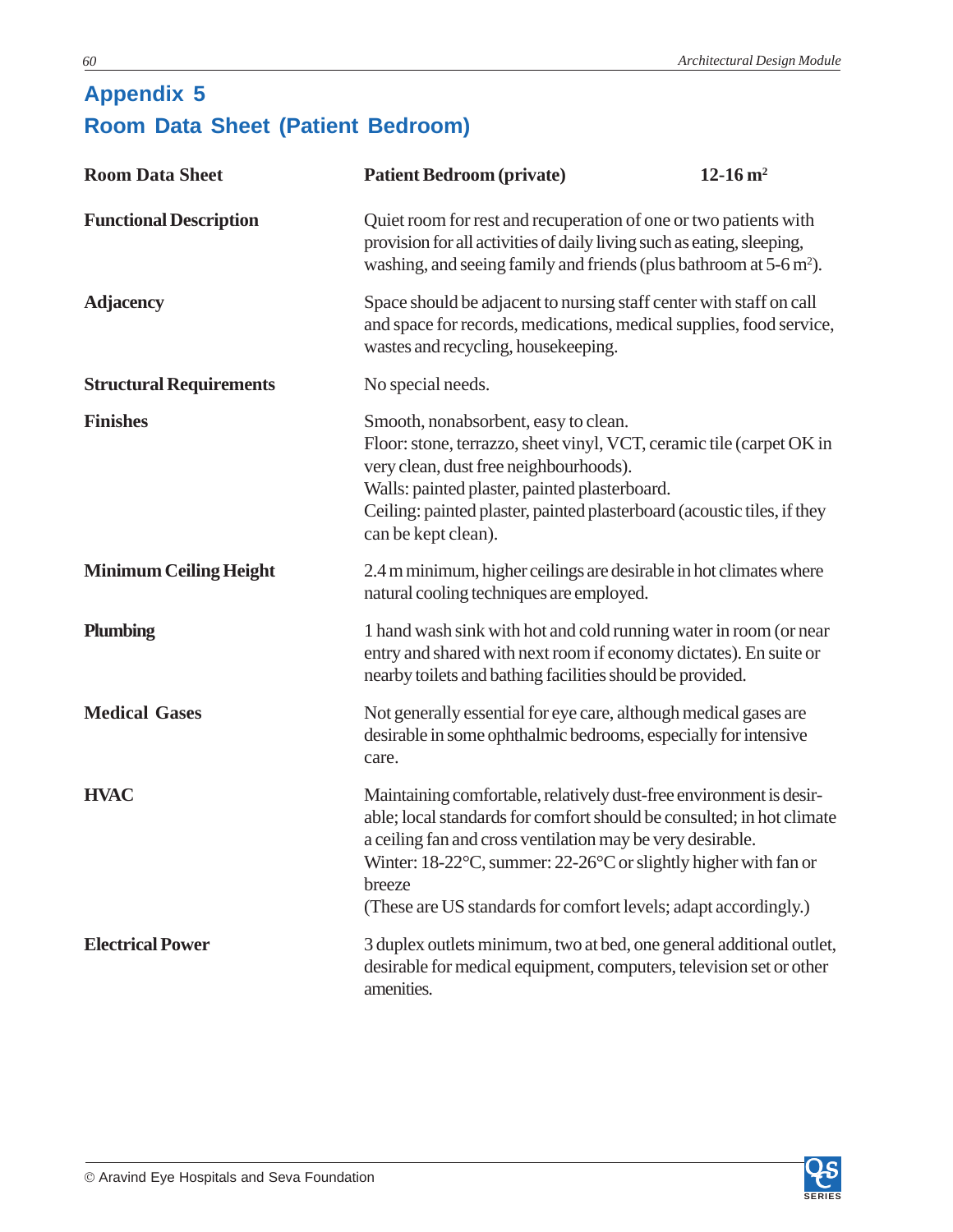| <b>Lighting</b>                | 35-50 foot-candles illumination, no direct glare, indirect or shielded<br>light sources desired, higher intensity lighting desirable for cleaning<br>and for patient examination, daylighting necessary with easy to use<br>window covering to darken room. |
|--------------------------------|-------------------------------------------------------------------------------------------------------------------------------------------------------------------------------------------------------------------------------------------------------------|
| <b>Telecommunications</b>      | Potential for telephone and data lines, access to systems.                                                                                                                                                                                                  |
| <b>Fire Protection</b>         | Sprinklers and/or smoke detectors.                                                                                                                                                                                                                          |
| <b>Fixed Equipment</b>         | None                                                                                                                                                                                                                                                        |
| <b>Major Movable Equipment</b> | Beds, tables, chairs, bed for kin.                                                                                                                                                                                                                          |
| Diagram of the Patient Bedroom |                                                                                                                                                                                                                                                             |

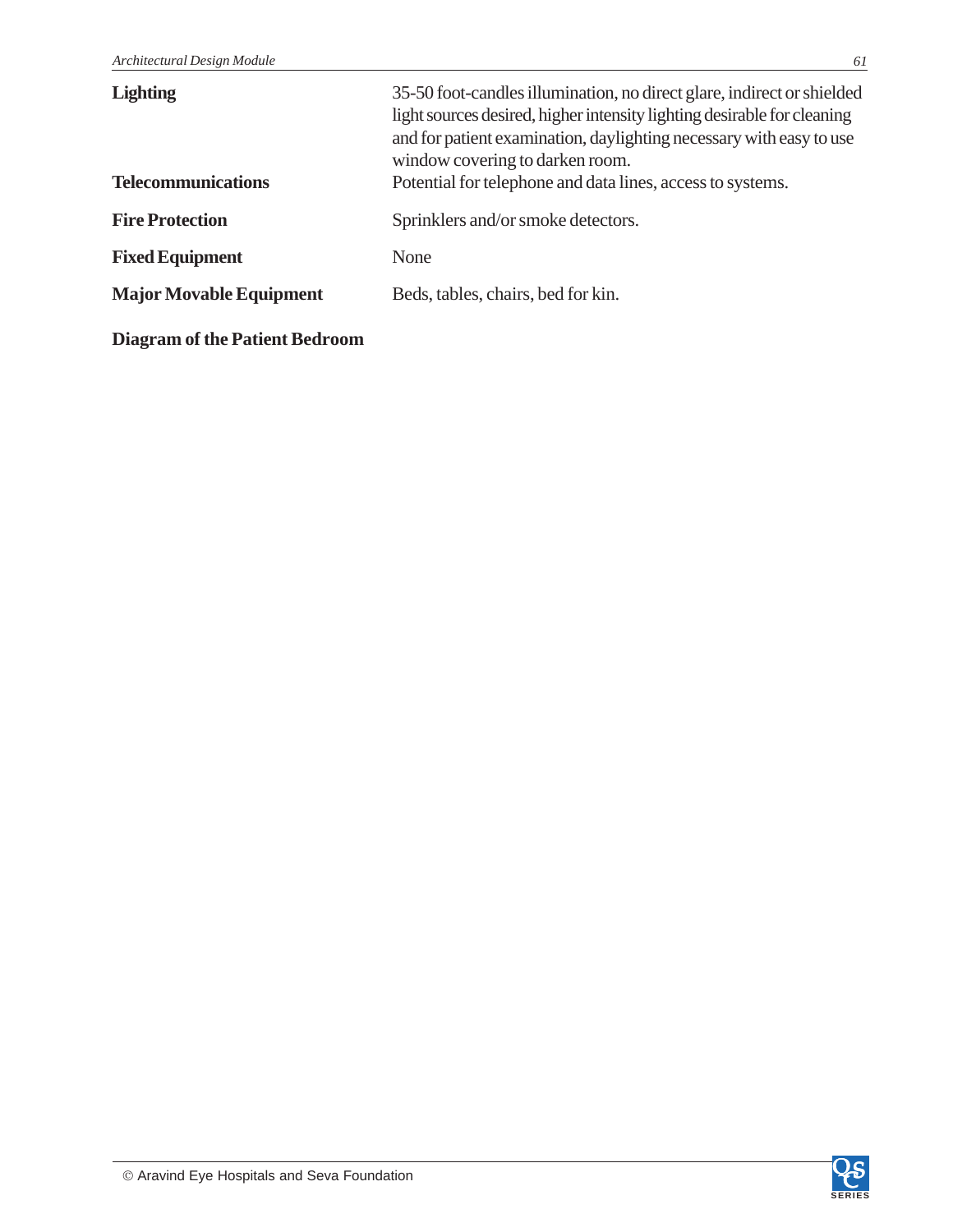### **Appendix 6**



**Floor Plan for Aravind Eye Hospital, Theni (100 Beds)**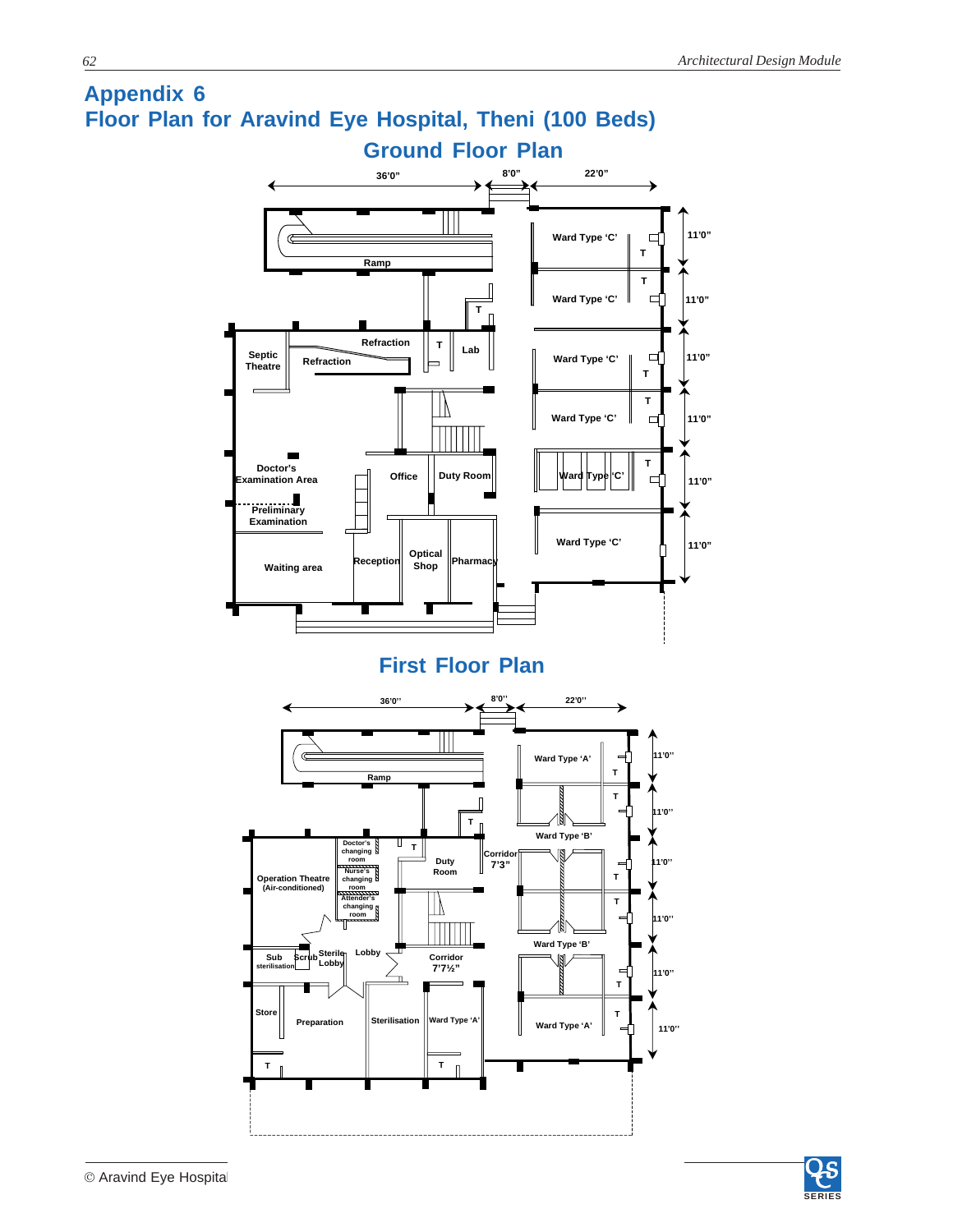### **Appendix 7 Floor Plan for 50-Bed Rural Eye Hospital**

**by Mr. G. Srinivasan, Aravind Eye Hospitals**